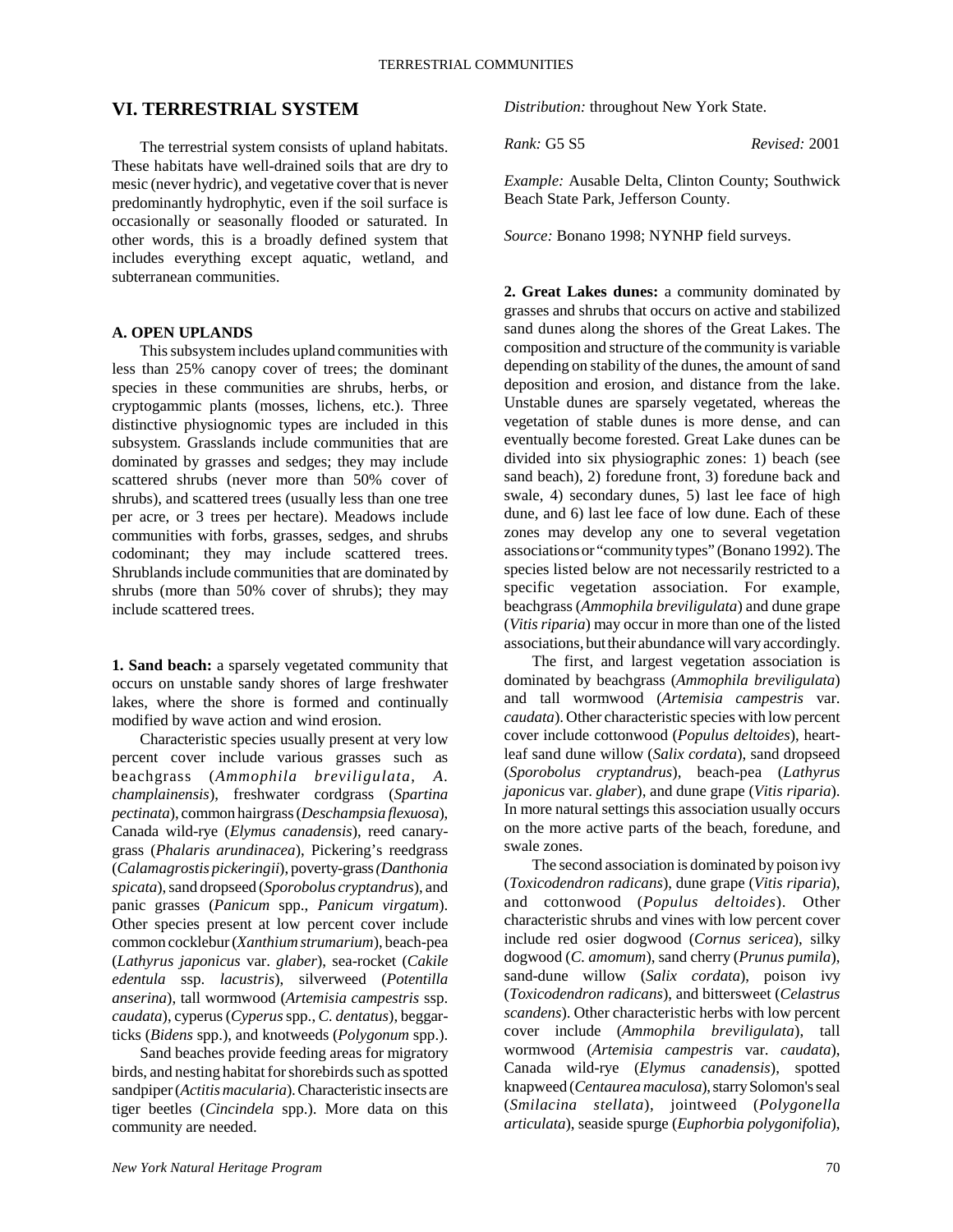and common hairgrass (*Deschampsia flexuosa*). In more natural settings this association occurs mostly on the moderately stabilized dune crests and occasionally in swales and on secondary dunes. This association may be split out as a new community (e.g., "Great Lakes dune shrubland") in future versions of this classification.

The third association is an open forest canopy dominated by red oak (*Quercus rubra*) and (*Acer rubrum*). Other characteristic species of the forested dunes sugar maple (*Acer saccharum*), striped maple (*Acer pensylvanicum*), shad bush (*Amelanchier* spp.), American beech (*Fagus grandifolia*), black cherry (*Prunus serotina*), chokecherry (*Prunus virginiana*), blackberry (*Rubus allegheniensis*), red raspberry (*Rubus idaeus*), nannyberry (*Viburnum lentago*), arrowwood (*V. recognitum*), wild sarsparilla (*Aralia nudicaulis*), and wreath goldenrod (*Solidago caesia*). In more natural settings this association occurs on very stabilized secondary dunes and the leeward side of the last high dune. This association may be split out as a new community (e.g., "Great Lakes dune woodland") in future versions of this classification.

A fourth association dominated by speckled alder (*Alnus incana* ssp. *rugosa*) that is often found in wet dune swales is tentatively included under shrub swamp. See the appropriate palustrine communities for the classification of other wetland swales found within Great Lakes dunes. More data the physiognomic variants of this community are needed.

*Distribution:* only known from the eastern shore of Lake Ontario, in the Eastern Ontario Plain subzone of the Great Lakes Plain ecozone.

*Rank:* G3G4 S1S2 *Revised:* 2001

*Examples:* Southwick Beach, Jefferson County; El Dorado Beach, Jefferson County; Lakeview Wildlife Management Area, Jefferson County; Deer Creek Dunes, Oswego County.

*Source:* Bonano 1998; Significant Habitat Unit files; NYNHP field surveys.

**3. Maritime beach:** a community with extremely sparse vegetation that occurs on unstable sand, gravel, or cobble ocean shores above mean high tide, where the shore is modified by storm waves and wind erosion.

Characteristic species include beachgrass (*Ammophila breviligulata*), sea-rocket (*Cakile edentula* ssp. *edentula*), seaside atriplex (*Atriplex patula*), seabeach atriplex (*A. arenaria*), seabeach sandwort (*Honkenya peploides*), salsola (*Salsola kali*), seaside spurge (*Chamaesyce polygonifolia*), and seabeach knotweed (*Polygonum glaucum*).

This community is an important nesting ground for birds such as piping plover (*Charadrius melodus*), least tern (*Sterna antillarum*), common tern (*S. hirundo*), and roseate tern (*S. dougallii*).

*Distribution:* along the seacoast of the Coastal Lowlands ecozone.

*Rank:* G5 S5 *Revised:* 1990

*Examples:* Fire Island National Seashore, Suffolk County; Napeague Beach, Suffolk County; Orient Beach, Suffolk County.

*Sources:* Art 1976; Johnson 1985; Significant Habitat Unit files, NYNHP field surveys.

**4. Maritime dunes:** a community dominated by grasses and low shrubs that occurs on active and stabilized dunes along the Atlantic coast. This community consists of a mosaic of vegetation patches. This mosaic reflects past disturbances such as sand deposition, erosion, and dune migration. The composition and structure of the vegetation is variable depending on stability of the dunes, amounts of sand deposition and erosion, and distance from the ocean.

Characteristic species of the active dunes, where sand movement is greastest, include beachgrass (*Ammophila breviligulata*), dusty-miller (*Artemisia stelleriana*), beach pea (*Lathyrus japonicus*), sedge (*Carex silicea*), seaside goldenrod (*Solidago sempervirens*), and sand-rose (*Rosa rugosa*).

Characteristic species of stabilized dunes include beach heather (*Hudsonia tomentosa*), bearberry (*Arctostaphylos uva-ursi*), beachgrass (*Ammophila breviligulata*), cyperus (*Cyperus polystachyos* var. *macrostachyus*), seaside goldenrod (*Solidago sempervirens*), beach pinweed (*Lechea maritima*), jointweed (*Polygonella articulata*), sand-rose (*Rosa rugosa*), bayberry (*Myrica pensylvanica*), beach-plum (*Prunus maritima*), poison ivy (*Toxicodendron radicans*), and the lichens *Cladina submitis* and *Cetraria arenaria*). Seabeach amaranth (*Amaranthus pumilus*) is a federally threatened plant that is found on the dynamic foredune of some maritime dunes. A few stunted pitch pines (*Pinus rigida*) or post oaks (*Quercus stellata*) may be present in the dunes.

*Distribution:* along the seacoast of the Coastal Lowlands ecozone.

*Rank:* G4 S3 *Revised:* 2001

*Examples:* Napeague Dunes, Suffolk County; Fire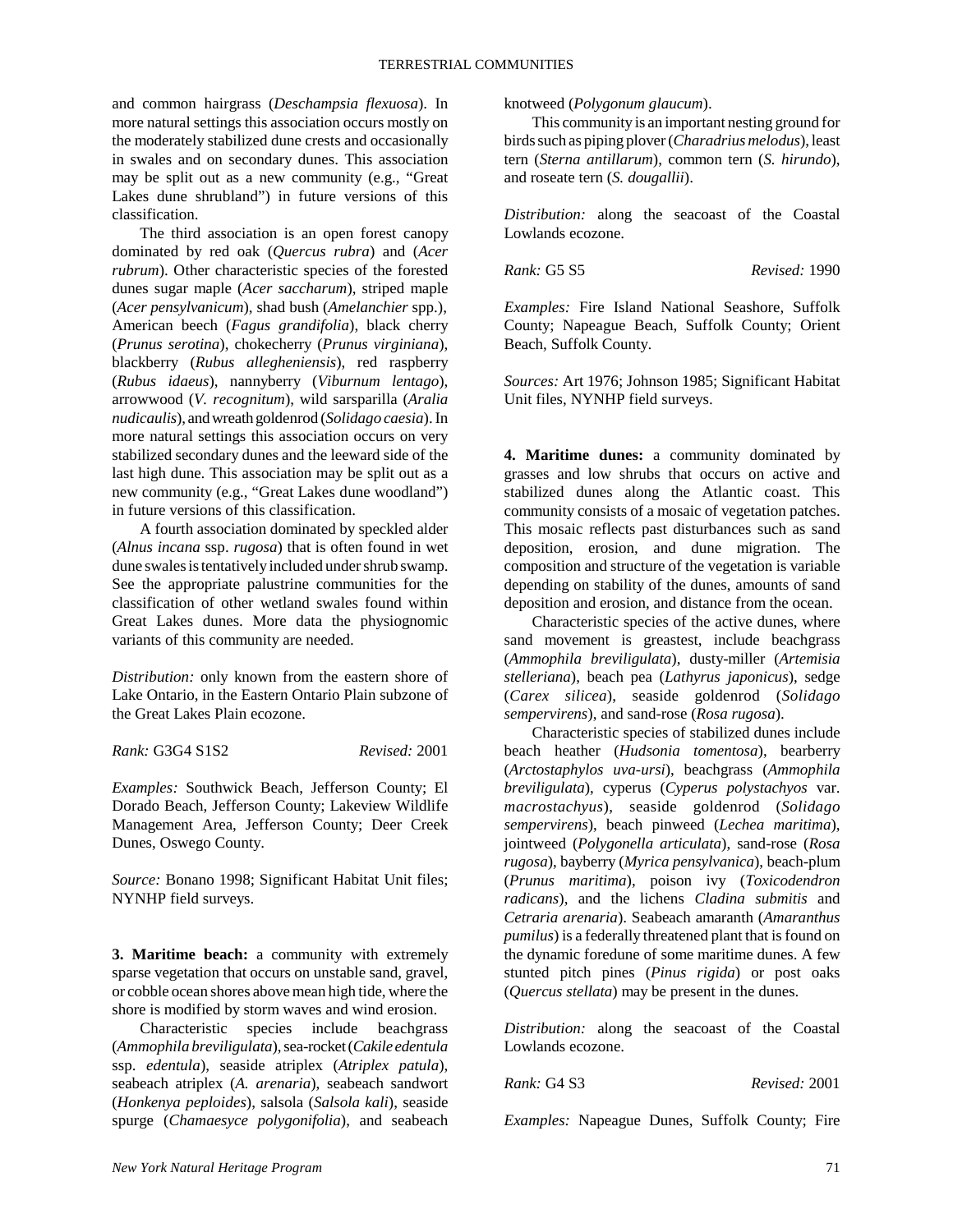Island National Seashore, Suffolk County.

*Sources:* Andrle and Carroll 1988; Art 1976; Hancock 1995; Johnson 1985; Leatherman 1979; Robichaud and Buell 1983; Zaremba 1990, NYNHP field surveys.

**5. Maritime shrubland:** a shrubland community that occurs on dry seaside bluffs and headlands that are exposed to offshore winds and salt spray. This community typically occurs as a tall shrubland (2-3 m), but may include areas under 1m shrub height, to areas with shrubs up to 4 m tall forming a shrub canopy in shallow depressions. These low areas may imperceptibly grade into shrub swamp if soils are sufficiently wet. Trees are usually sparse or absent (ideally less than 25% cover).

Characteristic shrubs and sapling trees include shadbush (*Amelanchier canadensis*), bayberry (*Myrica pensylvanica*), black cherry (*Prunus serotina*), arrowwood (*Viburnum dentatum*), and shining sumac (*Rhus copallinum*). Other shrubs and stunted trees include beach-plum (*Prunus maritima*), sand-rose (*Rosa rugosa*), wild rose (*R. virginiana*), eastern red cedar (*Juniperus virginiana*), American holly (*Ilex opaca*), black oak (*Quercus velutina*), and sassafras (*Sassafras albidum*). Small amounts of highbush blueberry (*Vaccinium corymbosum*), sweet pepperbush (*Clethra alnifolia*), red maple (*Acer rubrum*), and black chokeberry (*Aronia melanocarpa*) are found in moister low areas, often grading to small patches of shrub swamp.

Characteristic vines include poison ivy (*Toxicodendron radicans*), Virginia creeper (*Parthenocissus quiquefolius*), greenbrier (*Smilax rotundifolia*), oriental bittersweet (*Celastrus orbiculatus*), and Japanese honeysuckle (*Lonicera japonica*).

The herb layer is very sparse and may contain a few scatttered flat-topped goldenrod (Euthamia graminifolia), wild indigo (*Baptisia tinctoria*), whitetopped aster (*Aster paternus*), and little bluestem (*Schizachyrium scoparium*).

Maritime shublands may form a patchy mosaic and grade into other maritime communities. For example, if trees become more prevalent it may grade into one of the maritime forest communities, such as successional maritime forest. If a severe storm reduces shrub cover and deposits sand into the community it may be converted to a maritime dune. This community shares many shrub species with maritime dunes, but typically lacks the maritime dune herb species. More data on possible landscape variants are needed (e.g., maritime shrublands on morainal headland vs. outwash barrier dune).

Birds that may be found in maritime shrublands

include black-crowned night-heron (*Nycticorax nycticorax* ), fish crow (*Corvus ossifragus*), yellowbreasted chat (*Icteria virens* ), and migratory songbirds (especially in fall) (Levine 1998).

*Distribution:* along the seacoast of the Coastal Lowlands ecozone.

*Rank:* G4 S4 *Revised:* 2001

*Example:* Montauk Point, Suffolk County; Fire Island, Suffolk County.

*Sources:* Clark 1986b; Levine 1998; Robichaud and Buell 1983; Taylor 1923, Thompson 1997; NYNHP field surveys.

**6. Maritime heathland:** a dwarf shrubland community that occurs on rolling outwash plains and moraine of the glaciated portion of the Atlantic coastal plain, near the ocean and within the influence of offshore winds and salt spray. This community is dominated by low heath or heath-like shrubs that collectively have greater than 50% cover.

Characteristic shrubs include bearberry (*Arctostaphylos uva-ursi*), beach heather (*Hudsonia tomentosa*), blueberry (*Vaccinium angustifolium*), black huckle-berry (*Gaylussacia baccata*), bayberry (*Myrica pensylvanica*), and beach-plum (*Prunus maritima*).

Grasses and forbs are present, but they do not form a turf; characteristic species include common hairgrass (*Deschampsia flexuosa*), little bluestem (*Schizachyrium scoparium*), Pennsylvania sedge (*Carex pensylvancica*), rush (*Juncus greenei*), asters (*Aster dumosum, A. linariifolius, A. solidagineus*), bushy rockrose (*Helianthemum dumosum*), and New England blazing star (*Liatris scariosa* var. *novae-angliae*).

A characteristic bird in winter is yellow-rumped warbler (*Dendroica coronata*). This community intergrades with maritime grassland, and the two communities may occur together in a mosaic.

*Distribution:* along the seacoast of the Coastal Lowlands ecozone, in eastern Long Island.

*Rank:* G3 S1 *Revised:* 1990

*Example:* Napeague Dunes, Suffolk County; Montauk Mountain, Suffolk County.

*Sources:* Dunwiddie et al. 1996; Thompson 1997; NYNHP field surveys.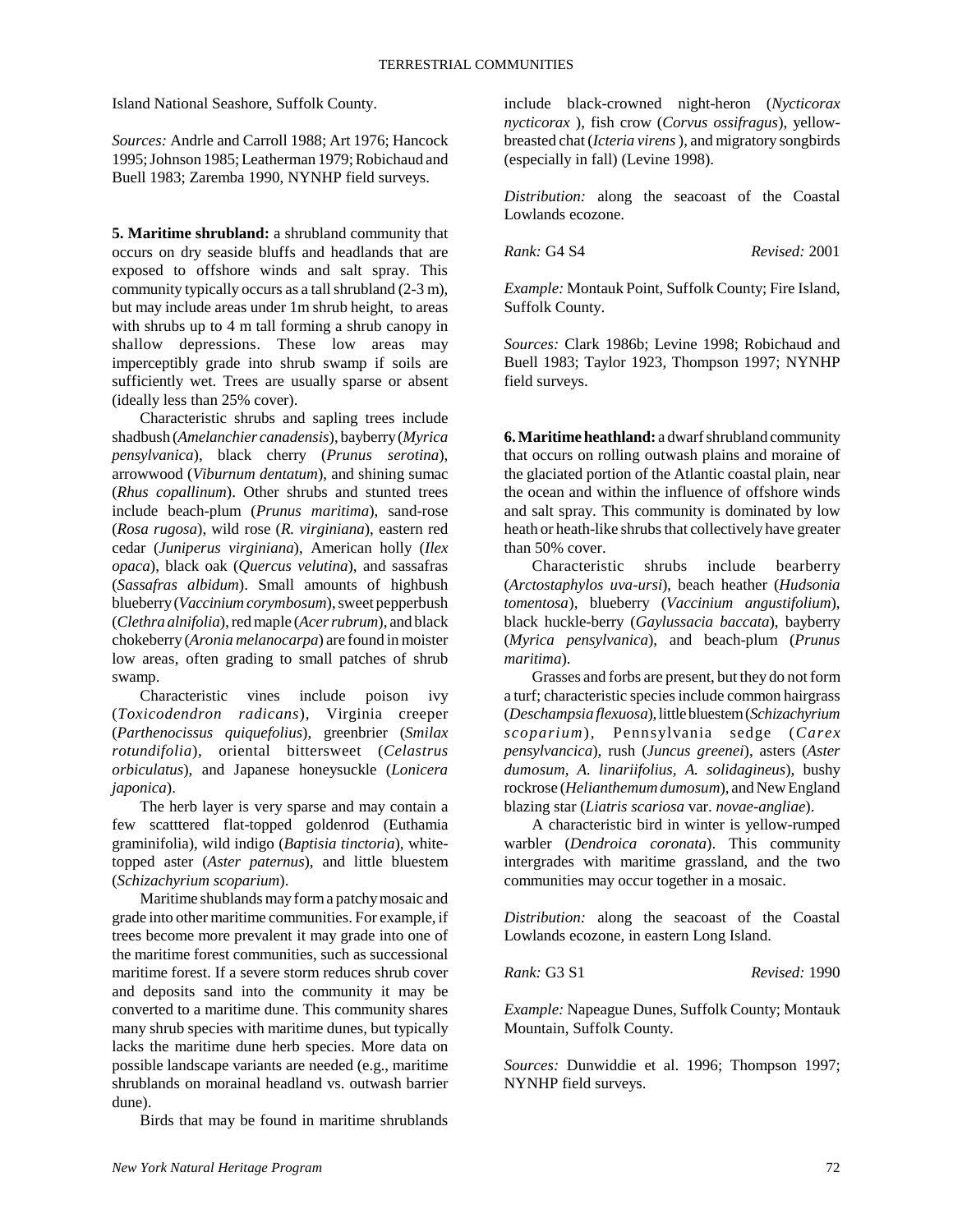**7. Maritime grassland:** a grassland community that occurs on rolling outwash plains of the glaciated portion of the Atlantic coastal plain, near the ocean and within the influence of offshore winds and salt spray. This community is dominated by grasses that usually form a turf; the grasses collectively have greater than 50% cover. Low heath shrubs may be present, with less than 50% cover.

The dominant grasses are little bluestem (*Schizachyrium scoparium*), common hairgrass (*Deschampsia flexuosa*), and poverty-grass (*Danthonia spicata*).

Other characteristic species include Pennsylvania sedge (*Carex pensylvanica*), rush (*Juncus greenei*), Indian grass (*Sorghastrum nutans*), Atlantic golden aster (*Pityopsis falcata*), bushy rockrose (*Helianthemum dumosum*), hoary frostweed (*H. propinquum*), flat-top goldenrod (*Euthamia graminifolia*), white-topped aster (*Aster paternus*), pussy's-toes (*Antennaria plantaginifolia*), bitter milkwort (*Polygala polygama*), bayberry (*Myrica pensylvanica*), shining sumac (*Rhus copallinum*), and northern dewberry (*Rubus flagellaris*). A characteristic lichen is *Cladina rangiferina*.

*Distribution:* along the seacoast of the Coastal Lowlands ecozone, in eastern Long Island.

*Rank:* G2G3 S1 *Revised:* 1990

*Examples:* Conscience Point, Suffolk County; Shinnecock Hills, Suffolk County; Sayville Grasslands, Suffolk County.

*Source:* Taylor 1923; Dunwiddie et al. 1996; Thompson 1997; NYNHP field surveys.

**8. Hempstead Plains grassland:** a tall grassland community that occurs on rolling outwash plains in west-central Long Island. This community occurs inland, beyond the influence of offshore winds and salt spray. Historically this community covered about 15,000 hectares (approximately 38,000 acres) of western Long Island; less than 12 hectares (30 acres) remain today, and most of these are severely degraded.

This community was dominated by species characteristic of midwestern tallgrass prairie: big bluestem (*Andropogon gerardii*), little bluestem (*Schizachyrium scoparium*), Indian grass (*Sorghastrum nutans*), and switchgrass (*Panicum virgatum*). These species are present in today's remnants, but they are not always dominant.

Other characteristic species that still occur in this community include rush (*Juncus greenei*), wild indigo (*Baptisia tinctoria*), dwarf cinquefoil (*Potentilla*

*canadensis*), rough goldenrod (*Solidago nemoralis*), early goldenrod (*Solidago juncea*), butterfly-weed (*Asclepias tuberosa*), stargrass (*Hypoxis hirsuta*), fringed violet (*Viola fimbriatula*), bird's-foot violet (*V. pedata*), stiff-leaf aster (*Aster linariifolius*), boneset (*Eupatorium hyssopifolium*), and northern dewberry (*Rubus flagellaris*).

Characteristic birds include vesper sparrow (*Pooecetes gramineus*), savannah sparrow (*Passerculus sandwichensis*), grasshopper sparrow (*Ammodramus savannarum*), and bobolink (*Dolichonyx oryzivorus*).

*Distribution:* only known from the Coastal Lowlands ecozone, in western Long Island.

*Rank:* G1Q S1 *Revised:* 1990

*Example:* Mitchell Field, Nassau County.

*Sources:* Cain et al. 1937; Seyfert 1973; NYNHP field surveys.

**9. Riverside ice meadow:** a meadow community that occurs on gently sloping cobble shores and rock outcrops along large rivers in areas where winter ice floes are pushed up onto the shore, forming an ice pack that remains until late spring. The ice scours the meadow, cutting back woody plants. The late-melting ice pack, which is up to 8 ft (2.4 m) deep in late April or early May (in the southern Adirondacks), creates a cool microclimate in late spring, and shortens the growing season. The ice pack deposits organic matter that has accumulated in the ice during the winter, apparently enriching the sandy soils of the cobble and rocky shores. Within this community there is a gradient of two to three vegetation zones that vary with elevation above the river and soil moisture.

Along the river there is often a narrow zone of seepy, wet meadow; characteristic species of this riverside seep include sweet-gale (*Myrica gale*), twigrush (*Cladium mariscoides*), Canadian burnet (*Sanguisorba canadensis*), stiff willow (*Salix rigida*), silky dogwood (*Cornus amomum*), three-way sedge (*Dulichium arundinaceum*), slender spikerush (*Eleocharis elliptica*), beakrush (*Rhynchospora capitellata*), cranberry (*Vaccinium macrocarpon*), brook lobelia (*Lobelia kalmii*), and rose pogonia (*Pogonia ophioglossoides*).

Where the cobble shores are broad and the soil is coarse and dry, there is a zone of grassy meadow. The dominant grasses include big bluestem (*Andropogon gerardii*), little bluestem (*Schizachyrium scoparium*), and Indian grass (*Sorghastrum nutans*); in at least one location, nutrush (*Scleria triglomerata*) is codominant. Characteristic species of the dry meadow include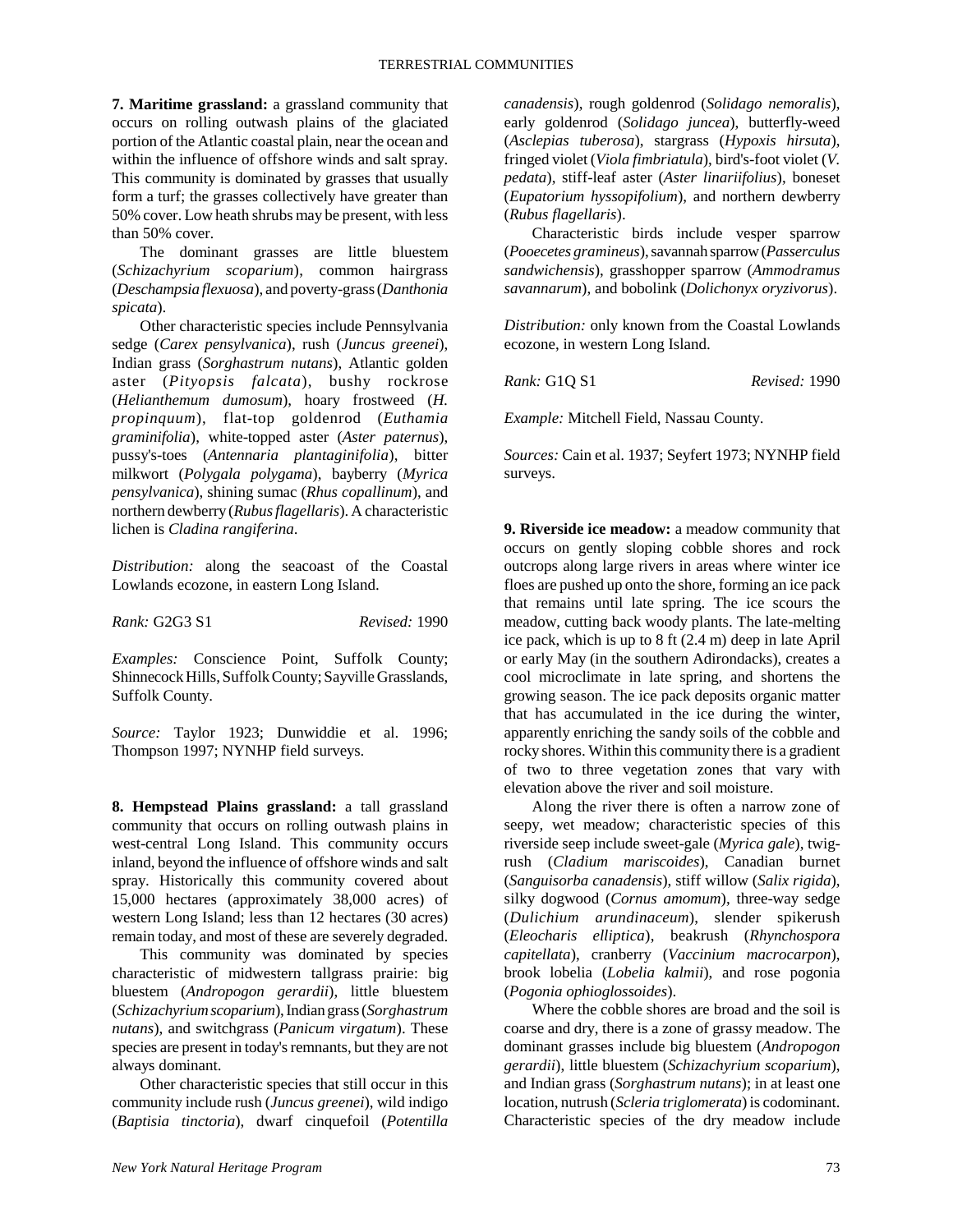sweet-fern (*Comptonia peregrina*), woodland sunflower (*Helianthus divaricatus*), meadow-sweet (*Spiraea latifolia*), sand-cherry (*Prunus pumila*), butterfly-weed (*Asclepias tuberosa*), wild rose (*Rosa virginiana*), frostweed (*Helianthemum canadense*), and bush-clover (*Lespedeza capitata*). Farthest from the river there may be a shrubby zone that includes some tree saplings and seedlings.

Characteristic species of the shrubby zone include hazelnut (*Corylus americana*), virgin's-bower (*Clematis virginiana*), bush honeysuckle (*Diervilla lonicera*), ostrich fern (*Matteuccia struthiopteris*), interrupted fern (*Osmunda claytoniana*), red raspberry (*Rubus idaeus*), deer-tongue grass (*Panicum clandestinum*), and flat-top white aster (*Aster umbellatus*). Data on characteristic animals are needed.

*Distribution:* along upper reaches of large rivers, reported from the Hudson River in the Adirondacks ecozone, Delaware River in the Appalachian Plateau ecozone, and St. Regis River in the St. Lawrence Plains subzone.

*Rank:* G2G3 S1 *Revised:* 1990

*Example:* South of The Glen, Warren County.

*Source:* NYNHP field surveys.

**10. Riverside sand/gravel bar:** a meadow community that occurs on sand and gravel bars deposited within, or adjacent to, a river channel. The community may be very sparsely vegetated, depending on the rates of deposition and erosion of the sand or gravel.

Characteristic species include sandbar willow (*Salix exigua*), sand-cherry (*Prunus pumila*), dogbane (*Apocynum cannabinum*), switchgrass (*Panicum virgatum*), and poison ivy (*Toxicodendron radicans*). More data on this community are needed.

*Distribution:* throughout New York State.

*Rank:* G5 S5 *Revised:* 1990

*Examples:* Ausable River, Clinton County; Deer River Gorge, Lewis County; Upper Schroon River, Essex County.

*Sources:* NYNHP field surveys.

**11. Shoreline outcrop:** a community that occurs along the shores of lakes and streams on outcrops of noncalcareous rocks such as anorthosite, granite, quartzite, sandstone, gneiss, or schist. The shoreline is exposed to

wave action and ice scour. The vegetation is sparse; most plants are rooted in rock crevices.

Characteristic species include blueberries (*Vaccinium angustifolium, V. pallidum*), black huckleberry (*Gaylussacia baccata*), poverty-grass (*Danthonia spicata*), and common hairgrass (*Deschampsia flexuosa*). Crustose and foliose lichens may be common on the rocks. More data on this community are needed.

*Distribution:* throughout upstate New York, north of the Coastal Lowlands ecozone.

*Rank:* G5 S5 *Revised:* 2001

*Examples:* Lake Lila, Hamilton County; Twin Hill, Essex County.

*Source:* NYNHP field surveys.

**12. Calcareous shoreline outcrop:** a community that occurs along the shores of lakes and streams on outcrops of calcareous rocks such as limestone and dolomite. The vegetation is sparse, most plants are rooted in rock crevices. Mosses and lichens may be common on the rocks.

Characteristic species include wild columbine (*Aquilegia canadensis*), sedges (*Carex eburnea, C. granularis*), silky dogwood (*Cornus amomum*), red osier dogwood (*Cornus sericea*), and meadow-rue (*Thalictrum* spp.). Characteristic mosses include *Tortella tortuosa* and *Tortula ruralis*. More data on this community are needed.

*Distribution:* throughout upstate New York north of the Coastal Lowlands ecozone, at sites where the bedrock is calcareous.

*Rank:* G3G4 S2 *Revised:* 1990

*Examples:*Valcour Island, Clinton County; Hudson River Gorge, Essex and Hamilton Counties.

*Source:* NYNHP field surveys.

**13. Cobble shore:** a community that occurs on the well-drained cobble shores of lakes and streams. These shores are usually associated with high-energy waters (such as high-gradient streams), and they are likely to be scoured by floods or winter ice floes. This community includes both active and stable shores. Active cobble shores have loose cobbles that are moved by waves or river currents; these shores are sparsely vegetated, and they have comparatively few species. Stable cobble shores have cobbles embedded in sand or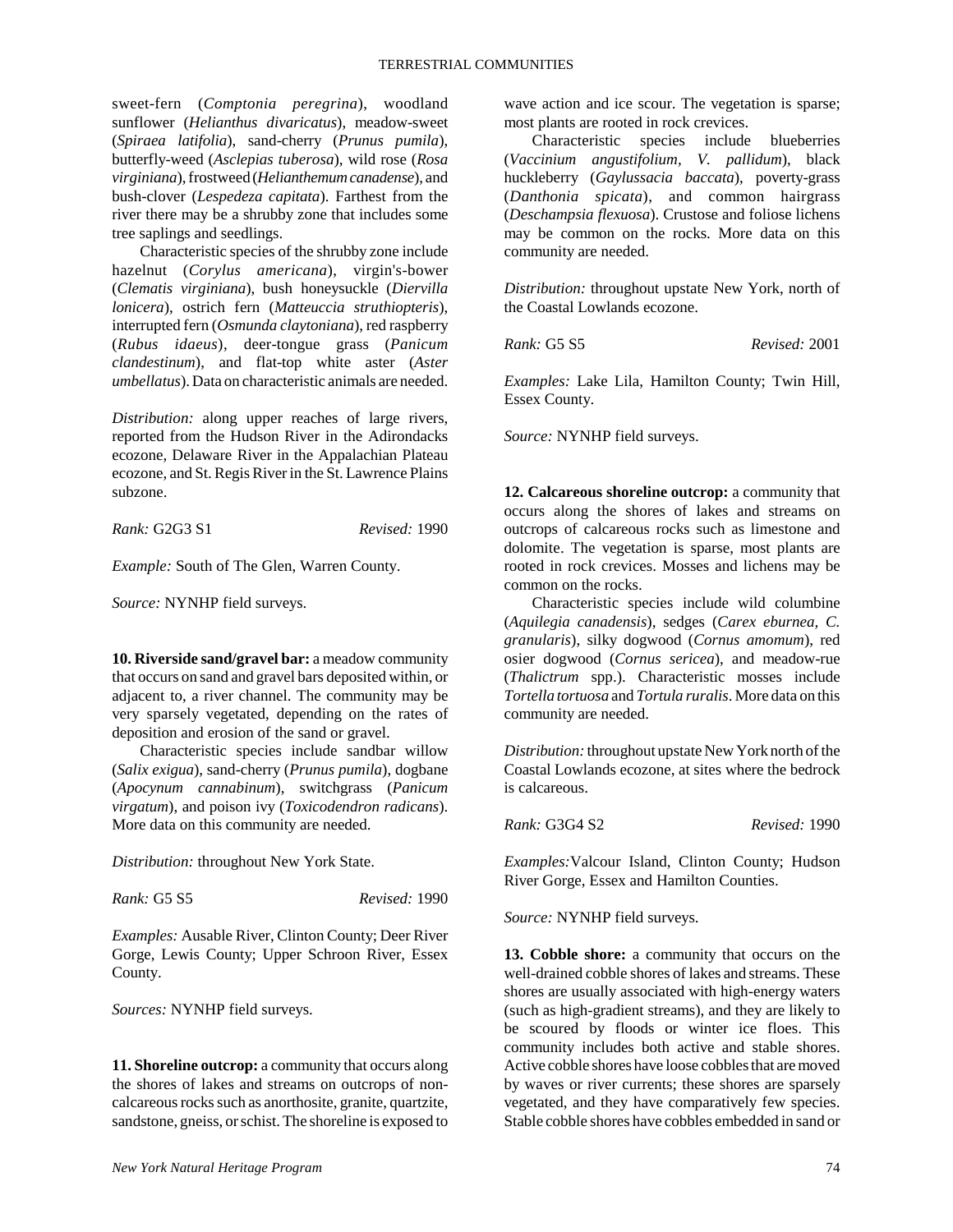peat, usually with vegetation rooted between the cobbles, and are generally more diverse than active cobble shores. Characteristic species include Indian grass (*Sorghastrum nutans*), big bluestem (*Andropogon gerardii*), dogbane (*Apocynum androsaemifolium*), deer-tongue grass (*Panicum clandestinum*), flat-top goldenrod (*Euthamia graminifolia*), beggar-ticks (*Bidens frondosa*), silverweed (*Potentilla anserina*), and bluejoint grass (*Calamagrostis canadensis*). More data on this community are needed.

*Distribution:* throughout upstate New York, north of the Coastal Lowlands ecozone.

*Rank:* G4G5 S4 *Revised:* 1990

*Example:* South of the Glen, Warren County; Schuyler Island, Essex County; Doyles Islands, Delaware County.

*Source:* NYNHP field surveys.

Alvar Communities: Alvar ecosystems are grasslands, shrublands, woodlands, and sparsely vegetated rock barrens that devevelop on flat limestone or dolostone where soils are very shallow. Almost all of North America's alvars occur within the Great Lake basin, primarily in an arc from northern Lake Michigan across northern Lake Huron and along the southern edge of the Canadian Shield to include eastern Ontario and northwestern New York state. In New York, alvar ecosystems may include up to six different communities recognized by the International Alvar Conservation Initiative (Gilman 1998, Reschke et al. 1999). Communities in this classification that may be considered part of the alvar ecosystem include alvar shrubland, alvar grassland, alvar pavement-grassland, and alvar woodland.

**14. Alvar shrubland:** a shrub-dominated community that has over 25% cover of tall, short, and dwarf shrubs. There are often deep crevices or grikes in the limestone pavement; trees and shrubs are often rooted in the grikes. Characteristic small trees and tall shrubs are eastern red cedar (*Juniperus virginiana*), northern white cedar (*Thuja occidentalis*), and bur oak (*Quercus macrocarpa*). Other less common trees include shagbark hickory (*Carya ovata*), rock elm (*Ulmus thomasii*), and white ash (*Fraxinus americana*).

Many of the shrubs occur in dense thickets; they are rooted either in rock crevices or in shallow soil over bedrock. Characteristic short shrubs include common juniper (*Juniperus communis*), gray dogwood (*Cornus foemina* spp. *racemosa*), fragrant sumac (*Rhus*

*aromatica*), chokecherry (*Prunus virginiana*), downy arrow-wood (*Viburnum rafinesquianum*), round-leaf dogwood (*Cornus rugosa*), juneberry (*Amelanchier* spp.), meadow rose (*Rosa blanda*), wild honeysuckle (*Lonicera dioica*), and buffalo-berry (*Shepherdia canadensis*). Some dwarf shrubs are usually present including bearberry (*Arctostaphylos uva-ursi*) and snowberry (*Symphoricarpos albus*). Characteristic vines include poison ivy (*Toxicodendron radicans*) and river grape (*Vitis riparia*).

The herb layer forms a dry, grassy meadow between the shrubs. The most abundant herbs are poverty grass (*Danthonia spicata*), upland white aster (*Solidago ptarmicoides*), and the sedge *Carex umbellata.* Less than 50% of the ground surface is exposed limestone bedrock, which is ususally covered with lichens, mosses, and algae. This community often forms a patchy mosaic with other alvar communities and may succeed to alvar woodland. A more detailed description this community and an explanation of its global distribution can be found in Conserving Great Lake Alvars (Reschke et al. 1999) where it is called "juniper alvar shrubland." More data on this community are needed in New York.

*Distribution:* only known from a few outcrops of Chaumont limestone in Jefferson County, in the Eastern Ontario Plain ecozone.

*Rank:* G3 S2S3 *Revised:* 2001

*Example:* Chaumont Barrens, Jefferson County; Three Mile Creek Road Barrens, Jefferson County; Lucky Star Alvar, Jefferson County.

*Sources:* Gilman 1998; Reschke et al. 1999; NYNHP field surveys.

Alvar grasslands and pavement communities: Five distinct alvar grassland types have been described in Conserving Great Lakes Alvars (Reschke 1999) as follows: tufted hairgrass wet alvar grassland, little bluestem alvar grassland, annual alvar pavementgrassland, alvar nonvascular pavement, poverty grass dry alvar grassland. These five types have been tentatively lumped into two broader defined communities below, alvar grassland and alvar pavement-grassland, based on moisture regime and amount of bedrock pavement outcrop. It is suspected that some of these types occur as very small patch examples at New York's alvar sites, and in some cases imperceptibly grade into each other. More data are needed on patch size and distribution of these grassland types in New York before they are recognized as distinct community types.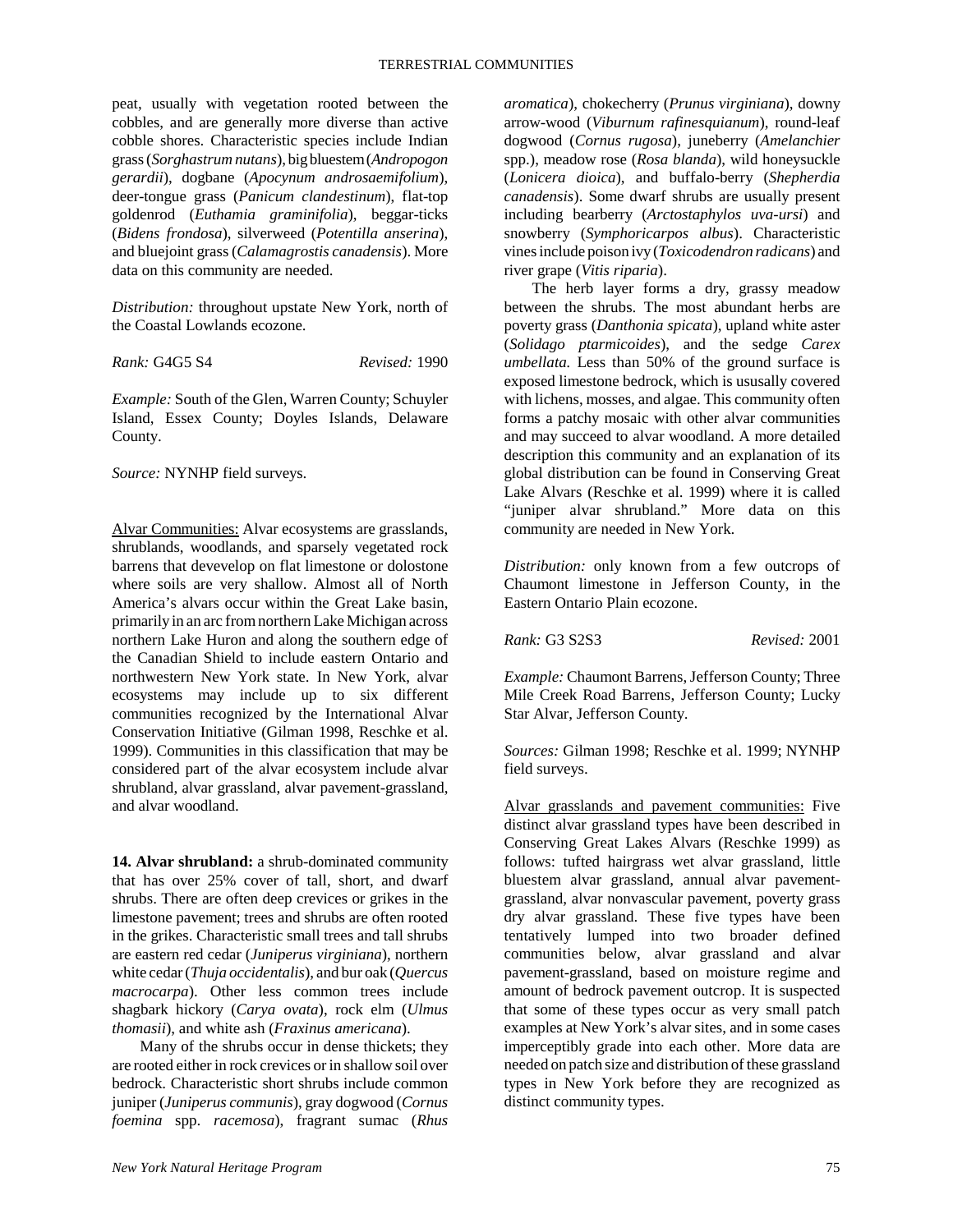**15. Alvar grassland:** a grassland community that occurs on shallow soils over level outcrops of calcareous bedrock (limestone or dolomite). Apparently alvar grasslands are restricted to areas that are seasonally flooded in spring or after heavy rainfall, as well as seasonally dry by late summer. Alvar grasslands range in size from 0.8 hectares (2 acres) to 20 hectares (50 acres) or more.

The typical variant is the "tufted hairgrass wet alvar grassland" (Reschke et al. 1999). The dominant grasses and sedges are tufted hairgrass (*Deschampsia cespitosa*), Craw's sedge (*Carex crawei*), prairie dropseed (*Sporobolus heterolepis*), and flat-stemmed spikerush (*Eleocharis elliptica* var. *elliptica*).

Other characteristic grasses and herbs include balsam ragwort (*Senecio pauperculus*), small rush grass (*Sporobolus neglectus*), sheathed rush grass (*S. vaginiflorus*), false pennyroyal (*Trichostema brachiatum*), and wild chives (*Allium schoenoprasum*).

Typically there are several turf and weft mosses forming a patchy mat at the base of grasses and forbs; typical mosses are marsh bryum (*Bryum psuedotriquetrum*), fern moss (*Abietinella abietinum*), twisted moss (*Tortella tortuosa*), and sickle-leaf feathermoss (*Drepanocladus* spp.). There are usually few shrubs in this grassland community (usually less than 1% cover). This grassland occurs a patchy mosaic with other alvar communities and usually occupies the lowest, wettest positions. Soils are very shallow (<10 cm) and organic. This community has a characteristic soil moisture regime of alternating wet and dry seasons; many of them have flooded or saturated soils in early spring and late fall, combined with summer drought in most years.

A second variant that is suspected in New York is the "little bluestem alvar grassland" (Reschke 1999). Characteristic species include prairie dropseed (*Sporobolus heterolepis*), little bluestem (*Schizachyrium scoparium*), northern single spike sedge (*Carex scirpoidea*), tufted hairgrass (*Deschampsia cespitosa*), balsam ragwort (*Senecio pauperculus*), Craw's sedge (*Carex crawei*), and creeping juniper (*Juniperis horizantalis*) in examples outside of New York.

Soils are shallow  $\left($  <20 cm) loams high in organic matter. This community has a characteristic soil moisture regime of alternating wet and dry seasons; many of them have flooded or saturated soils in early spring and late fall, combined with summer drought in most years.

Other characteristic alvar grassland species include sedges (*Carex molesta, C. castanea, C. vulpinoidea, C. granularis*), slender wheatgrass (*Agropyron trachycaulum*), brome grass (*Bromus kalmii*), spike muhly (*Muhlenbergia glomerata*), balsam groundsel (*Senecio pauperculus*), upland white aster (*Solidago ptarmicoides*), golden Alexanders (*Zizia aurea*), white camas (*Zigadenus elegans* ssp. *glaucus*), Indian paintbrush (*Castilleja coccinea*), prairie-smoke (*Geum triflorum*), and the mosses *Bryum pseudotriquetrum* and *Ditrichum flexicaule*.

Within the grassland are small patches of rock outcrop with a distinctive assemblage of mosses, lichens, and small herbs, much like the rock outcrops in alvar pavement-grassland. These outcrops have dry, very shallow soils (less than an inch deep). Characteristic species of these outcrops include the mosses *Tortella tortuosa* and *Bryum cespiticium*, which form a mat at the borders of the outcrop, and herbs including southern hairgrass (*Agrostis hiemalis*), false pennyroyal (*Trichostema brachiatum*), early saxifrage (*Saxifraga virginiensis*), harebell (*Campanula rotundifolia*), small skullcap (*Scutellaria parvula* var. *leonardii*), rock sandwort (*Minuartia michauxii*), thyme-leaf sandwort (*Arenaria serpyllifolia*), rough cinquefoil (*Potentilla norvegica*), and sleepy catch-fly (*Silene antirrhina*).

A characteristic bird is upland sandpiper (*Bartramia longicauda*). More data on characteristic animals are needed.

This community is usually surrounded by, or in a mosaic with with other alvar communities. Patches of the dry grass-savanna assemblage of alvar pavement barrens may occur within moist alvar grassland. The term "alvar" has been used for similar communities on limestone outcrops in Ontario and Sweden, and on dolomite outcrops in Michigan. In Ontario this community and related communities (such as alvar pavement barrens) are collectively called "alvar."

*Distribution:* only known from a few outcrops of Chaumont limestone in Jefferson County, in the Eastern Ontario Plain ecozone.

*Rank:* G2 S1 *Revised:* 1990

*Example:* Chaumont Barrens, Jefferson County; Three Mile Creek Road Barrens, Jefferson County; Lucky Star Alvar, Jefferson County.

*Sources:* Catling et al. 1975; Reschke and Gilman 1988; Slack et al. 1988; Gilman 1998; Reschke et al. 1999; NYNHP field surveys.

**16. Alvar pavement-grassland:** Three of the drier alvar grassland and pavement types described in Conserving Great Lakes Alvars (Reschke et al. 1999) are tentatively included here.

The first type is the "annual alvar pavementgrassland." This community consists of a mosaic of pavement and grassland areas dominated by characteristic species, such as small rush grass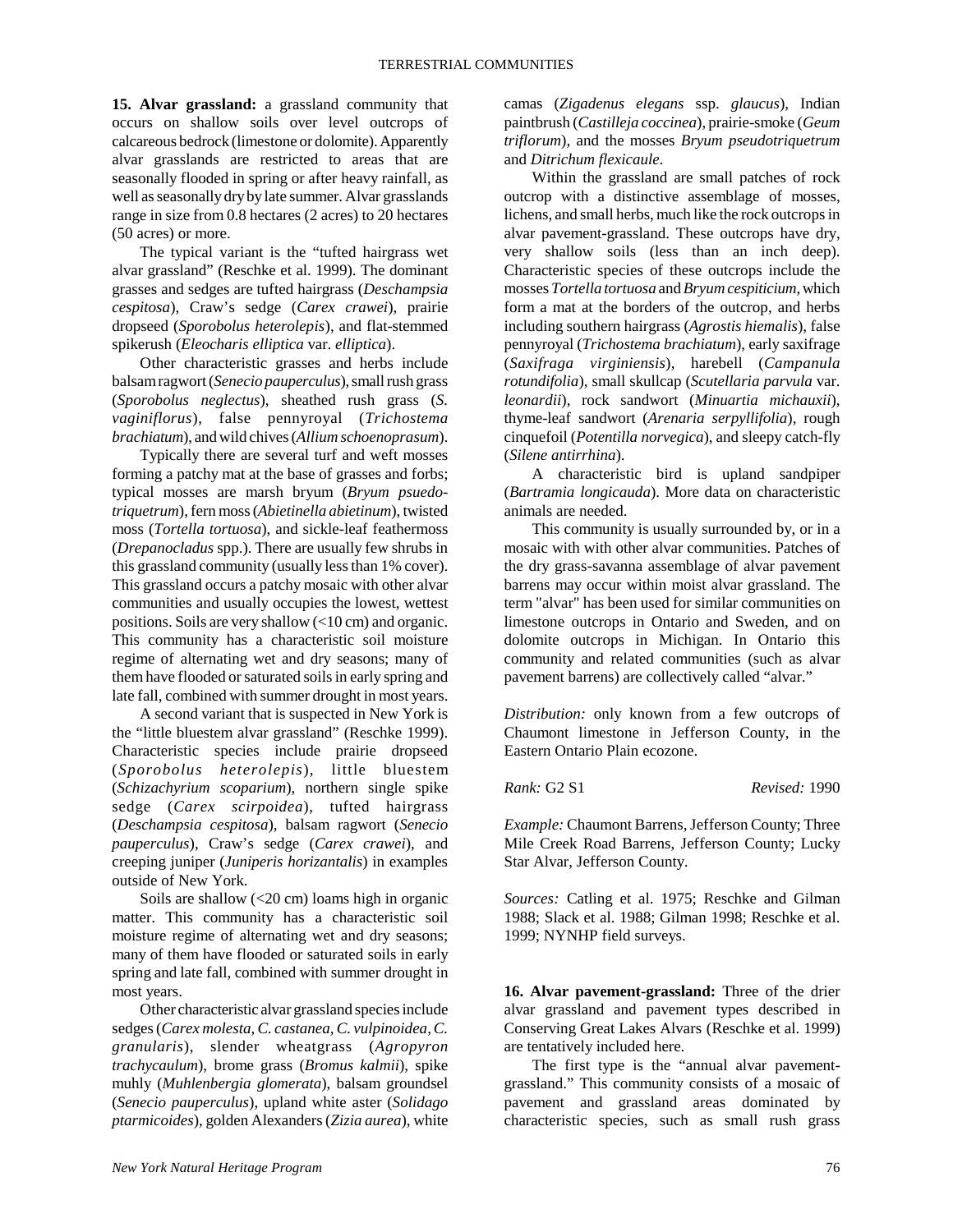(*Sporobolus neglectus*), sheathed rush grass (*S. vaginiflorus*), Philadelphia panic grass (*Panicum philadelphicum*), Canada bluegrass (*Poa compressa*), upland white aster (*Solidago ptarmicoides*), poverty grass (*Danthonia spicata*), false pennyroyal (*Trichostema brachiatum*), balsam ragwort (*Senecio pauperculus*), Craw's sedge (*Carex crawei*), and wiry panic grass (*Panicum flexile*).

There may be nearly equal cover of grassy vegetation, and exposed rock covered with nonvascular plants. Lichens and mosses are common on "pavement" rock outcrops that occur as patches within this mosaic. Soils are very shallow  $\left($ <10 cm) and organic. This community has a characteristic soil moisture regime of alternating wet and dry seasons; many of them have flooded or saturated soils in early spring and late fall, combined with summer drought in most years. Due to very shallow soils, and often saturated conditions during freeze-thaw cycles in early and late winter, needle ice often forms in the soils, causing frostheaving of the shallow soils.

The second variant is the "alvar nonvascular pavement." This community consists of exposed, flat limestone or dolostone pavement that is sparsely vegetated with a mosaic of mossy patches and exposed bedrock that is covered with crustose and foliose lichens. In the mossy patches, characteristic mosses are twisted moss (*Tortella tortuosa* and other *Tortella* spp.) and tortula moss (*Tortula ruralis*), and a characteristic lichen is cup lichen (*Cladonia pocillum*). Other characteristic mosses include *Ceratodon purpureus, Grimmia apocarpa,* and *Bryum argenteum*.

On exposed pavement patches, characteristic lichens are blackthread lichen (*Placynthium nigrum*) and silver skin lichen *Dernatocarpon cf miniatum*).

Very small herbs  $\left($  <15 cm) grow in the mossy patches, including early saxifrage (*Saxifraga virginiensis*), hairy beardtongue (*Penstemon hirsutus*), Norwegian cinquefoil (*Potentilla norvegica*), false pennyroyal (*Trichostema brachiatum*), wild strawberry (*Fragaria virginiana*), Michaux's stitchwort (*Minuartia michauxii*), and longleaf summer bluet (*Houstonia longifolia*). Some taller herbs and low shrubs grow primarily in rock crevices that crisscross the pavement, including gray goldenrod (*Solidago nemoralis*), snowberry (*Symphoricarpos albus*), river grape (*Vitis riparia*), red columbine (*Aquilegia canadensis*), southern hairgrass (*Agrostis hiemalis*), small skullcap (*Scutellaria parvula* var. *leonardii*), and tall hawkweed (*Hieracium piloselloides*).

There is usually less than 15% cover of herbs. A few trees and shrubs are usually rooted in deep crevices of the pavement; characteristic trees and shrubs that occur sparsely northern white cedar (*Thuja occidentalis*), common juniper (*Juniperus communis*), white birch (*Betula papyrifera*), eastern red cedar

(*Juniperus virginianus*), butternut (*Juglans cinerea*), and white pine (*Pinus strobus*).

The third type is the "poverty grass dry alvar grassland." This dry grass land is dominated by poverty grass (*Danthonia spicata*), Canada bluegrass (*Poa compressa*), and sometimes little bluestem (*Schizachyrium scoparium*).

Other characteristic species that may be found in each variant include panic grasses (*Panicum flexile, P. philadelphicum*), sedges (*Carex pensylvanica, C. eburnea, C. aurea*), slender spikerush (*Eleocharis elliptica* var. *elliptica*), bastard-toadflax (*Comandra umbellata*), harebell (*Campanula rotundifolia*), wild strawberry (*Fragaria virginiana*), pale bluets (*Hedyotis longifolia*), penstemon (*Penstemon hirsutus*), upland white aster (*Solidago ptarmicoides*), balsam groundsel (*Senecio pauperculus*), wild columbine (*Aquilegia canadensis*), blue phlox (*Phlox divaricata*), aster (*Aster ciliolatus*), and goldenrod (*Solidago hispida*). Fruticose and foliose lichens are locally common in the grassy areas, including *Cladina rangiferina, C. mitis, Peltigera canina,* and *Cetraria arenaria*.

There is usually about 50% cover of herbs and up to 50% cover of nonvascular plants growing on expose pavement areas. Soils are very shallow (<10 cm) loam and have a characteristic soil moisture regime of summer drought in most years. These grasslands are sometime disturbed by grazing and may include nonnative species such as timothy (*Phleum pratense*).

Characteristic birds include prairie warbler (*Dendroica discolor*) and upland sandpiper (*Bartramia longicauda*). Characteristic butterflies include Olympia marble butterfly (*Euchloe olympia*), an elfin (*Incisalia polios*), and a dusky wing (*Erynnis lucilius*).

*Distribution:* only known from Jefferson County, in the Eastern Ontario Plain ecozone.

*Rank:* G3 S2S3 *Revised:* 2001

*Example:* Chaumont Barrens, Jefferson County; Three Mile Creek Road Barrens, Jefferson County; Lucky Star Alvar, Jefferson County.

*Sources:* Gilman 1998; Reschke et al. 1999; NYNHP field surveys.

**16. Alpine meadow:** a meadow community that is similar to arctic tundra. Alpine meadows occur above timberline (about 4900 ft or 1620 m) on the higher mountain summits and exposed ledges of the Adirondacks. This community consists of a mosaic of small grassy meadows, dwarf shrublands, small boggy depressions, and exposed bedrock covered with lichens and mosses. The flora includes arctic-alpine species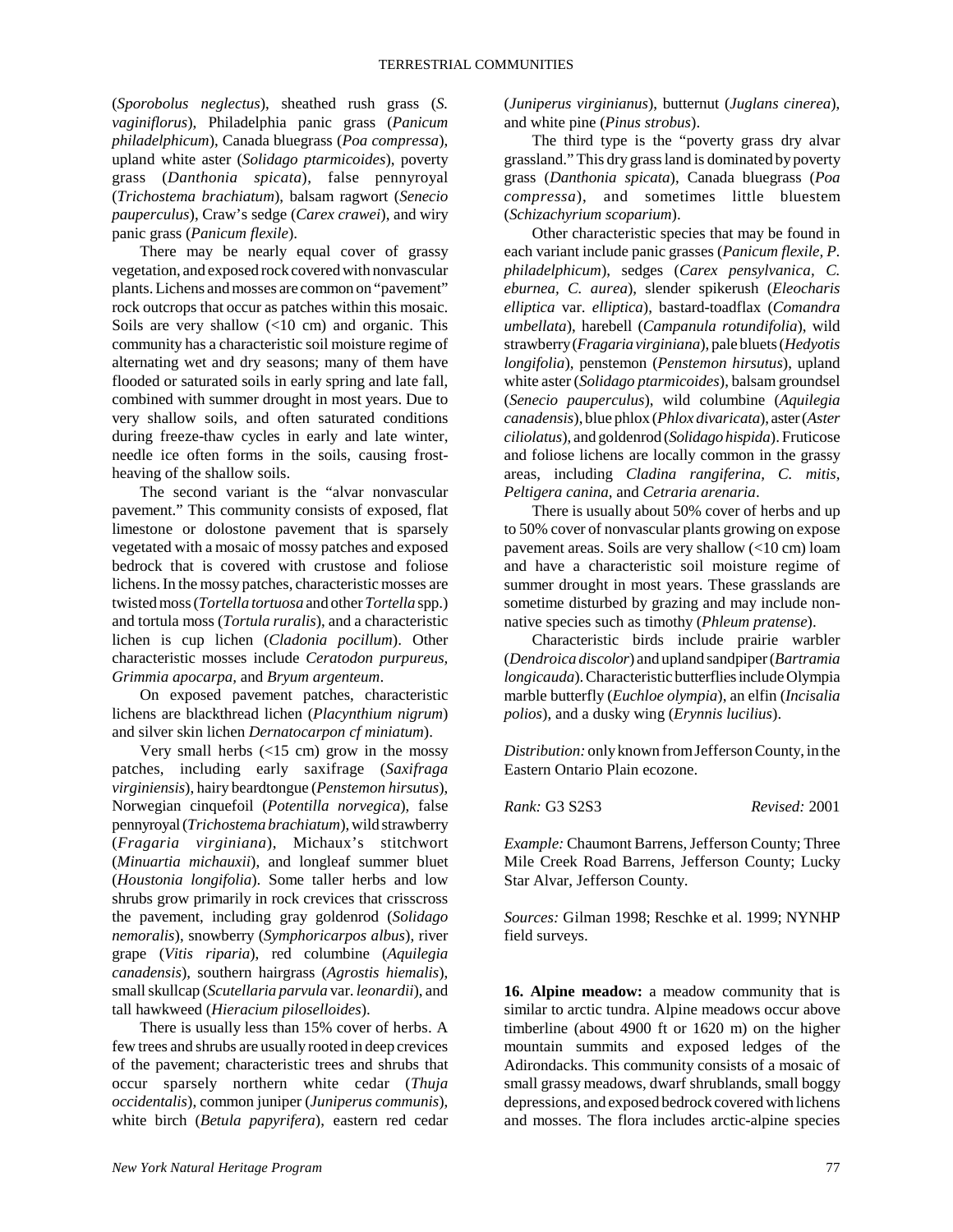that are restricted (in New York) to these meadows, as well as boreal species that occur in forests and bogs at lower elevations. The soils are thin and organic, primarily composed of sphagnum peat or black muck. The soils are often saturated because they can be recharged by atmospheric moisture.

Characteristic species of the grassy meadows include deer's hair sedge (*Scirpus cespitosus*), Bigelow's sedge (*Carex bigelowii*), bluejoint grass (*Calamagrostis canadensis*), alpine sweetgrass (*Hierochloe alpina*), common hairgrass (*Deschampsia flexuosa*), mountain woodrush (*Luzula parviflora*), arctic rush (*Juncus trifidus*), three-toothed cinquefoil (*Potentilla tridentata*), bunchberry (*Cornus canadensis*), mountain sandwort (*Minuartia groenlandica*), and dwarf rattlesnake-root (*Prenanthes nana*).

Characteristic species of the low shrublands are bog bilberry (*Vaccinium uliginosum*), leatherleaf (*Chamaedaphne calyculata*), Labrador tea (*Ledum groenlandicum*), dwarf birch (*Betula glandulosa*), black crowberry (*Empetrum nigrum*), lapland rosebay (*Rhododendron lapponicum*), diapensia (*Diapensia lapponica*), and bearberry willow (*Salix uva-ursi*). On a few mountains there are distinctive patches of low shrublands consisting of dwarf birches including *Betula glandulosa*, *B*. *minor*, and stunted *B*. *cordifolia*.

Characteristic species of the small boggy depressions include the peat mosses *Sphagnum nemoreum* and *S*. *fuscum*, cottongrass (*Eriophorum vaginatum* var. *spissum*), bog laurel (*Kalmia polifolia*), and small cranberry (*Vaccinium oxycoccos*). Rock outcrops that are relatively undisturbed by trampling are covered with arctic-alpine lichens such as map lichen (*Rhizocarpon geographicum*) and may have scattered cushions of diapensia.

Characteristic birds include dark-eyed junco (*Junco hyemalis*) and white-throated sparrow (*Zonotrichia albicollis*).

This community is very sensitive to trampling because of the thin, often saturated soils and the very slow growth rate of the vegetation in the stressful alpine environment. Every effort should be made to minimize off-trail trampling by the many hikers who climb to these meadows in the High Peaks.

*Distribution:* restricted to the Adirondack High Peaks subzone of the Adirondacks ecozone.

*Rank:* G3G4 S1 *Revised:* 1990

*Examples:* MacIntyre Range (includes Algonquin Peak, Wright Peak, Boundary Peak, and Iroquois Peak) Essex County; Haystack Mountains, Essex County; Mount Marcy, Essex County.

*Sources:* DiNunzio 1972; LeBlanc 1981; Slack Bell 1993, 1995; Sperduto and Cogbill 1999; NYNHP field surveys.

**17. Cliff community:** a community that occurs on vertical exposures of resistant, non-calcareous bedrock (such as quartzite, sandstone, or schist) or consolidated material; these cliffs often include ledges and small areas of talus. There is minimal soil development, and vegetation is sparse. Different types of cliffs may be distinguished based on exposure and moisture; these variations are not well-documented in New York, therefore the assemblages associated with these variations (sunny, shaded, moist, or dry areas) are combined in one community.

Characteristic species include rock polypody (*Polypodium virginianum*), marginal wood fern (*Dryopteris marginalis*), common hairgrass (*Deschampsia flexuosa*), mountain laurel (*Kalmia latifolia*), and hemlock (*Tsuga canadensis*).

A characteristic bird that nests on cliffs is the common raven (*Corvus corax*). More data on this community are needed.

*Distribution:* throughout upstate New York north of the Coastal Lowlands ecozone, where bedrock is not calcareous.

*Rank:* G5 S4? *Revised:* 1990

*Examples:* Wallface Mountain, Essex County; Poke O Moonshine Mountain, Essex County; Catskill Escarpment, Greene County; Smiley Cliff, Ulster County; Palisades Orangetown, Rockland County.

*Source:* NYNHP field surveys.

**18. Calcareous cliff community:** a community that occurs on vertical exposures of resistant, calcareous bedrock (such as limestone or dolomite) or consolidated material; these cliffs often include ledges and small areas of talus. There is minimal soil development, and vegetation is sparse. Different types of calcareous cliffs may be distinguished based on exposure and moisture; these variations are not welldocumented in New York, therefore the assemblages associated with these variations (sunny, shaded, moist, or dry areas) are combined in one community.

Characteristic small trees and shrubs include eastern red cedar (*Juniperus virginiana*), hop hornbeam (*Ostrya virginiana*), round-leaf dogwood (*Cornus rugosa*), Canada yew (*Taxus canadensis*), black cherry (*Prunus serotina*), downy arrow-wood (*Viburnum rafinesquianum*), and northern white cedar (*Thuja*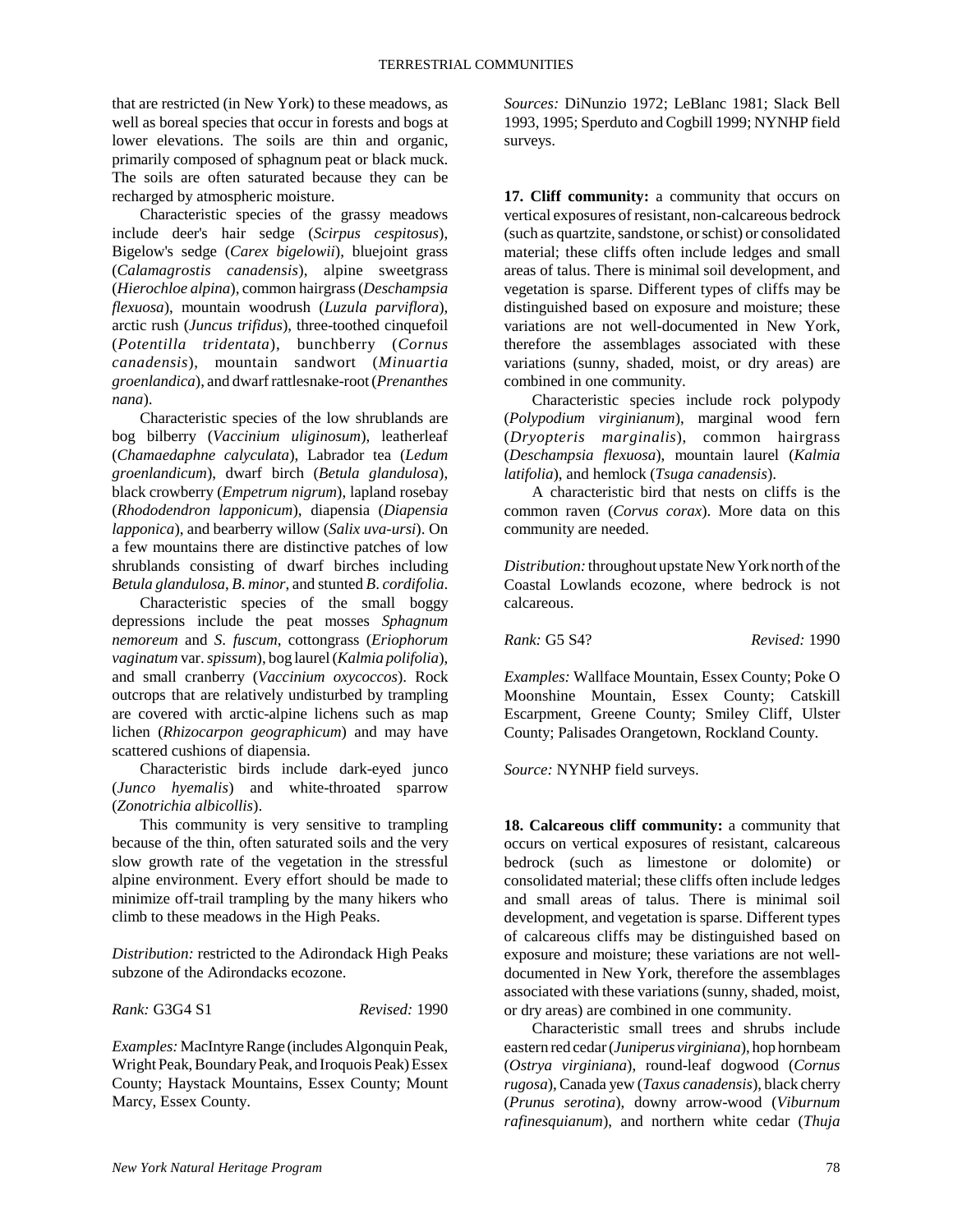#### *occidentalis*).

Characteristic herbs growing in cracks and on ledges include bulblet fern (*Cystopteris bulbifera*), sedge (*Carex eburnea*), herb robert (*Geranium robertianum*), zig-zag goldenrod (*Solidago flexicaulis*), Campanula rotundifolia, purple cliff brake (*Pellaea atropurpurea*), early saxifrage (*Saxifraga virginiensis*), and red columbine (*Aquilegia canadensis*).

Characteristic nonvascular species include lichens and mosses, such as *Thuidium* sp., *Anomodon attenuatus, A. rostratus,* and *Brachythecium* sp.

*Distribution:* throughout upstate New York, north of the Coastal Lowlands ecozone, where bedrock is calcareous.

*Rank:* G4 S3S4 *Revised:* 2001

*Examples:* The Diameter, Washington County; Helderberg Escarpment at Thatcher State Park, Albany County; Deer Leap, Warren County; Rogers Rock and Slide, Essex and Warren Counties.

*Source:* NYNHP field surveys.

**19. Shale cliff and talus community:** a community that occurs on nearly vertical exposures of shale bedrock and includes ledges and small areas of talus. Talus areas are composed of small fragments that are unstable and steeply sloping; the unstable nature of the shale results in uneven slopes and many rock crevices. There is minimal soil development, and vegetation is sparse. Different types of shale cliffs may be distinguished based on exposure and moisture; these variations are not well-documented in New York, therefore the assemblages associated with these variations (sunny, shaded, moist, or dry areas) are combined in one community.

Characteristic species include blunt-lobed woodsia (*Woodsia obtusa*), rusty woodsia (*W. ilvensis*), penstemon (*Penstemon hirsutus*), herb-robert (*Geranium robertianum*), cyperus (*Cyperus filiculmis*), little bluestem (*Schizachyrium scoparium*), panic grass (*Panicum linearifolium*), Pennsylvania sedge (*Carex pensylvanica*), and eastern red cedar (*Juniperus virginiana*).

A characteristic invertebrate is the silvery blue butterfly (*Glaucopsyche lygdamus lygdamus*), which feeds on wood-vetch (*Vicia caroliniana*). More data on this community are needed.

*Distribution:* scattered throughout upstate New York, north of the Coastal Lowlands ecozone, where bedrock is shale.

*Rank:* G4 S3 *Revised:* 1990

*Examples:* Chautauqua Gorge, Chautauqua County; Lorraine Gulf, Jefferson County; Cattaraugus Creek Zoar Valley, Cattaraugus and Erie Counties; Neversink Guymard Cliffs, Orange County; Whetstone Gulf, Lewis County.

*Sources:* Hotchkiss 1932; NYNHP field surveys.

**20. Erosional slope/bluff:** a sparsely vegetated community that occurs on vertical exposures of unconsolidated material, such as small stone, gravel, sand and clay, that is exposed to erosional forces, such as water, ice, or wind. Several regional and edaphic variants are known: the "maritime bluff" variant is adjacent to maritime and marine communities and is actively eroded by the oceanic forces; the "Great Lakes bluff" variant is adjacent to, and is exposed to erosional forces of, one of the Great Lakes; other variants may be more generally identified as "riverside bluff" or "lakeside bluff" depending on landscape setting.

The "maritime bluff" is comprised of areas of unvegetated, near vertical morainal sand cliffs, and less steep (about 45 degrees) areas of slumped bluff-face at the base of the bluff that support beach grass (*Ammophila breviligulata*), seaside goldenrod (*Soligago sempervirens*), and bayberry (*Myrica pensylvanica*). More data are needed for this community and its variants.

*Distribution:* Maritime variant known from Coastal Lowland ecozone. Great Lakes variant known from the drumlins region of the Great Lakes Plain ecozone. Other variants likely occur throughout New York.

*Rank:* G4 S4 *Revised:* 2001

*Examples:* Montauk Peninsula (south shore), Suffolk County; Chimney Bluffs State Park, Wayne County.

*Sources:* Office of Parks, Recreation and Historic Preservation 1988; NYNHP field surveys.

**21. Rocky summit grassland:** a grassland community that occurs on rocky summits and exposed rocky slopes of hills. Woody plant are sparse and may be scattered near the margin of the community. Small trees and shrubs at low percent cover include eastern red cedar (*Juniperus virginiana*) and red oak (*Quercus rubra*).

Characteristic and dominant grasses include little bluestem (*Schizachyrium scoparium*), tufted hairgrasss (*Deschampsia flexuosa*), poverty-grass (*Danthonia spicata, D. compressa*), and Indian grass (*Sorghastrum*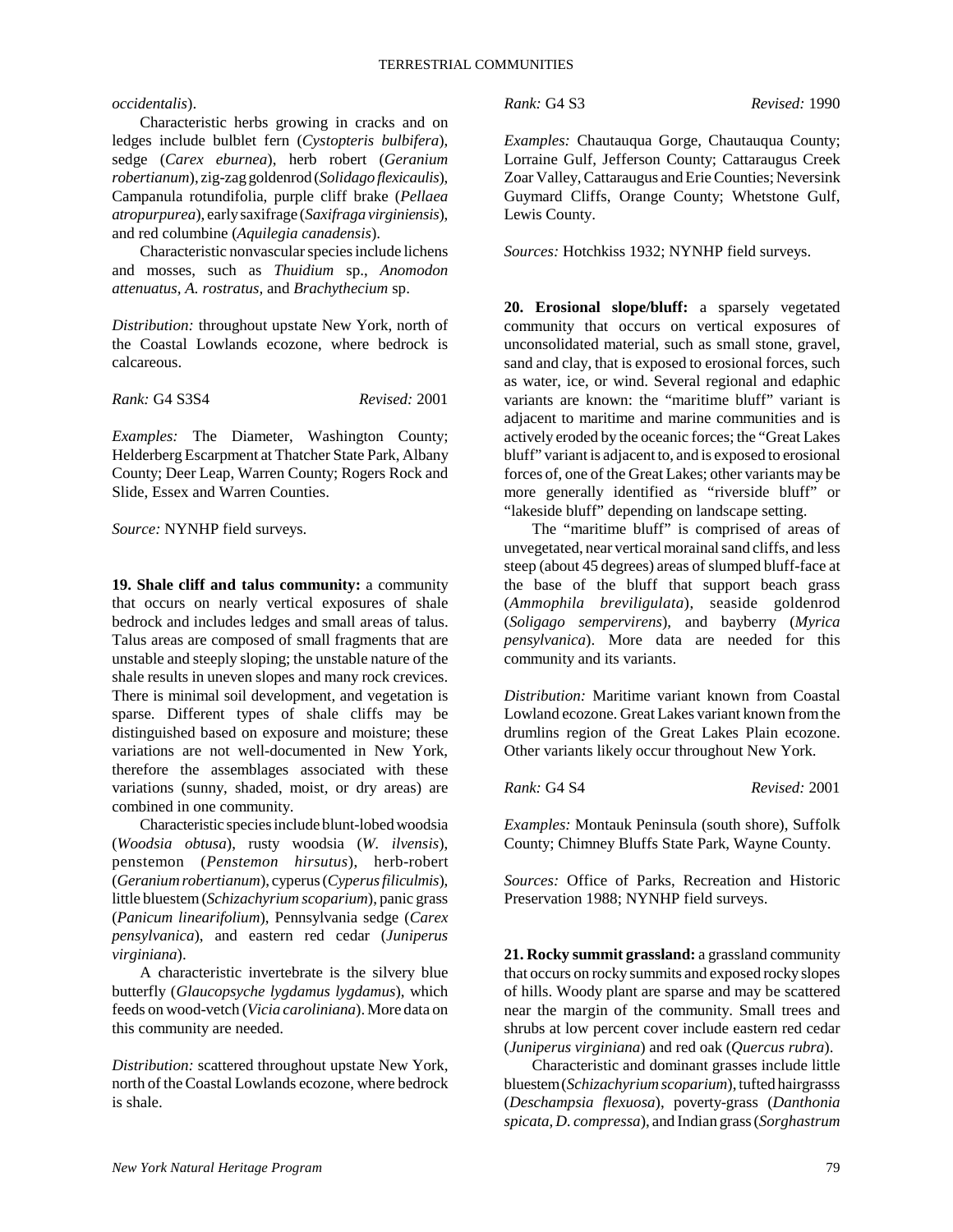*nutans*). Other grasses and sedges include Pennsylvania sedge (*Carex pennsylvanica*), big bluestem (*Andropogon geradii*), and deer-tongue grass (*Panicum clandestinum*).

Other herbs include ebony spleenwort (*Asplenium platyneuron*), dittany (*Cunila origanoides*), fragrant goldenrod (*Solidago odora*), bush-clover (*Lespedeza violacea*), and whorled loosestrife (*Lysimachia quadrifolia*). Characteristic nonvascular species include lichens and mosses on scattered rock outcrops.

*Distribution:* not well known; currently reported from the Hudson Valley, Hudson Highlands, Triassic Lowlands ecozones.

*Rank:* G3G4 S3 *Revised:* 2001

*Example:* Rocky Peak Ridge, Essex County; Bigelow Mountain, Essex County; Cranberry Mountain, Orange Countgy; Sugarloaf Mountain, Orange County.

*Source:* NYNHP field surveys.

**22. Successional fern meadow:** a meadow dominated by ferns that occurs on sites that have been cleared (for logging, farming, etc.) or otherwise disturbed.

Characteristic ferns that may be dominant include bracken fern (*Pteridium aquilinum*) and hay-scented fern (*Dennstaedtia punctilobula*); blueberries (*Vaccinium angustifolium, V. pallidum*) are common associates. This community may be relatively shortlived; it gradually succeeds to a blueberry heath or a forest community. More data on this community are needed.

*Distribution:* throughout upstate New York, north of the Coastal Lowlands ecozone.

*Rank:* G4 S4 *Revised:* 1990

*Example:* Brandon Burn, Franklin County.

*Sources:* NYNHP field surveys.

**23. Successional blueberry heath:** a shrubland dominated by ericaceous shrubs that occurs on sites with acidic soils that have been cleared (for logging, farming, etc.) or otherwise disturbed.

Characteristic species include blueberries (*Vaccinium corymbosum, V. pallidum, V. myrtilloides, V. stamineum*), black huckleberry (*Gaylussacia baccata*), wintergreen (*Gaultheria procumbens*), trailing arbutus (*Epigaea repens*), poverty-grass (*Danthonia spicata*), and common hairgrass

(*Deschampsia flexuosa*). This community may be relatively short-lived; it gradually succeeds to a forest community. More data on this community are needed.

*Distribution:* throughout New York State.

*Rank:* G4 S4 *Revised:* 2001

*Example: Example:* Brandon Burn, Franklin County. Finger Lakes National Forest, Schuyler County.

*Source:* NYNHP field surveys.

**24. Successional northern sandplain grassland:** a meadow community that occurs on open sandplains that have been cleared and plowed (for farming or development), and then abandoned. This community is usually dominated by low, dry turf of sedges and grasses less than 30 cm (12 inches) tall, and include patches of open sand, and patches of soil covered with mosses and lichens.

These grasslands are dominated by Pennsylvania sedge (*Carex pensylvanica*), common hairgrass (*Deschampsia flexuosa*), and haircap moss (*Polytrichum juniperinum*), with substantial amounts of poverty panic grass (*Panicum depauperatum*), poverty grass (*Danthonia spicata*), bracken fern (*Pteridium aquilinum*), sedge (*Carex rugosperma*), stiff-leaf aster (*Aster linariifolius*), and pale bluets (*Hedyotis longifolia*). They have relatively few other herbs, but include small amounts of characteristic sandplain species, such as bitter milkwort (*Polygala polygama*), panic grass (*Panicum xanthophysum*), and jointweed (*Polygonella articulata*). Adjacent areas of disturbed sands occasionally have Houghton umbrella-sedge (*Cyperus houghtonii*). These grasslands consist primarily of native species, although in some areas near roads they are invaded by exotic weeds such as St. Johns-wort (*Hypericum perforatum*) and common milkweed (*Asclepias syriaca*). There are essentially no exotic grasses, and thus they are very different from abandoned pastures and old fields on heavier soils. Shrubs may be present, but collectively they have less than 50% cover in the community.

Characteristic birds include upland sandpiper (*Bartramia longicauda*), grasshopper sparrow (*Ammodramus savannarum*), savannah sparrow (*Passerculus sandwichensis*), and vesper sparrow (*Pooecetes gramineus*). These grasslands provide important habitat for grassland birds.

Characteristic butterflies include meadow fritillary and black swallowtail. Some of these grasslands probably originate from anthropogenic disturbances such as trampling by vehicles. It is also possible that fire is an important part of the disturbance regime.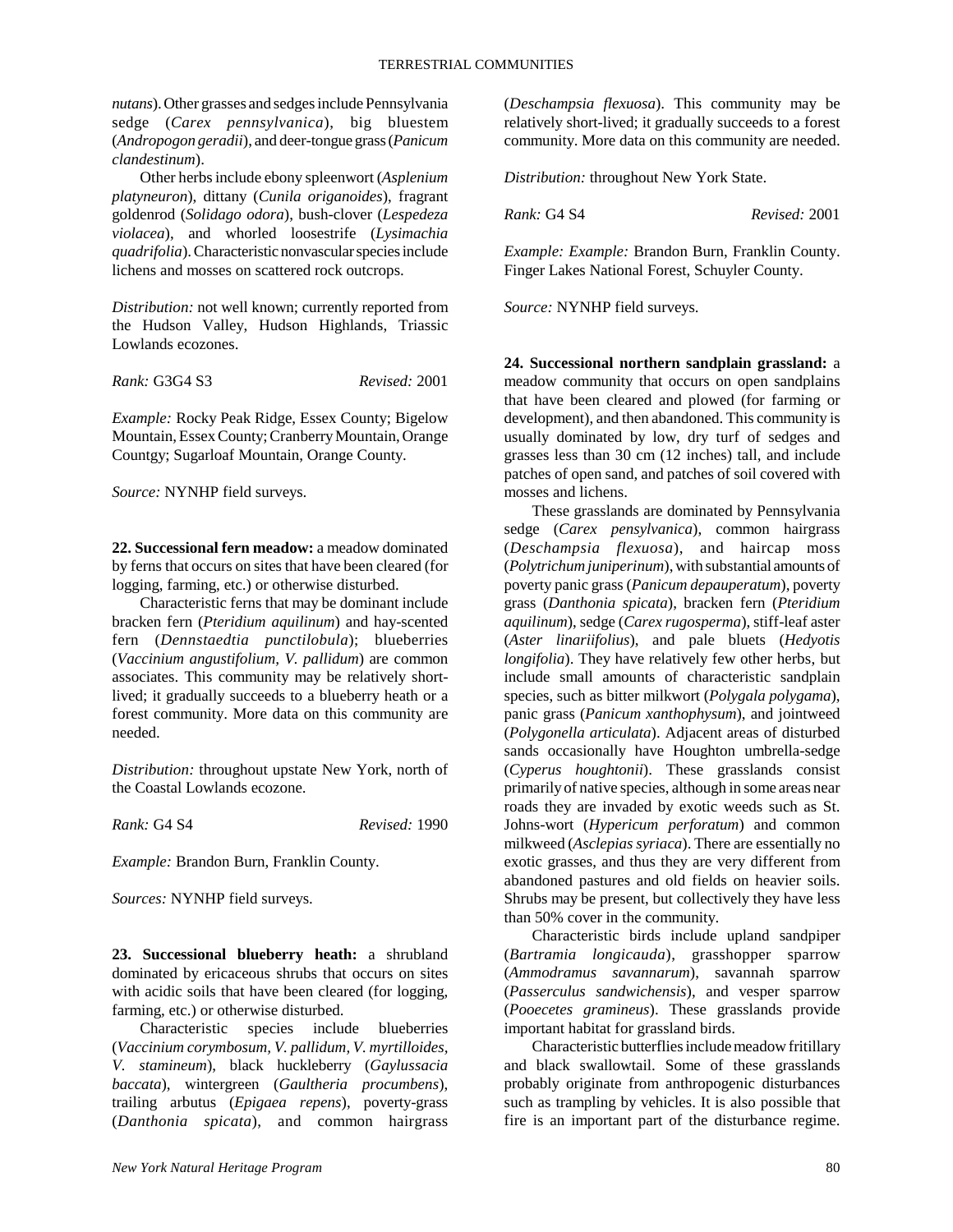Ecoregional variants of sandplain grassland within the state may be recognized and are included here until further inventory warrants separation. This is a relatively short-lived community that succeeds to a shrubland, woodland, or forest community.

*Distribution:*.

*Rank:* G4? S3 *Revised:* 2001

*Example:* Brandon Burn, Franklin County; Fort Drum, Jefferson County.

*Source:* NYNHP field surveys.

**25. Successional old field:** a meadow dominated by forbs and grasses that occurs on sites that have been cleared and plowed (for farming or development), and then abandoned.

Characteristic herbs include goldenrods (*Solidago altissima, S. nemoralis, S. rugosa, S. juncea, S. canadensis,* and *Euthamia graminifolia*), bluegrasses (*Poa pratensis, P. compressa*), timothy (*Phleum pratense*), quackgrass (*Agropyron repens*), smooth brome (*Bromus inermis*), sweet vernal grass (*Anthoxanthum odoratum*), orchard grass (*Dactylis glomerata*), common chickweed (*Cerastium arvense*), common evening primrose (*Oenothera biennis*), oldfield cinquefoil (*Potentilla simplex*), calico aster (*Aster lateriflorus*), New England aster (*Aster novae-angliae*), wild strawberry (*Fragaria virginiana*), Queen-Anne'slace (*Daucus corota*), ragweed (*Ambrosia artemisiifolia*), hawkweeds (*Hieracium* spp.), dandelion (*Taraxacum officinale*), and ox-tongue (*Picris hieracioides*).

Shrubs may be present, but collectively they have less than 50% cover in the community. Characteristic shrubs include gray dogwood (*Cornus foemina* ssp. *racemosa*), silky dogwood (*Cornus amomum*), arrowwood (*Viburnum recognitum*), raspberries (*Rubus* spp.), sumac (*Rhus typhina, R. glabra*), and eastern red cedar (*Juniperus virginiana*).

A characteristic bird is the field sparrow (*Spizella pusilla*). This is a relatively short-lived community that succeeds to a shrubland, woodland, or forest community.

*Distribution:* throughout New York State.

*Rank:* G4 S4 *Revised:* 1990

*Example:* Chippewa Creek Plains, St. Lawrence County; Finger Lakes National Forest, Schuyler County.

*Sources:* Mellinger and McNaughton 1975; NYNHP field surveys.

**26. Successional shrubland:** a shrubland that occurs on sites that have been cleared (for farming, logging, development, etc.) or otherwise disturbed. This community has at least 50% cover of shrubs.

Characteristic shrubs include gray dogwood (*Cornus foemina* ssp. *racemosa*), eastern red cedar (*Juniperus virginiana*), raspberries (*Rubus* spp.), hawthorne (*Crataegus* spp.), serviceberries (*Amelanchier* spp.), choke-cherry (*Prunus virginiana*), wild plum (*Prunus americana*), sumac (*Rhus glabra, R. typhina*), nanny-berry (*Viburnum lentago*), arrowwood (*Viburnum recognitum*), and multiflora rose (*Rosa multiflora*).

Birds that may be found in successional shrublands brown thrasher, blue-winged warbler, golden-winged warbler, chestnut-sided warbler, yellow-breasted chat, eastern towhee, field sparrow, song sparrow, and indigo bunting (Levine 1998).

*Distribution:* throughout New York State.

*Rank:* G4 S4 *Revised:* 1990

*Example:* Chippewa Creek Plains, St. Lawrence County; Finger Lakes National Forest, Schuyler County.

*Source:* NYNHP field surveys.

#### **B. BARRENS AND WOODLANDS**

This subsystem includes upland communities that are structurally intermediate between forests and open canopy uplands. Several physiognomic types are included in this subsystem. Savannas are communities with a sparse canopy of trees (25 to 60% cover), and a groundlayer that is predominantly either grassy or shrubby (these will be called, respectively, grasssavanna and shrub-savanna). Woodlands include communities with a canopy of stunted or dwarf trees (less than 16 ft or 4.9 m tall), and wooded communties occurring on shallow soils over bedrock with numerous rock outcrops. The term "barrens" is commonly applied to both savannas and woodlands (e.g. pine barrens).

**1. Serpentine barrens:** a grass-savanna community that occurs on shallow soils over outcrops of serpentine bedrock. The appearance and composition of vegetation on serpentine soils is often striking because it represents an abrupt change from surrounding vegetation on non-serpentine soils. In New York this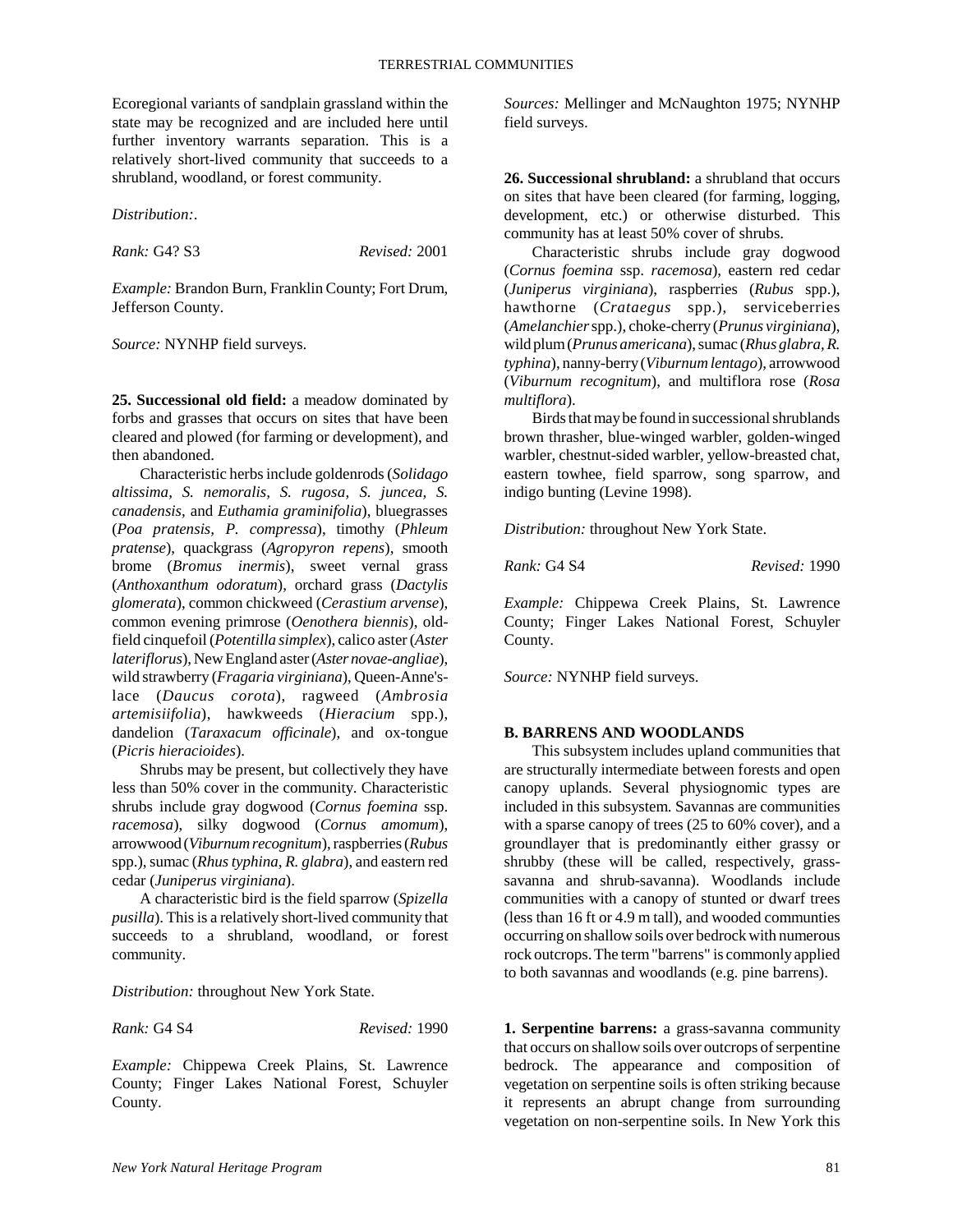community is known only from Staten Island, where the remnants are relatively disturbed. The best examples of this community occur in southeastern Pennsylvania and northeastern Maryland.

On Staten Island, the open grassland areas are dominated by little bluestem (*Schizachyrium scoparium*), panic grasses (such as *Panicum virgatum* and *P. philadelphicum*), Indian grass (*Sorghastrum nutans*), and poverty-grass (*Danthonia spicata*). Characteristic forbs in the grassy areas are heath aster (*Aster ericoides*), calico aster (*A. lateriflorus*), small white snakeroot (*Eupatorium aromaticum*), old-field cinquefoil (*Potentilla simplex*), and green milkweed (*Asclepias viridiflora*).

Trees and shrubs are scattered in the barrens; usually there is roughly 20 to 40% cover of trees and 15 to 30% cover of shrubs. On Staten Island, the characteristic woody plants are gray birch (*Betula populifolia*), black oak (*Quercus velutina*), sassafras (*Sassafras albidum*), quaking aspen (*Populus tremuloides*), bayberry (*Myrica pensylvanica*), shining sumac (*Rhus copallinum*), sawbrier (*Smilax glauca*), arrowwood (*Viburnum recognitum*), and blueberries (*Vaccinium corymbosum, V. pallidum*). A characteristic butterfly is the arogos skipper (*Atrytone arogos arogos*).

The remnant serpentine barrens of Staten Island are currently lacking many of the species that characterize the serpentine barrens of Pennsylvania and Maryland, such as Virginia pine (*Pinus virginiana*), blackjack oak (*Quercus marilandica*), fameflower (*Talinum teretifolium*), and chickweed (*Cerastium arvense* var. *villosum*).

*Distribution:* only known from the Manhattan Hills ecozone.

*Rank:* G2 S1 *Revised:* 1990

*Examples:* Heyerdahl Hill, Richmond County; Seaview, Richmond County.

*Sources:* Reed 1986; NYNHP field surveys.

**2. Dwarf pine plains:** a woodland community dominated by dwarf individuals of pitch pine (*Pinus rigida*) and scrub oak (*Quercus ilicifolia*) that occurs on nearly level outwash sand and gravel plains in eastern Long Island. The soils are infertile, coarse textured sands that are excessively well-drained. The canopy of dwarf pitch pines and scrub oaks is generally from 4 to 8 ft  $(1.2 \text{ to } 2.4 \text{ m})$  tall, and it may form a dense thicket. The community includes very few species of vascular plants.

The majority of the biomass in the community

consists of seven woody plant species: pitch pine, scrub oak, black huckleberry (*Gaylussacia baccata*), blueberry (*Vaccinium pallidum*), hudsonia (*Hudsonia ericoides*), bearberry (*Arctostaphylos uva-ursi*), and wintergreen (*Gaultheria procumbens*). The huckleberries and blueberries form a low shrub canopy under the pines and oaks.

The groundcover under the oaks and pines includes many foliose and fruticose lichens; the lichen flora is probably more diverse than the vascular plant flora in this community. Characteristic lichens include *Cetraria arenaria*, *Cladina mitis*, *C. submitis*, *Cladonia alpestris*, *C. cristatella*, *Parmelia rudecta*, *P. saxatilis*, and *Peltigera canina*.

There are numerous sandy openings in the shrub thicket with scattered bearberry, wintergreen, hudsonia, and a few low herbs such as jointweed (*Polygonella articulata*), stiff-leaf aster (*Aster linariifolius*), and orange-grass (*Hypericum gentianoides*).

This community is a favored nesting area for prairie warbler (*Dendroica discolor*) and brown thrasher (*Toxostoma rufum*); pine warbler (*Dendroica pinus*) and ovenbird (*Seiurus aurocapillus*) are also characteristic birds. This community also provides prime habitat for the buck moth (*Hemileuca maia*); the largest and most dense population of buck moths in New York occurs in the dwarf pine plains.

*Distribution:* restricted to the Coastal Lowlands ecozone.

*Rank:* G1G2 S1 *Revised:* 1990

*Example:* Dwarf Pine Barrens, Suffolk County.

*Sources:* Jordan 1998; Kerlinger and Doremus 1981; Olsvig 1980; Olsvig et al. 1979; NYNHP field surveys.

**3. Dwarf pine ridges:** a woodland community dominated by dwarf individuals of pitch pine (*Pinus rigida*) and black huckleberry (*Gaylussacia baccata*), which occurs on flat-topped summits of rocky ridges. The bedrock is a white quartzite conglomerate; soils are very thin, and they are rich in organic matter from litter that has accumulated on the bedrock.

Characteristic woody plants associated with the dwarf pines in the tall shrub "canopy" are wild raisin (*Viburnum cassinoides*), black chokeberry (*Aronia melanocarpa*), and stunted gray birch (*Betula populifolia*). There is also a low shrub stratum with blueberries (*Vaccinium angustifolium* and *V. pallidum*), sweet-fern (*Comptonia peregrina*), and sheep laurel (*Kalmia angustifolia*).

Characteristic groundlayer species are wintergreen (*Gaultheria procumbens*), bunchberry (*Cornus*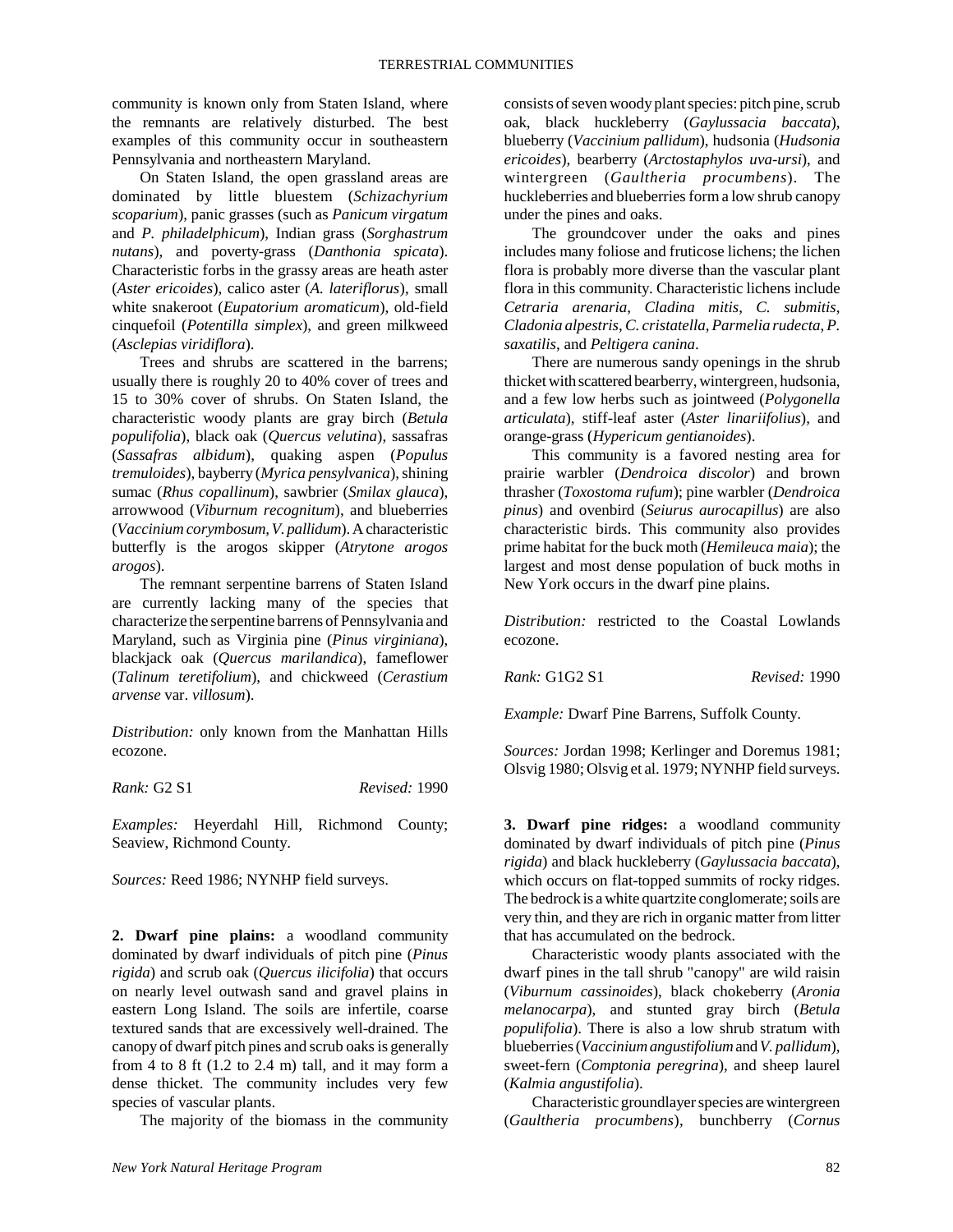*canadensis*), Canada mayflower (*Maianthemum canadense*), moccasin flower (*Cypripedium acaule*), and cow-wheat (*Melampyrum lineare*). More data on characteristic animals are needed.

The dwarf pine ridges community grades into the pitch pine-oak-heath rocky summit community, which occurs on the top and upper slopes of ridges. The dwarf pine ridges are distinguished primarily by the height of the canopy pines: stands with pines less than 4.9 m (16 ft) tall are classified as dwarf pine ridges.

*Distribution:* only known from the Shawangunk Hills sub-zone of the Hudson Valley ecozone.

*Rank:* G1G2 S1 *Revised:* 1990

*Example:* Sam's Point, Ulster County.

*Sources:* Olsvig 1980; Thompson 1996; NYNHP field surveys.

**4. Maritime pitch pine dune woodland:** a maritime woodland that occurs on stabilized parabolic dunes. The substrate is wind and wave depositedsand that is usually excessively well-drained and nutrient poor. The litter layer is shallow. The community is subject to high winds, sand-blasting, salt spray, and shifting substrate.

Trees are stunted (10-12 m high) and salt pruned. The canopy is sparse with some openings. Pitch pine (*Pinus rigida*) is the dominant tree and may have lower branches that grow out horizontally like aprons. Tree oaks including black oak (*Quercus velutina*), white oak (*Quercus alba*) and post oak (*Quercus stellata*) may also occur and can be codominant with pitch pine in more developed examples.

The shrub layer is usually well developed. Characteristic shrubs are bearberry (*Arctostaphylos uva-ursi*), black huckleberry (*Gaylussacia baccata*), highbush blueberry (*Vaccinium corymbosum*), beach heather (*Hudsonia tomentosa*), bayberry (*Myrica pennsylvanica*), and scrub oak (*Quercus ilicifolia*). The vine layer is often well developed. Characteristic vines are greenbrier (*Smilax rotundifolia*) and poison ivy (*Toxicodendron radicans*).

The herbaceous layer is dominated by hairgrass (*Deschampsia flexuosa*). Other characteristic herbaceous species include Pennsylvania sedge (*Carex pensylvanica*), little bluestem (*Schizachyrium scoparium*), starflower (*Trientalis borealis*), panic grass (*Panicum* spp.), jointweed (*Polygonella articulata*), and pine barren sandwort (*Minuartia caroliniana*).

The non-vascular layer is often well developed. Characteristic species are *Cladonia uncialis, Cladonia rangiferina, Cladonia arbuscula, Geaster*

*hygrometricus, Leucobryum glaucum, Polytricum juniperinum,* and *Tortella tortuosa.*

*Distribution:* currently known only from the Coastal Lowlands ecozone.

*Rank:* G2G3 S1 *Revised:* 2001

*Examples:* Napeague Woods, Suffolk County; Walking Dunes, Suffolk County.

*Source:* Johnson 1981, 1985; Robichaud-Collins and Anderson 1994; Thompson 1997; NYNHP field surveys.

**5. Pitch pine-scrub oak barrens:** a shrub-savanna community that occurs on well-drained, sandy soils that have developed on sand dunes, glacial till, and outwash plains.

Pitch pine (*Pinus rigida*) is the dominant tree; the percent cover of pitch pine is variable, ranging from 20 to 60%. The shrublayer dominants are scrub oaks (*Quercus ilicifolia* and *Q. prinoides*), which often form dense thickets. Beneath this tall shrub canopy is a low shrublayer primarily composed of sweet-fern (*Comptonia peregrina*), blueberries (*Vaccinium angustifolium* and *V. pallidum*), and black huckleberry (*Gaylussacia baccata*). These scrub oak thickets cover 60 to 80 percent of the community; pitch pines are scattered through the shrub thicket, occurring as emergent trees within an extensive shrubland.

Within the shrub thickets are small patches of grassland dominated by the following prairie grasses: big bluestem (*Andropogon gerardii*), little bluestem (*Schizachyrium scoparium*), and Indian grass (*Sorghastrum nutans*). These grassy areas are usually found near ant mounds, along trails, and in some of the low areas between dunes where the water table may be very close to the soil surface. This community can be rich in species. Characteristic forbs include bushclovers (*Lespedeza capitata, L. hirta, L. procumbens,* and *L. stuevii*), pinweed (*Lechea villosa*), milkwort (*Polygala nuttallii*), goat's-rue (*Tephrosia virginiana*), and wild lupine (*Lupinus perennis*).

Rare butterflies of some northern Hudson Valley pitch pine-scrub oak barrens include Karner blue butterfly (*Lycaeides melissa samuelis*) and frosted elfin (*Incisalia irus*). Buck moth (*Hemileuca maia*) is a characteristic species throughout the range of the community, but the density of buck moths is usually low.

Birds that may be found in pitch pine-scrub oak barrens include eastern towhee (*Pipilo erythrophthalmus*), brown thrasher (*Toxostoma rufum*), pine warbler (*Dendroica pinus*), prairie warbler (*D.*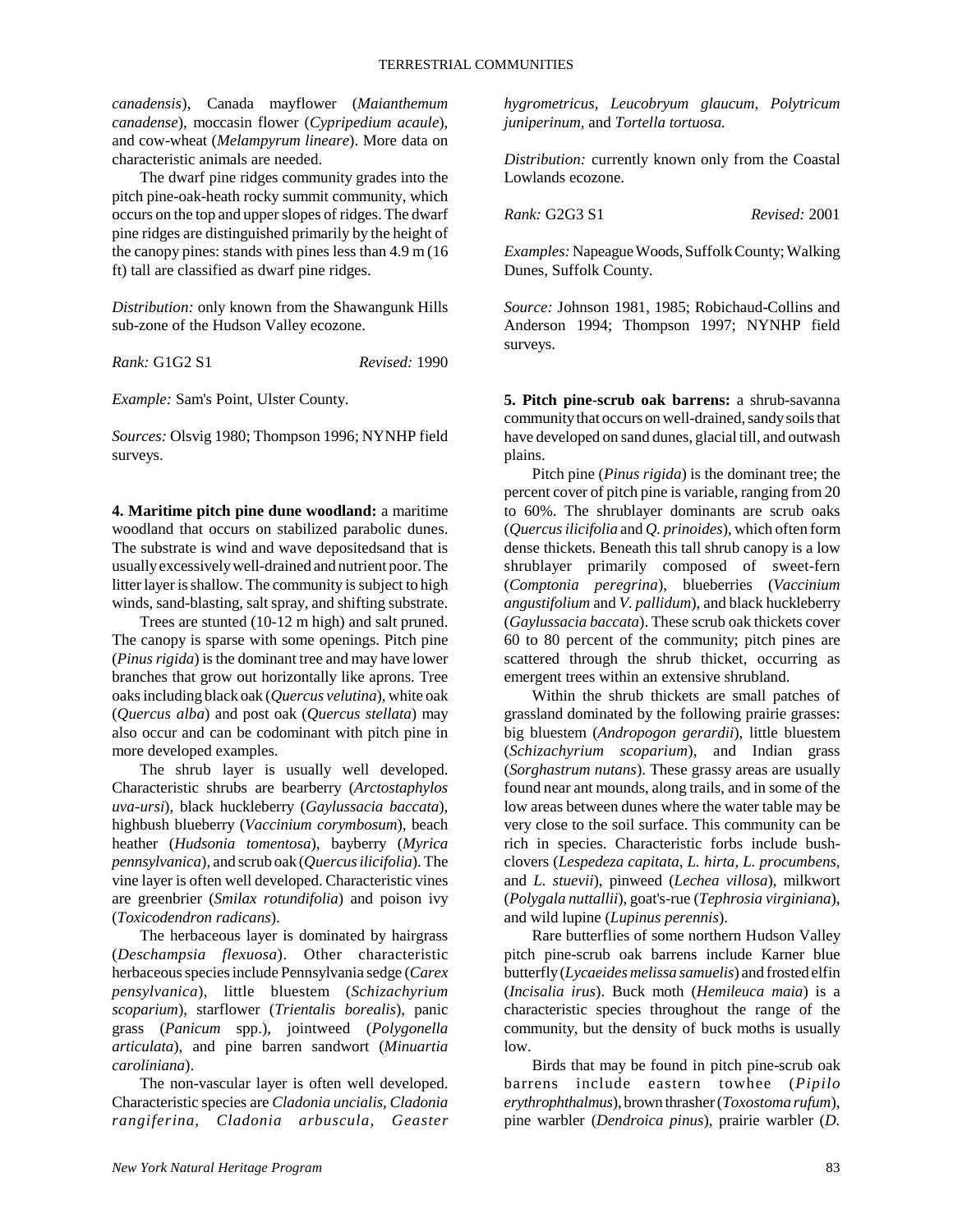*discolor*), ovenbird (*Seiurus aurocapillus*), common yellowthroat (*Geothlypis trichas*), field sparrow (*Spizella pusilla*), chipping sparrow (*S. passerina* ), and gray catbird (*Dumetella caroliniensis* ) (Levine 1998, Drennan 1981). This community is adapted to, and maintained by, periodic fires; frequency of fires ranges from 6 to 15 years.

*Distribution:* mainly known from the Coastal Lowlands ecozone and the Central Hudson subzone of the Hudson Valley ecozone; small examples are reported from the Appalachian Plateau ecozone.

*Rank:* G2 S1 *Revised:* 2001

*Examples:* Albany Pine Bush, Albany County; Edgewood Oak Brush Plains, Suffolk County.

*Sources:* Cryan and Turner 1981; Drennan 1981; Forman 1979; Kerlinger and Doremus 1981; Levine 1998; Olsvig 1980; NYNHP field surveys.

**6. Pitch pine-oak-heath woodland:** a pine barrens community that occurs on well-drained, infertile, sandy soils in eastern Long Island (and possibly on sandy or rocky soils in upstate New York). The structure of this community is intermediate between a shrub-savanna and a woodland.

Pitch pine (*Pinus rigida*) and white oak (*Quercus alba*) are the most abundant trees, and these form an open canopy with 30 to 60% cover. Scarlet oak (*Quercus coccinea*) and black oak (*Q. velutina*) may also occur in the canopy.

The shrublayer is dominated by scrub oaks (*Quercus ilicifolia, Q. prinoides*), and includes a few heath shrubs such as huckleberry (*Gaylussacia baccata*) and blueberry (*Vaccinium pallidum*). The density of the shrublayer is inversely related to the tree canopy cover; where the trees are sparse, the shrubs form a dense thicket, and where the trees form a more closed canopy, the shrublayer may be relatively sparse. Stunted, multiple-stemmed white oaks may be present in the shrublayer if the site has burned regularly.

Characteristic species of the groundcover include bearberry (*Arctostaphylos uva-ursi*), Pennsylvania sedge (*Carex pensylvanica*), golden heather (*Hudsonia ericoides*), beach heather (*Hudsonia tomentosa*), and pinweed (*Lechea villosa*). Like other closely related pine barrens communities, the woodland provides habitat for buck moth (*Hemileuca maia*) and prairie warbler (*Dendroica discolor*).

This community is adapted to periodic fires; the fire frequency has not been documented, but it probably burns less frequently than pitch pine-scrub oak barrens (i.e., more than 15 years between fires).

This community may have a fairly low species richness: it is more diverse than dwarf pine plains, but less diverse than pitch pine-scrub oak barrens.

*Distribution:* currently known only from the Coastal Lowlands ecozone.

*Rank:* G3G4 S2S3 *Revised:* 1990

*Examples:* Rocky Point Pine Barrens, Suffolk County; Dwarf Pine Barrens, Suffolk County.

*Source:* NYNHP field surveys.

**7. Post oak-blackjack oak barrens:** open barrens on upper slopes and low ridges characterized by the presence of stunted individuals of post oak (*Quercus stellata*), scarlet oak (*Q. cocinea*), and blackjack oak (*Q. marilandica*). Other trees at low cover include white oak (*Q. alba*), black oak *(Q. velutina*), sassafras *(Sassafras albidum*), American chestnut (*Castanea dentata*), gray birch (*Betula populifolia*), red maple (*Acer rubrum*), pitch pine (*Pinus rigida*), and black gum (*Nyssa sylvatica*). There is a sparse heath and grass ground cover growing in very dry, deep, exposed sand overlying a clay subsoil.

The shrub layer includes sapling canopy trees along with blueberries (*Vaccinium corymbosum, V. pallidum*), and black huckleberry (*Gaylussacia baccata*). Characteristic vines are carrion flower (*Smilax herbacea*) and greenbrier (*S. glauca*).

The herb layer has low percent cover of old field toadflax (*Linaria canadensis*), bracken fern (*Pterdium aquilinum*), bastard toadflax (*Commandra umbellata*), switch grass (*Panicum virgatum*), little bluestem (*Schizachyrium scoparium*), gray goldenrod (*Solidago nemoralis*), and wild indigo (*Baptisia tinctoria*).

This community is may be adapted to periodic fires; the fire frequency has not been documented.

*Distribution:* currently only known from the Manhattan Hills ecozone.

*Rank:* G2G3 S1 *Revised:* 2001

*Examples:* Clay Pit Ponds, Richmond County.

*Source:* NYNHP field surveys.

**8. Pitch pine-heath barrens:** a shrub-savanna community that occurs on well-drained, sandy or rocky soils. This is a broadly defined community with several regional variants.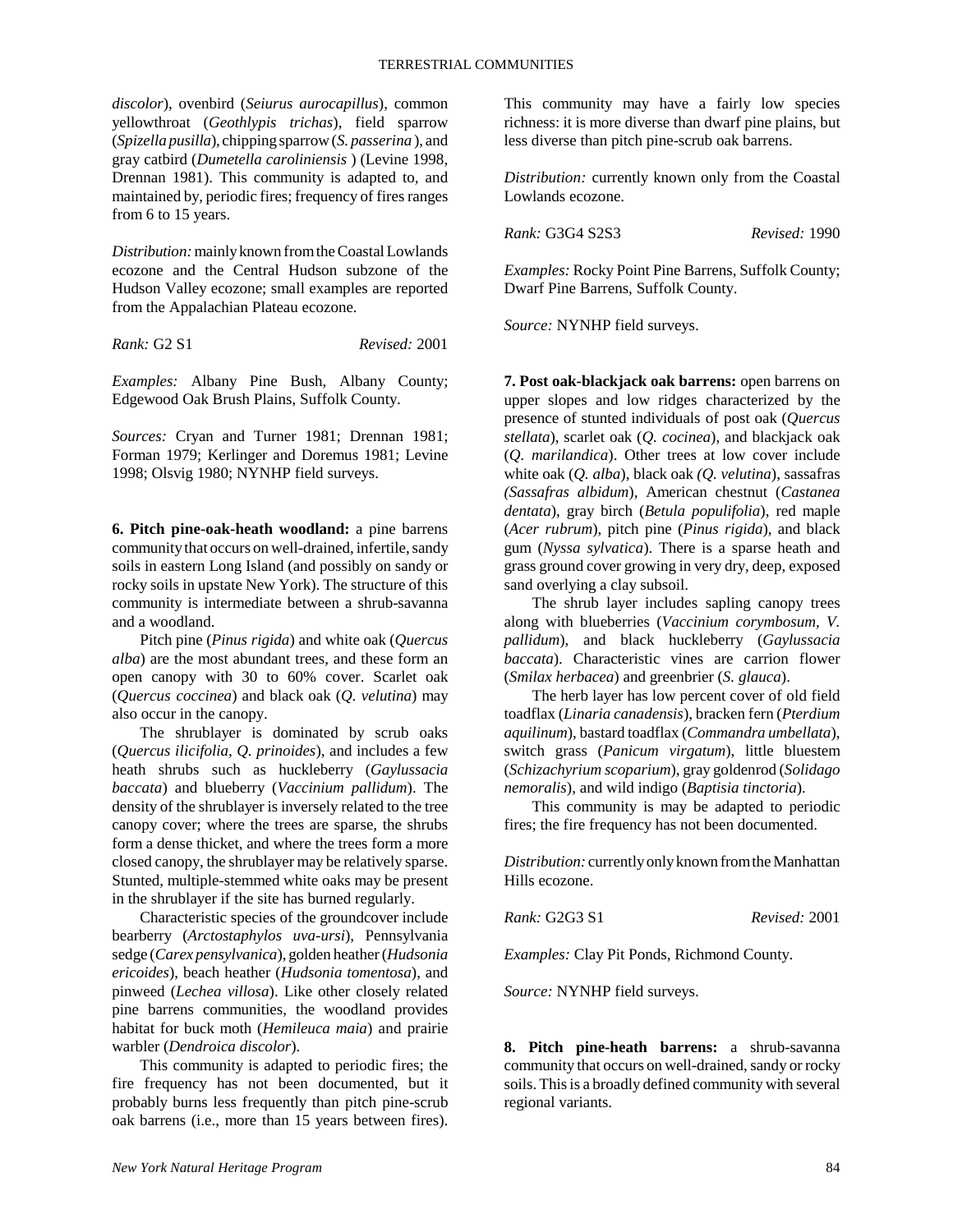The most abundant tree is pitch pine (*Pinus rigida*); in some stands there is an admixture of one or more species including big tooth aspen (*Populus grandidentata*), white pine (*Pinus strobus*), or jack pine (*P. banksiana*). The percent cover of trees is variable, ranging from 30 to 60%.

The shrublayer is dominated by heath shrubs such as black huckleberry (*Gaylussacia baccata*), blueberries (*Vaccinium angustifolium, V. pallidum,* and *V. myrtilloides*), and sheep-laurel (*Kalmia angustifolia*), as well as sweet-fern (*Comptonia peregrina*). This shrublayer may be quite diverse.

Characteristic groundlayer species include wintergreen (*Gaultheria procumbens*), wild sarsaparilla (*Aralia nudicaulis*), Canada mayflower (*Maianthemum canadense*), cow-wheat (*Melampyrum lineare*), wild strawberry (*Fragaria virginiana*), moccasin flower (*Cypripedium acaule*), Pennsylvania sedge (*Carex pensylvanica*), and bracken fern (*Pteridium aquilinum*). Characteristic birds include ovenbird (*Seiurus aurocapillus*), veery (*Catharus fuscescens*), common yellowthroat (*Geothlypis trichas*), chestnut-sided warbler (*Dendroica pensylvanica*), and wood thrush (*Hylocichla mustelina*).

This community is distinguished from pitch pinescrub oak barrens by the dominance in the shrublayer of heath shrubs rather than scrub oaks (*Quercus ilicifolia* and *Q. prinoides*). Scrub oaks may be present, but they are never abundant or dominant in the shrublayer of pitch pine-heath barrens.

*Distribution:* known from sandplains in northern and north-central New York, from the Great Lakes Plain ecozone, Western Adirondack Foothills subzone, and the Champlain Valley subzone.

*Rank:* G4 S1S2 *Revised:* 1990

*Examples:* Clintonville Pine Barrens, Clinton County; Rome Sand Plains, Oneida County.

*Source:* NYNHP field surveys.

**9. Boreal heath barrens:** a dwarf shrubland or shrubsavanna dominated by heath or heath-like shrubs. Boreal heath barrens occur on nearly level outwash plains of the Adirondacks, in frost pockets lying in valleys. Soils are sandy, dry, and poor in nutrients. Boreal heath barrens are seasonally flooded because the soils have a discontinuous subsurface layer of podzolized soil (an ortstein), which impedes water drainage.

The dominant shrubs are blueberries (*Vaccinium myrtilloides, V. angustifolium, V. vacillans*), black chokeberry (*Aronia melanocarpa*), meadow-sweet

(*Spiraea latifolia*), and mountain fly honeysuckle (*Lonicera villosa*).

Other characteristic plants include spreading ricegrass (*Oryzopsis asperifolia*), small ricegrass (*Oryzopsis pungens*), swamp dewberry (*Rubus hispidus*), Canada goldenrod (*Solidago canadensis*), flat-top goldenrod (*Euthamia graminifolia*), northern tree clubmoss (*Lycopodium dendroideum*), runningpine (*Lycopodium digitatum*), lichens (*Cladonia alpestris, C. pyxidata, Cladina rangiferina*), and mosses (*Pleurozium schreberi, Polytrichum commune,* and *Dicranum* spp.).

Trees may be scattered through the barrens, or they may be confined to the edges of open shrublands. Characteristic trees are black spruce (*Picea mariana*), white pine (*Pinus strobus*), black cherry (*Prunus serotina*), and tamarack (*Larix laricina*). More data are needed on characteristic animals of this community.

*Distribution:* only known from the Adirondacks ecozone.

*Rank:* G3G4 S1 *Revised:* 1990

*Example:* Oswegatchie Plains, St. Lawrence County; Chase Lake Sandplain, Lewis County.

*Sources:* Bray 1915; Bray 1921; Curran 1974.

**10. Sandstone pavement barrens:** an open canopy woodland that occurs on very shallow soils over sandstone bedrock; this community is best developed where the bedrock is nearly level, thus forming a pavement.

In New York the dominant tree is jack pine (*Pinus banksiana*), although white pine (*P. strobus*) or red pine (*P. resinosa*) are reported as locally dominant in some sites in southern Quebec. Other characteristic trees include red maple (*Acer rubrum*), paper birch (*Betula papyrifera*), red oak (*Quercus rubra*), and scarlet oak (*Q. coccinea*).

The shrublayer is dominated by heath shrubs including blueberry (*Vaccinium angustifolium*), black huckleberry (*Gaylussacia baccata*), black chokeberry (*Aronia melanocarpa*), and sweet-fern (*Comptonia peregrina*).

The groundcover includes many lichens and mosses, which may form a continuous cover in some areas. Characteristic lichens include *Cladina* spp., *Cladonia* spp., *Stereocaulon* sp., and *Xanthoparmelia* sp.; characteristic mosses include *Polytrichum* spp. and *Pleurozium schreberi*. Herbs are scattered through this mossy carpet; common herbs include bracken fern (*Pteridium aquilinum*), wintergreen (*Gaultheria procumbens*), poverty-grass (*Danthonia spicata*), and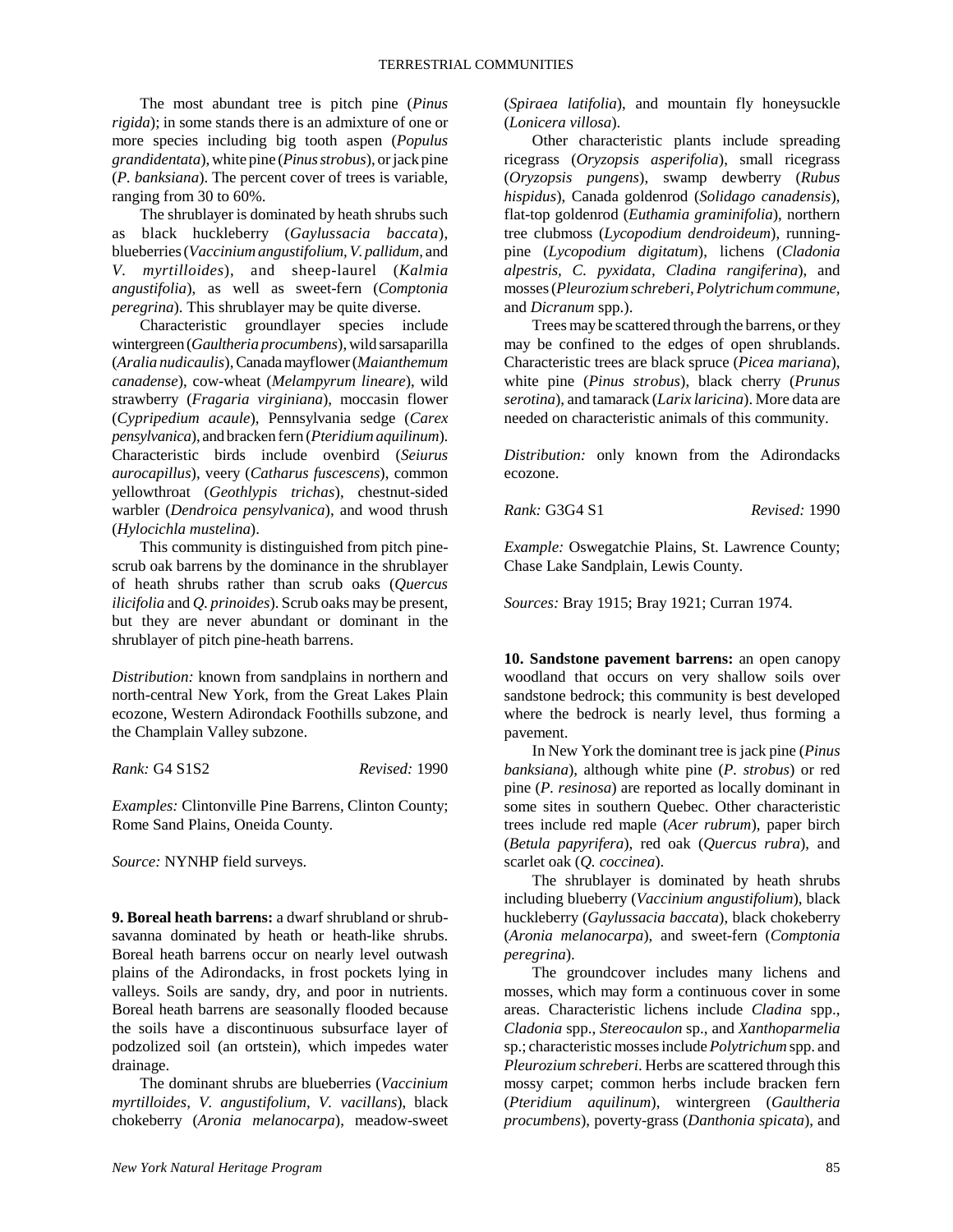common hairgrass (*Deschampsia flexuosa*). More data on characteristic animals are needed.

This community is only known from the northernmost counties of New York, north of the Adirondacks and from southern Quebec; its distribution outside of this range is unknown, however similar communities may occur in Ontario, Maine, Minnesota, and Iowa.

*Distribution:* only known from the Champlain Transition and Champlain Valley sub-zones of the Lake Champlain ecozone.

*Rank:* G2? S1 *Revised:* 2001

*Examples:* Altona Flat Rock, Clinton County; Gadway Road Flat Rock, Clinton County.

*Source:* NYNHP field surveys.

**11. Oak openings:** a grass-savanna community that occurs on well-drained soils. In New York, these savannas originally occurred as openings within extensive oak-hickory forests. They were restricted to excessively well-drained sites such as on knobs or hilltops with shallow soil over dolomite outcrops, sandy to gravelly soils of kames and eskers, or gravelly glacial deltas and terraces. The best remnants occur on dolomite knobs.

Characteristic trees in New York occurrences are chinquapin oak (*Quercus muhlenbergii*), white oak (*Q. alba*), and black oak (*Q. velutina*); these oaks typically occur as open-grown trees with broadly spreading canopies.

The oaks are sparsely distributed amidst a grassy groundlayer dominated by Indian grass (*Sorghastrum nutans*), little bluestem (*Schizachyrium scoparium*), and big bluestem (*Andropogon gerardii*). Characteristic forbs in the grassy groundlayer include thimbleweed (*Anemone cylindracea*), butterfly-weed (*Asclepias tuberosa*), tick-trefoils (*Desmodium glabellum, D. paniculatum*), wild bergamot (*Monarda fistulosa*), everlasting (*Antennaria* sp.), heath aster (*Aster ericoides*), early goldenrod (*Solidago juncea*), and black-eyed-Susan (*Rudbeckia hirta*). Shrubs are scattered through the grassy area, and they may be locally dominant under the shade of larger trees.

Characteristic shrubs include gray dogwood (*Cornus foemina* ssp. *racemosa*), which typically grows in small clones, and northern dewberry (*Rubus flagellaris*). More data on characteristic animals are needed.

*Distribution:* only known from the Erie-Ontario Plain subzone of the Great Lakes Plain ecozone.

*Rank:* G2 S1 *Revised:* 1990

*Example:* Rush Oak Openings, Monroe County.

*Sources:* Shanks 1966; NYNHP field surveys.

**Note: Calcareous pavement barrens** has been split into the following component communiy types: alvar shrubland, alvar grassland, alvar pavement-grassland, and alvar woodland.

**12. Alpine krummholz:** a dwarf woodland dominated by balsam fir (*Abies balsamea*) that occurs at or near the summits of the high peaks of the Adirondacks at elevations of 3500 to 4900 ft (1067 to 1494 m).

Approximately 85% of the canopy consists of balsam fir; common associates include mountain paper birch (*Betula cordifolia*) and black spruce (*Picea mariana*). Less common are red spruce (*Picea rubens*), old-field juniper (*Juniperus communis*), tamarack (*Larix laricina*), and northern white cedar (*Thuja occidentalis*). The trees form dense stands of stunted trees; at the uppermost elevations below timberline the trees are under 5 ft (1.5 m) tall, with branches extending to the ground (i.e., there is no self-pruning of lower branches), and an average dbh of 3 in (7.6 cm).

The groundlayer is densely shaded; the groundcover consists of a thick carpet of mosses, with scattered lichens and herbs.

The dominant bryophytes are *Sphagnum nemoreum, Pleurozium schreberi, Dicranum scoparium, Polytrichum juniperinum, P. strictum, Ptilidium ciliare,* and *Paraleucobryum longifolium*. *Cladina rangiferina* and *Cetraria islandica* are the most common lichens.

Characteristic herbs include bunchberry (*Cornus canadensis*), large-leaf goldenrod (*Solidago macrophylla*), common wood-sorrel (*Oxalis acetosella*), goldthread (*Coptis trifolia*), and Canada mayflower (*Maianthemum canadense*).

Characteristic birds include blackpoll warbler (*Dendroica striata*), white-throated sparrow (*Zonotrichia albicollis*), dark-eyed junco (*Junco hyemalis*), yellow-rumped warbler (*Dendroica coronata*), and gray-cheeked thrush (*Catharus minimus*).

*Distribution:* restricted to the Adirondack High Peaks.

*Rank:* G3G4 S2 *Revised:* 1990

*Examples:* MacIntyre Range (includes Algonquin Peak, Wright Peak, Boundary Peak, and Iroquois Peak) Essex County; Haystack Mountains, Essex County; Mount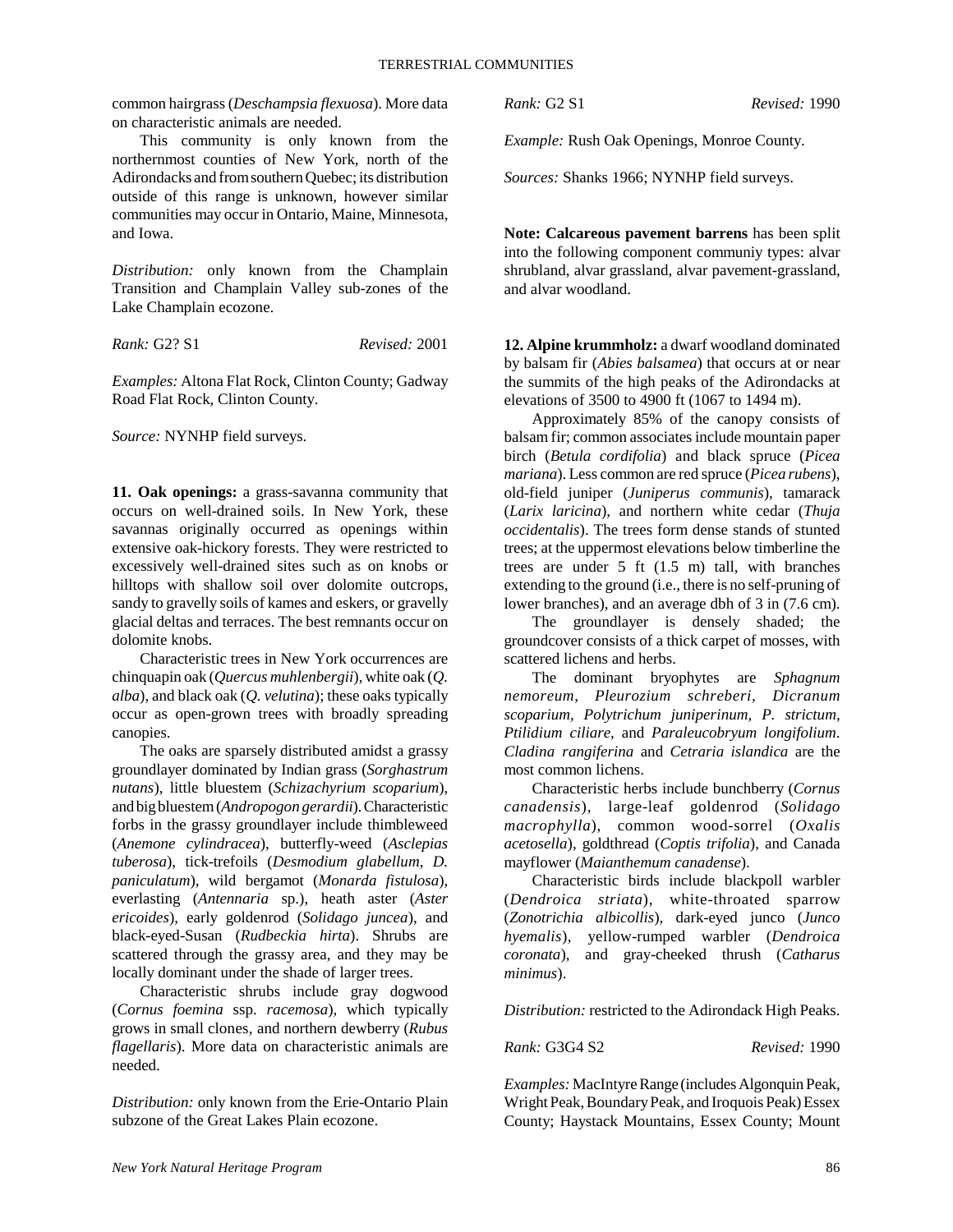Marcy, Essex County; Whiteface Mountain, Essex County.

*Source:* Slack Bell 1993, 1995; Sperduto and Cogbill 1999; NYNHP field surveys.

**13. Limestone woodland:** a woodland that occurs on shallow soils over limestone bedrock in non-alvar settings, and usually includes numerous rock outcrops. The tree canopy may be open or closed. There are usually several codominant trees, although one species may become dominant in any one stand.

Characteristic canopy trees in some stands are primarily conifers such as northern white cedar (*Thuja occidentalis*), white pine (*Pinus strobus*), white spruce (*Picea glauca*), and balsam fir (*Abies balsamea*). In other stands the characteristic canopy trees are primarily hardwoods such as eastern hop hornbeam (*Ostrya virginiana*), sugar maple (*Acer saccharum*), shagbark hickory (*Carya ovata*), white oak (*Quercus alba*), bur oak (*Q. macrocarpa*), red oak (*Q. rubra*), and basswood (*Tilia americana*). There are also stands that include mixtures of these conifers and hardwoods. More data are needed on these variations in canopy composition and related changes in understory composition.

The shrublayer is variable, becoming more dense where the canopy is open and soils are deeper. Characteristic shrubs include gray dogwood (*Cornus foemina* ssp. *racemosa*), wild honeysuckle (*Lonicera dioica*), alder-leaf buckthorn (*Rhamnus alnifolia*), prickly gooseberry (*Ribes cynos-bati*), raspberries (*Rubus idaeus, R. occidentalis*), bladdernut (*Staphylea trifolia*), juneberry (*Amelanchier* spp.), and poison ivy (*Toxicodendron radicans*).

The groundlayer may be quite diverse, with many grasses, sedges, and forbs. Characteristic herbs include sedges (*Carex eburnea, C. pensylvanica, C. platyphylla*), marginal wood fern (*Dryopteris marginalis*), rattlesnake fern (*Botrychium virginianum*), bracken fern (*Pteridium aquilinum*), barren strawberry (*Waldsteinia fragarioides*), big-leaf aster (*Aster macrophyllus*), wild strawberry (*Fragaria virginiana*), black snakeroot (*Sanicula marilandica*), herb-robert (*Geranium robertianum*), Canada mayflower (*Maianthemum canadense*), false Solomon's-seal (*Smilacina racemosa*), early meadowrue (*Thalictrum dioicum*), white trillium (*Trillium grandiflorum*), and blue-stem goldenrod (*Solidago caesia*). Shaded rock surfaces and crevices often support ferns such as rock polypody (*Polypodium virginianum*) and maidenhair spleenwort (*Asplenium trichomanes*). More data on regional variants and characteristic animals are needed.

*Distribution:* scattered throughout upstate New York north of the Coastal Lowlands ecozone, at sites where the bedrock is limestone.

*Rank:* G3G4 S2S3 *Revised:* 1990

*Examples:* Skene Mountain, Washington County; Valcour Island, Clinton County, Split Rock Mountain, Clinton County; Rush Oak Opening, Monroe County.

*Sources:* Reschke and Gilman 1988; NYNHP field surveys.

**14. Alvar woodland:** a subset of the limestone woodland community restricted to the alvar region in Jefferson County, New York. The woodland tree canopy consists of a variable mixture of eastern red cedar (*Juniperus virginiana*), northern white cedar (*Thuja occidentalis*), bur oak (*Quercus macrocarpa*), white ash (*Fraxinus americana*), paper birch (*Betula papyrifera*), white pine (*Pinus strobus*), shagbark hickory (*Carya ovata*), eastern hop hornbeam (*Ostrya virginiana*), white spruce (*Picea glauca*), balsam fir (*Abies balasamea*), basswood (*Tilia americana*), American elm (*Ulmus americana*), rock elm (*U. thomasii*), and pin-cherry (*Prunus pensylvanica*). Jack pine (*Pinus banksiana*) is characteristic of alvar woodlands outside of New York.

The understory is a mosaic of shrubby patches, exposed pavement, and grassy patches. The most abundant shrub is common juniper (*Juniperus horizonatalis*), buffaloberry (*Shepherdia canadensis*), and bearberry (*Arctostaphylos uva-ursi*).

Characteristic herbs include false pennyroyal (*Trichostema brachiatum*), Craw's sedge (*Carex crawei*), balsam ragwort (*Senecio pauperculus*),ebony sedge (*Carex eburnea*), Richardson's sedge (*C. richardsonii*), and sheathed rush grass (*Sporobolus vaginiflorus*).

Areas of exposed limestone or dolostone pavement are common, usually with a cover of mosses such as twisted moss *Tortella* spp.) and grimmia (*Schistidium* spp.), lichens such as reindeer 'moss' (*Cladina rangiferina*) and dog lichen (*Peltigera canina*), and rock surface algae (*Gloeocapsa alpina*). This community is related to alvar shrubland and may represent a later successional stage of that community. This woodland often forms a mosaic with other alvar communities and may include patches of alvar shrubland, alvar grassland, and alvar pavementgrassland.

A more detailed description this community and an explanation of its global distribution can be found in Conserving Great Lake Alvars (Reschke et al. 1999) where it is called "mixed conifer/comon juniper alvar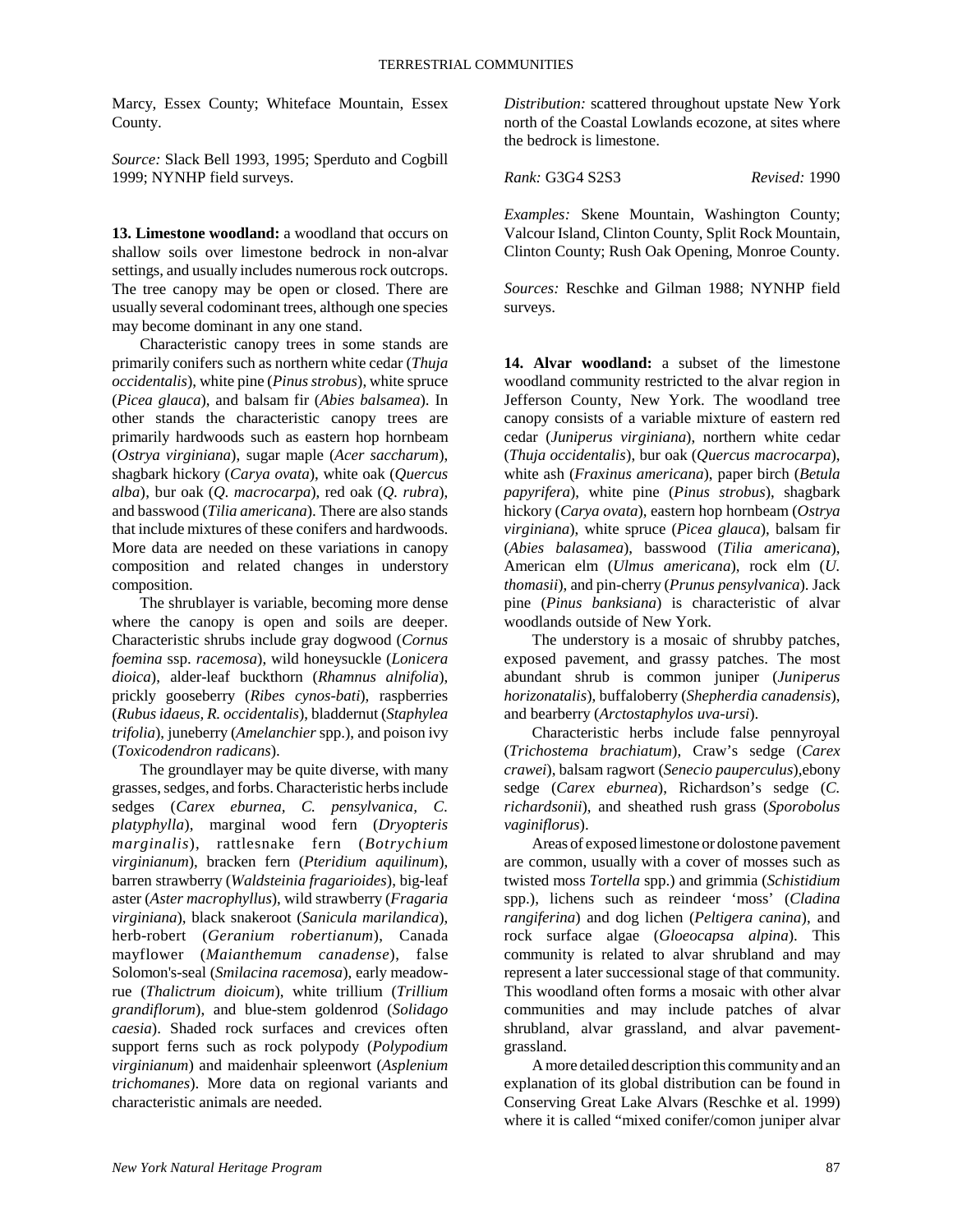woodland." Another type in that classification that may occur in New York is the "red cedar/early buttercup alvar woodland." More data on alvar woodland communities are needed in New York.

*Distribution:* only known from a few outcrops of Chaumont limestone in Jefferson County, in the Eastern Ontario Plain ecozone.

*Rank:* G2? S2 *Revised:* 2001

*Example:* Chaumont Barrens, Jefferson County; Three Mile Creek Road Barrens, Jefferson County; Lucky Star Alvar, Jefferson County.

*Sources:* Gilman 1998; Reschke et al. 1999; NYNHP field surveys.

**15. Ice cave talus community:** a community that occurs on rocks and soil at the base of talus slopes that emit cold air. The emission of cold air results from air circulation among the rocks of the talus slope where winter ice remains through the summer. The air is cooled by the ice deep in the talus, and settles; gravity eventually forces the air out along the face of rocks at the base of the slope (Core, 1968).

The vegetation is distinctive because it includes species characteristic of climates much cooler than the climate of the area where the ice caves occur. For example, at the ice caves of the Shawangunks in southeastern New York, there are northern species such as black spruce (*Picea mariana*), hemlock (*Tsuga canadensis*), mountain ash (*Sorbus americana*), and creeping snowberry (*Gaultheria hispidula*); the surrounding communities are mostly pine barrens and oak forests.

Some rare bryophytes have been collected from these talus slopes, including *Mylia taylori* from the Shawangunks and *Anastrophyllum saxicola* and *Mnium hymenophylloides* from Wilmington Notch in the Adirondacks. A characteristic animal is the rock vole (*Microtus chrotorrhinus*).

In the midwest, similar cold air producing talus slopes have been called "algific talus slopes", and they are the habitat of a rare species of snail. In New York these communities need to be surveyed; special attention should be paid to their invertebrate fauna.

*Distribution:* not well known, reported from the Adirondacks ecozone and the Shawangunk Hills subzone of the Hudson Valley ecozone.

*Rank:* G3? S1S2 *Revised:* 1990

*Examples:* Shingle Gully, Ulster County; Moss Lake Mountain, Herkimer County; Indian Pass, Essex County; Sam's Point, Ulster County.

*Sources:* Core 1968; comments by Norton Miller (of the New York State Museum Biological Survey); NYNHP field surveys.

**16. Calcareous talus slope woodland:** An open or closed canopy community that occurs on talus slopes composed of calcareous bedrock such as limestone or dolomite. The soils are usually moist and loamy; there may be numerous rock outcrops.

Characteristic trees include sugar maple (*Acer saccharum*), white ash (*Fraxinus americana*), eastern hop hornbeam (*Ostrya virginiana*), eastern red cedar (*Juniperus virginiana*), northern white cedar (*Thuja occidentalis*), basswood (*Tilia americana*), slippery elm (*Ulmus rubra*) and butternut (*Juglans cinerea*).

Shrubs may be abundant if the canopy is open; characteristic shrubs include round-leaf dogwood (*Cornus rugosa*), downy arrowwood (*Viburnum rafinesquianum*), prickly ash (*Zanthoxylum americanum*), and bladdernut (*Staphylea trifolia*). Common vines include bittersweet (*Celastrus scandens*), Virginia creeper (*Parthenocissus quinquefolia*), and climbing fumitory (*Adlumia fungosa*).

Herbaceous vegetation may be quite diverse; characteristic species include bulblet fern (*Cystopteris bulbifera*), lady fern (*Athyrium filix-femina var. asplenioides*), oak fern (*Gymnocarpium dryopteris*), bottlebrush grass (*Elymus hystrix*), herb-robert (*Geranium robertianum*), Solomon's-seal (*Polygonatum pubescens*), wild ginger (*Asarum canadense*), white baneberry (*Actaea pachypoda*), early meadow-rue (*Thalictrum dioicum*), bloodroot (*Sanguinaria canadensis*), blue-stem goldenrod (*Solidago caesia*), blue cohosh (*Caulophyllum thalictroides*), lyre-leaved rock cress (*Arabis lyrata*), white wood aster (*Aster divaricatus*) and ricegrass (*Oryzopsis racemosa*). Rock outcrops may have ferns such as walking fern (*Asplenium rhizophyllum*) and maidenhair spleenwort (*Asplenium trichomanes*). Bryophytes on wet forested talus can include *Hylocomium splendens.*

Physiognomic variants range from northern white cedar-dominated to hardwood-dominated forest to nonvegetated talus.

*Distribution:* throughout upstate New York north of the Coastal Lowlands ecozone, at sites where the bedrock is calcareous.

*Rank:* G3G4 S3 *Revised:* 2001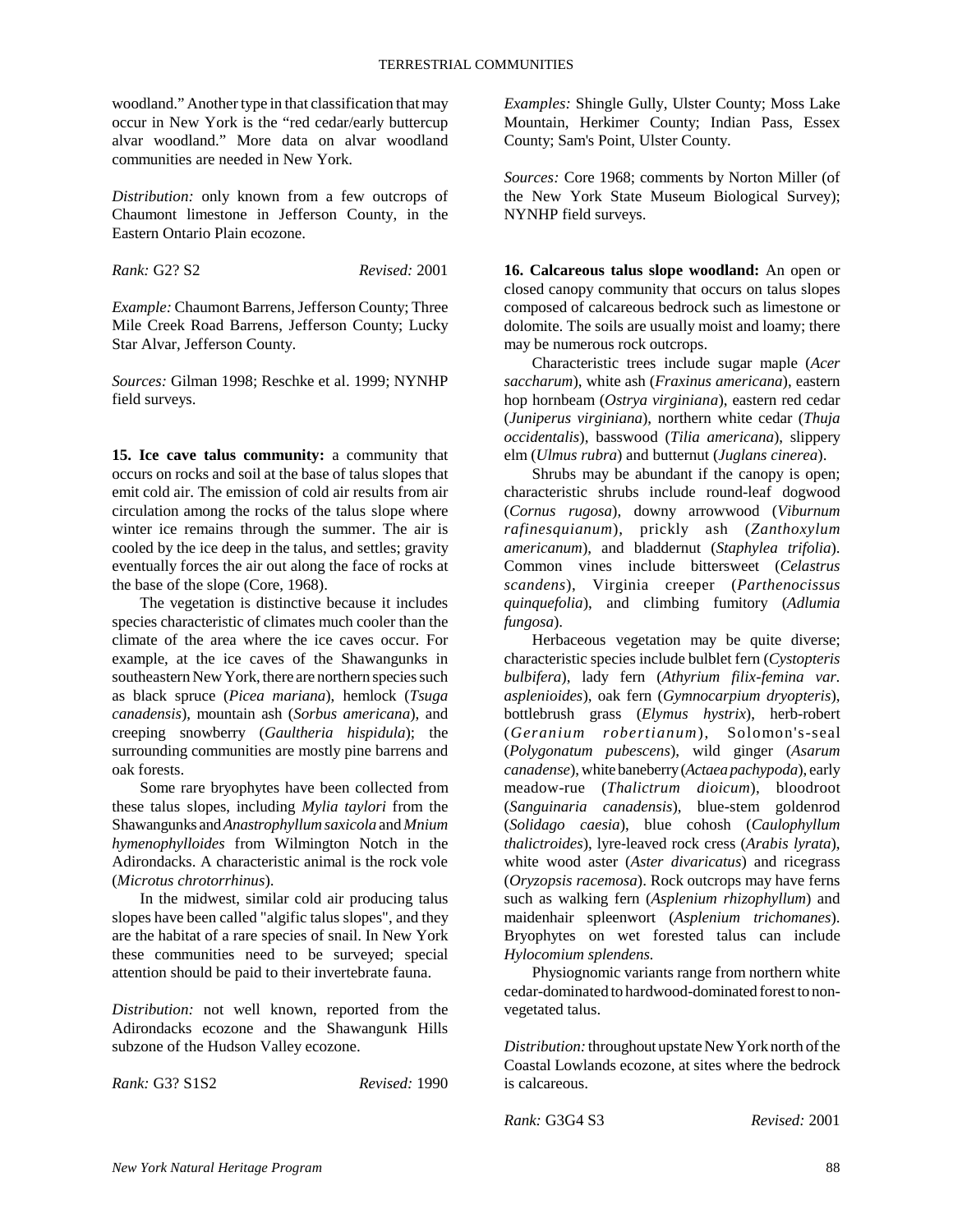*Example:* Warner Hill, Washington County; The Diameter, Washington County; Deer Leap, Warren County; Clarence Escarpment, Erie County.

*Sources:* McVaugh 1958; Zenkert 1934; NYNHP field surveys.

**17. Acidic talus slope woodland:** An open to closed canopy woodland that occurs on talus slopes composed of non-calcareous bedrock such as granite, quartzite, or schist.

Characteristic trees include chestnut oak (*Quercus montana*), red oak (*Q. rubra*), white oak (*Q. alba*), white pine (*Pinus strobus*), red pine (*P. resinosa*), paper birch (*Betula papyrifera*), black birch (*B. lenta*), and mountain paper birch (*B. cordifolia*); striped maple (*Acer pensylvanicum*) and mountain maple (*A. spicatum*) are common subcanopy trees.

Characteristic groundlayer species include many ferns: rock polypody (*Polypodium virginianum*), Christmas fern (*Polystichum acrostichoides*), marginal wood fern *(Dryopteris marginalis*), and rusty woodsia (*Woodsia ilvensis*). Other common herbs include wild sarsaparilla (*Aralia nudicaulis*). Crustose lichens are abundant on the talus.

Rare snakes of some acidic talus slope woodlands include include copperhead (*Agkistrodon contortrix*) and timber rattlesnake (*Crotalus horridus*).

Regional variants are known. Species characteristic of the Hudson River Valley may include witch hazel (*Hamamelis virginiana*), mountain laurel (*Kalmia latifolia*), scrub oak (*Quercus ilicifolia*), black huckleberry (*Gaylussacia baccata*), blueberry (*Vaccinium pallidum*), and Pennsylvania sedge (*Carex pensylvanica*).

*Distribution:* scattered throughout upstate New York, north of the Coastal Lowlands ecozone.

*Rank:* G4? S3S4 *Revised:* 2001

*Examples:* Black Rock Forest, Orange County; The Trapps, Ulster County; Catamount Mountain, Warren County;Chapel Pond Valley, Essex County; West Point Bull Hill, Orange County.

*Sources:* McVaugh 1958; NYNHP field surveys.

**18. Shale talus slope woodland:** an open to closed canopy woodland that occurs on talus slopes composed of shale. These slopes are rather unstable, and they are usually very well-drained, so the soils are shallow and dry. The canopy cover is usually less than 50%, due to the instability of the substrate.

Characteristic trees include chestnut oak (*Quercus montana*), pignut hickory (*Carya glabra*), red oak (*Quercus rubra*), white oak (*Q. alba*), white pine (*Pinus strobus*), white ash (*Fraxinus americana*), and eastern red cedar (*Juniperus virginiana*).

Characteristic shrubs and herbs include smooth sumac (*Rhus glabra*), scrub oak (*Quercus prinoides*), poison ivy (*Toxicodendron radicans*), penstemon (*Penstemon hirsutus*), everlasting (*Antennaria plantaginifolia*), and Pennsylvania sedge (*Carex pensylvanica*). More data on this community are needed.

*Distribution:* scattered throughout upstate New York, north of the Coastal Lowlands ecozone.

*Rank:* G3G4 S3 *Revised:* 1990

*Example:* Chemung Shale Slope, Chemung County; Poyic Mountain, Greene County.

*Sources:* McVaugh 1958; NYNHP field surveys.

Summit communities: Summit communities typically occur on ridgetops and upper slopes, but can also occur midslope. They are typically variable in physiognomy with much clustering of woody and herbaceous vegetation and occurrences should be evaluated over broad areas. Included associations are often numerous: woodland, dwarf woodland, tall shrubland, dwarf heathland, herbaceous patches, rock outcrops. Trees are often stunted/dwarfed, or contorted. Extreme fluctuations in the dominant species within an occurrence over time is possible. Ecological processes that influence the distribution of these associations and determines dominant species include fire regime, wind events, and ice damage.

**19. Pitch pine-oak-heath rocky summit:** a community that occurs on warm, dry, rocky ridgetops and summits where the bedrock is non-calcareous (such as quartzite, sandstone, or schist), and the soils are more or less acidic. The vegetation may be sparse or patchy, with numerous rock outcrops. This community is broadly defined and includes examples that may lack pines and are dominated by scrub oak and/or heath shrubs apparently related to fire regime. This community is often surrounded by chestnut oak forest.

Characteristic species include pitch pine (*Pinus rigida*), chestnut oak (*Quercus montana*), red oak (*Q. rubra*), and scarlet oak (*Q. coccinea*). Other trees may include black cherry (*Prunus serotina*), red maple (*Acer rubrum*), black gum (*Nyssa sylvatica*), gray birch (*Betula populifolia*), choke-cherry (*Prunus virginiana*),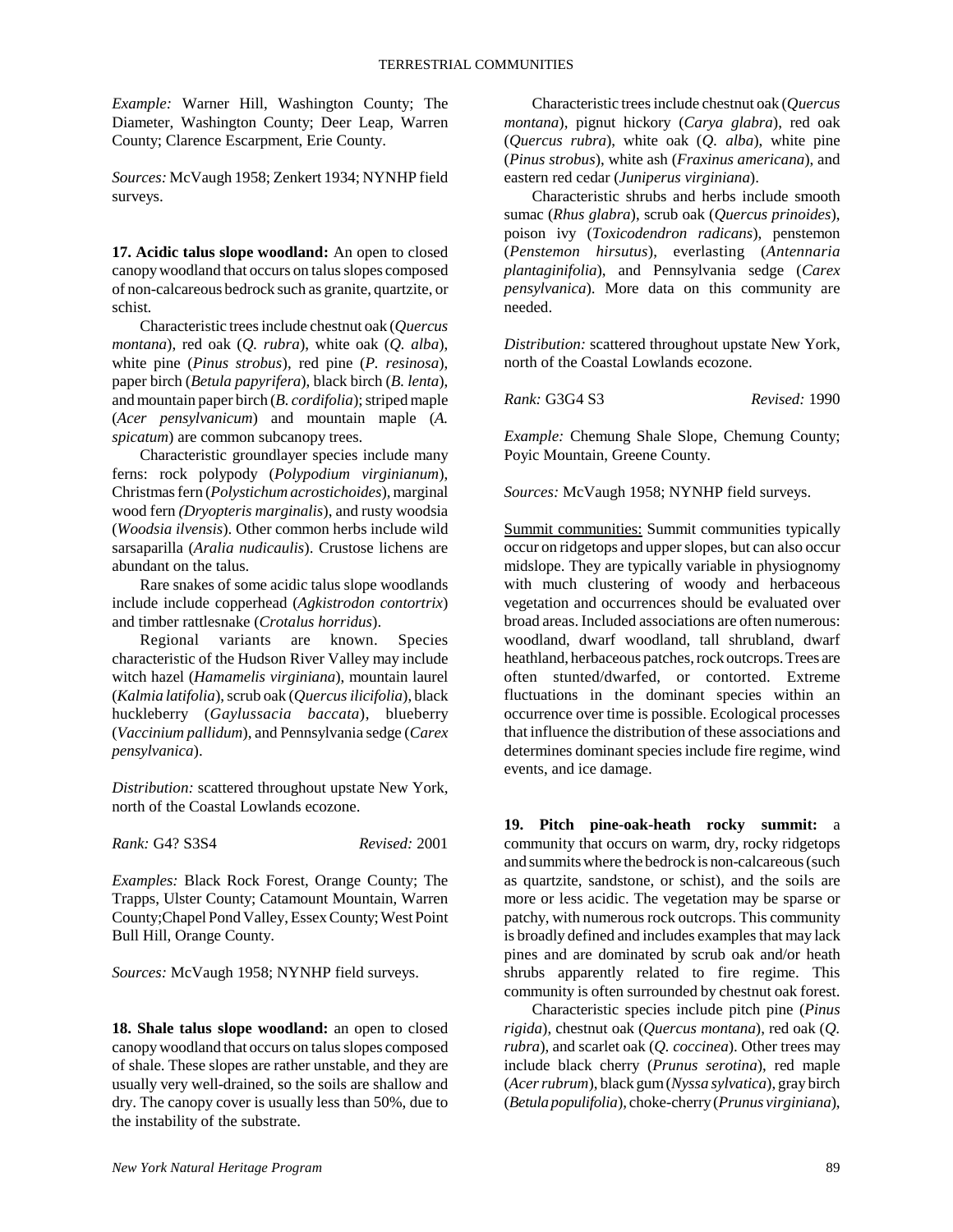serviceberry (*Amelanchier arborea*), and white pine (*Pinus strobus*).

Characteristic shrubs include scrub oak (*Q. ilicifolia*), common juniper (*Juniperus communis*), blueberry (*Vaccinium angustifolium*, *V. pallidum*), sweet-fern (*Comptonia peregrina*), and black huckleberry (*Gaylussacia baccata*). Other shrubs include highbush blueberry (*Vaccinium corymbosum*), sheep laurel (*Kalmia angustifolia*), mountain laurel (*Kalmia latifolia*), chokeberry (*Aronia* spp), and deerberry (*Vaccinium stamineum*).

Characteristic herbs include Pennsylvania sedge (*Carex pensylvanica*), poverty-grass (*Danthonia spicata*), common hairgrass (*Deschampsia flexuosa*), three-toothed cinquefoil (*Potentilla tridentata*), and cow-wheat (*Melampyrum lineare*). Other herbs include bracken fern (Pteridium aquilinum), wintergreen (*Gaultheria procumbens*), little bluestem (*Schizachyrium scoparium*), and pink corydalis (*Corydalis sempervirens*)

Characteristic lichens include various crustose, foliose, and fruticose lichens, such as *Cetraria arenaria* and *Cladonia* spp. Characteristic mosses include hair cap moss (*Polytrichum* spp.) and pincushion moss (*Leucobryum glaucum*).

Examples dominated by white pine (*Pinus strobus*) or other oaks (e.g., *Quercus rubra* and *Q. montana*) are tentatively included here until further evaluation warrants the recognition of new community types.

*Distribution:* common in the Hudson Valley ecozone, also occurs in the Appalachian Plateau ecozone, and along the St. Lawrence River in the St. Lawrence Plains subzone.

*Rank:* G4 S3S4 *Revised:* 2001

*Examples:* Shawangunk Mountains, Ulster County; Schunnemunk Mountain, Orange County; Bellvale Mountain, Orange County; Crane and Huckleberry Mountains, Warren County.

*Sources:* McVaugh 1958; Olsvig 1980; NYNHP field surveys.

**20. Red pine rocky summit:** a community that occurs on cool, dry, rocky ridgetops and summits where the bedrock is non-calcareous (such as anorthosite, quartzite, or sandstone), and the soils are more or less acidic. Red pine (*Pinus resinosa*) is typically dominant, but may also be codominant with red oak, (*Quercus rubra*) and/or white pine (*Pinus strobus*).

Characteristic shrubs include blueberry (*Vaccinium angustifolium*) and bearberry (*Arctostaphylos uvaursi*).

Characteristic herbs include trailing arbutus (*Epigaea repens*), wintergreen (*Gaultheria procumbens*), tufted hairgrass (*Deschampsia flexuosa*), poverty-grass (*Danthonia spicata*), and Pennsylvania sedge (*Carex pensylvanica*).

Rock outcrops dominated by various crustose, foliose, and fruticose lichens. More data on this community are needed.

*Distribution:* primarily in the Adirondack Mountains and possibly in the Catskill mountains.

*Rank:* G S *Revised:* 2001

*Examples:* Crane and Huckleberry Mountains, Warren County; White Face Mountain, Essex County; Peaked Hill, Essex County.

*Sources:* NYNHP field surveys.

**21. Spruce-fir rocky summit:** a community that occurs on cool, dry, rocky ridgetops and summits where the bedrock is non-calcareous (such as anorthosite, quartzite, or sandstone), and the soils are more or less acidic. The vegetation may be sparse or patchy, with numerous rock outcrops and rock slides. The species have predominantly boreal distributions.

Characteristic trees include red spruce (*Picea rubens*), balsam fir (*Abies balsamea*), mountain ash (*Sorbus americana*), and mountain paper birch (*Betula cordifolia*). Eastern hemlock (*Tsuga canadensis*) may be an associate in examples in the Catskill Mountains. The shrub layer includes sapling canopy trees along with blueberry (*Vaccinium angustifolium, V. myrtilloides*).

Characteristic herbs include harebell (*Campanula rotundifolia*), three-toothed cinquefoil (*Potentilla tridentata*), mountain goldenrod (*Solidago spathulata* ssp. *randii*), large-leaf goldenrod (*S. macrophylla*), common hairgrass (*Deschampsia flexuosa*), bunchberry (*Cornus canadensis*), whorled aster (*Aster acuminatus*), and small ricegrass (*Oryzopsis pungens*). There are usually many mosses and crustose lichens growing on rock outcrops. More data on this community are needed.

*Distribution:* primarily in the Adirondack and Catskill mountains.

*Rank:* G4 S3S4 *Revised:* 2001

*Example:* East Dix Mountain, Essex County; Pitchoff Mountain, Essex County; Giant Mountain, Essex County.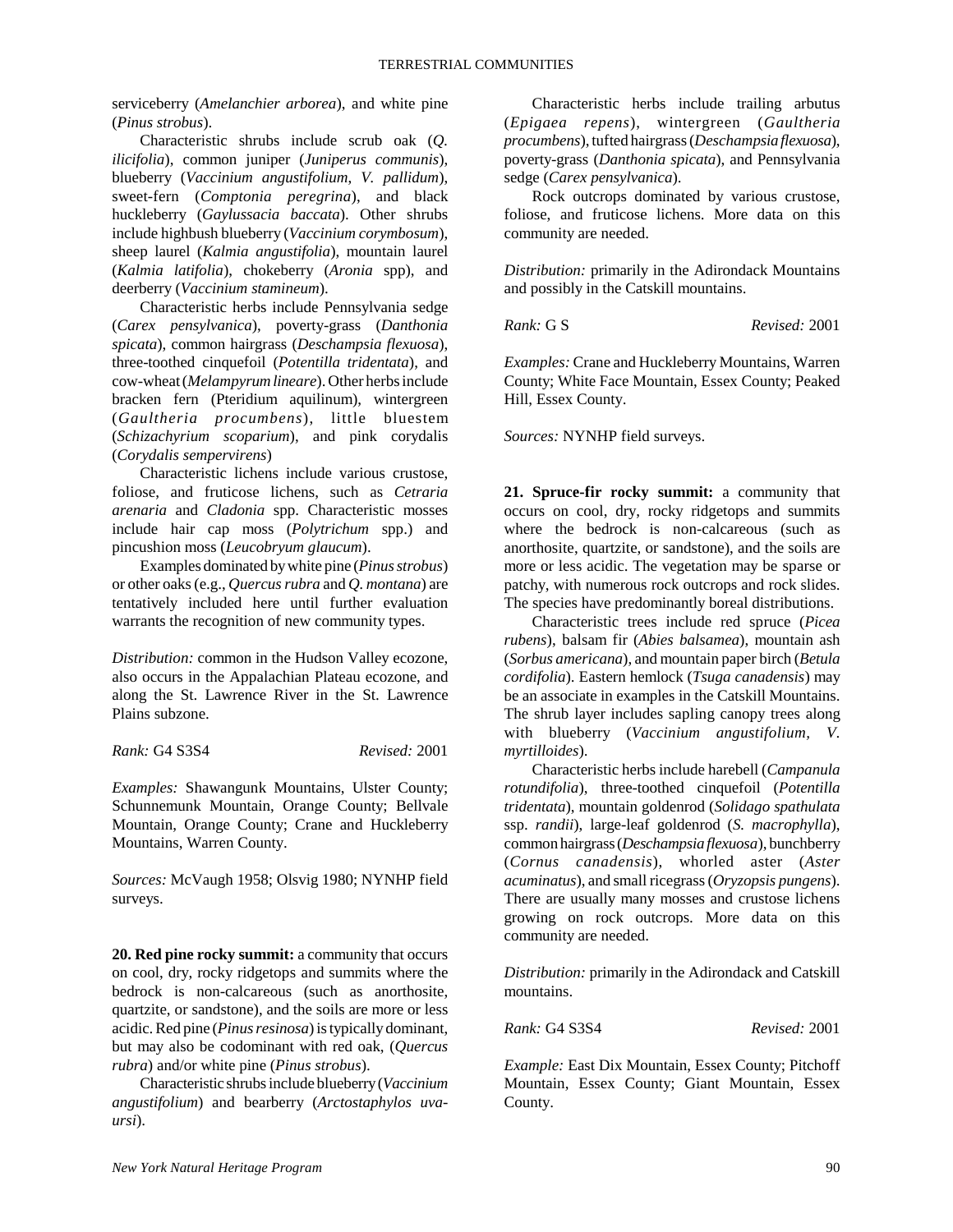*Source:* NYNHP field surveys.

**22. Red cedar rocky summit:** a community that occurs on warm, dry, rocky ridgetops and summits where the bedrock is calcareous (such as limestone or dolomite, but also marble, amphibolite, and calcsilicate rock), and the soils are more or less calcareous. The vegetation may be sparse or patchy, with numerous lichen covered rock outcrops. This community is often surrounded by Appalachian oak-hickory forest.

Characteristic trees include eastern red cedar (*Juniperus virginiana*), red oak (*Quercus rubra*), shagbark hickory (*Carya ovata*), white ash (*Fraxinus americana*), eastern hop hornbeam (*Ostrya virginiana*), and serviceberry (*Amelanchier* spp.). In many examples many dead or dying red cedars may be evident which is often associated with severe heat stress characteristic of this community.

Characteristic shrubs include sapling canopy trees along with common juniper (*Juniperus communis*), downy arrow-wood (*Viburnum rafinesquianum*), prickly ash (*Zanthoxylum americanum*), fragrant sumac (*Rhus aromatica*), and snowberry (*Symphoricarpos albus*). Other shrubs with low percent cover include blueberry (*Vaccinium pallidum, V. angustifolium*) and scrub oak (*Quercus ilicifolia*).

The herb layer can be quite diverse. Characteristic herbs include little bluestem (*Schizachyrium scoparium*), sedge (*Carex eburnea*), tufted hairgrass (*Deschampsia flexuosa*), buttercups (*Ranunculus fasciculatus, R. micranthus*) maidenhair spleenwort (*Asplenium trichomanes*), upland white aster (*Solidago ptarmicoides*), rockcress (*Arabis missouriensis, A. lyrata*), knotweed (*Polygonum douglasii*), bluets (*Houstonia caerulea*), and dittany (*Cunila origanoides*).

Other herbs include Pennsylvania sedge (*Carex pensylvanica*), rock cap fern (*Polypodium virginianum*), marginal wood fern (*Dryopteris marginalis*), and everlasting (*Antennaria plantaginifolia*). Larger grass dominated areas (e.g., > 0.5 acres) with little or no woody vegetation may be better classified as rocky summit grassland.

Nonvascular species include lichens such as *Cladonia furcata* and *C stellaris,* and mosses such as hair cap moss (*Polytrichum* spp.), *Hypnum cupressiforme, Anomodon attenuatus,* and *Hedwegia ciliatia.*

*Distribution:* throughout upstate New York, north of the Coastal Lowlands ecozone, where bedrock is calcareous; more common in the southern part of this range.

*Rank:* G3G4 S3 *Revised:* 2001

*Example:* Neversink Glade, Orange County; Split Rock Mountain, Essex County; Tongue Mountain, Warren County; Black Rock Forest, Orange County; Nellie Hill, Dutchess County.

*Source:* NYNHP field surveys.

**23. Northern white cedar rocky summit:** a community that occurs on cool, dry, rocky ridgetops and summits where the bedrock is calcareous (such as limestone or dolomite), and the soils are more or less calcareous. The vegetation may be sparse or patchy, with numerous rock outcrops. The species have predominantly boreal distributions. This community is often surrounded by other calcareous communities, such as limestone woodland, calcareous talus slope woodland, and calcareous cliff community.

Characteristic species include northern white cedar (*Thuja occidentalis*), American basswood (Tilia americana), and eastern hop hornbeam (*Ostrya virginiana*). Other trees at low percent cover include sugar maple (Acer saccharum), American beech (Fagus grandifolia), and red pine (*Pinus resinosa*).

Characteristic herbs include upland white aster (*Solidago ptarmicoides*), sedge (*Carex eburnea*), red columbine (*Aquilegia canadensis*), bulblet fern (*Cystopteris bulbifera*), and oatgrass (*Trisetum triflorum*). More data on this community are needed.

*Distribution:* in upstate New York north of the Hudson Highlands ecozone, where bedrock is calcareous; more common in the northern part of this range.

*Rank:* G3G4 S3 *Revised:* 1990

*Examples:* Valcour Island, Clinton County; Hudson River Gorge, Hamilton and Essex Counties; Little Nose, Montgomery County.

*Source:* NYNHP field surveys.

**24. Successional red cedar woodland:** a woodland community that commonly occurs on abandoned agricultural fields and pastures, usually at elevations less than 1000 ft (305 m).

The dominant tree is eastern red cedar (*Juniperus virginiana*), which may occur widely spaced in young stands and may be rather dense in more mature stands. Smaller numbers of gray birch (*Betula populifolia*), hawthorn (*Crataegus* spp.), buckthorn (*Rhamnus cathartica*), and other early successional hardwoods may be present. On slopes along the Finger Lakes, red cedar is commonly found mixed with white ash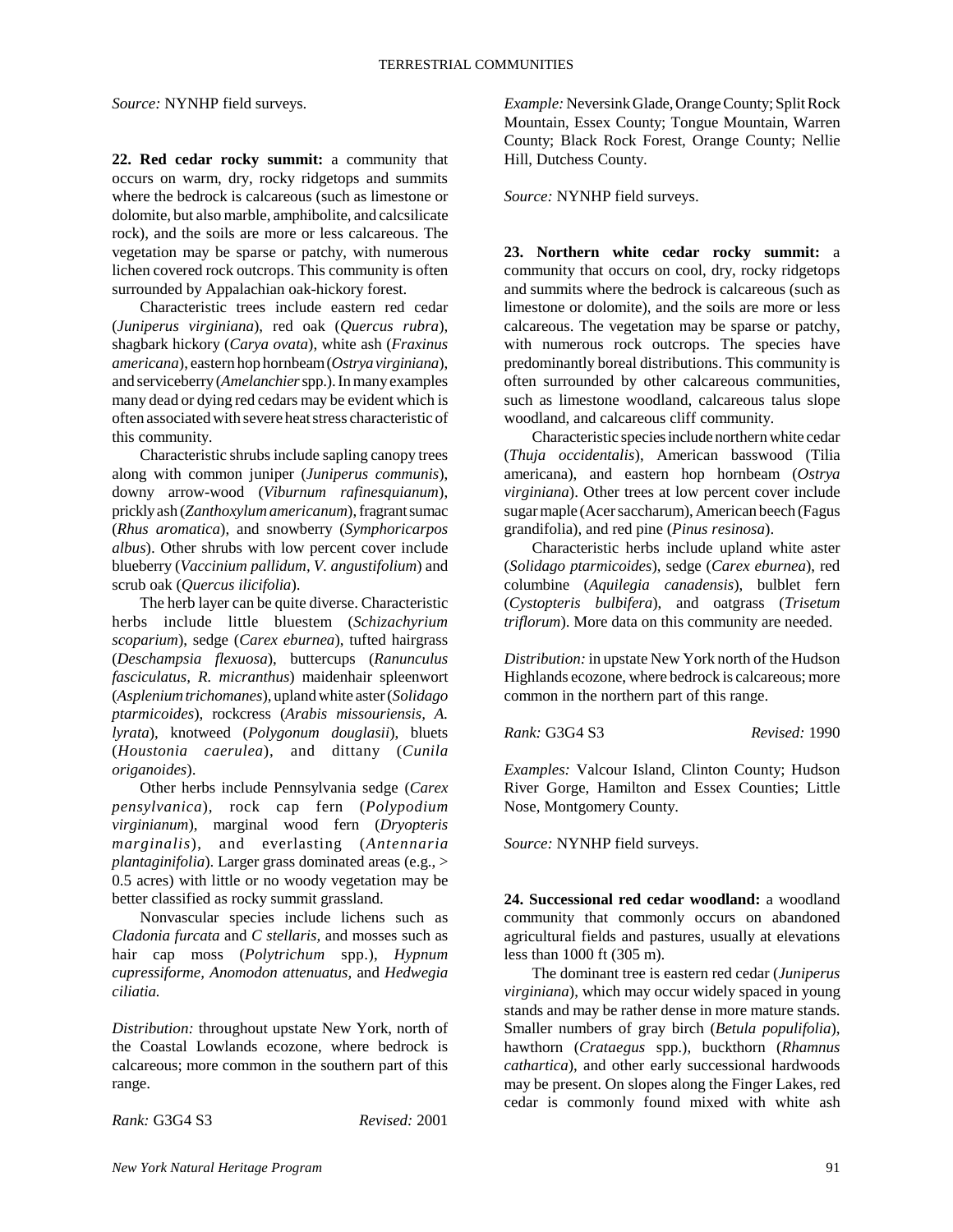(*Fraxinus americana*) and black walnut (*Juglans nigra*).

Shrubs and groundlayer vegetation are similar to a successional old field; in some stands the groundcover consists of a nearly pure stand of non-native bluegrasses such as *Poa compressa* and *P*. *pratensis*.

A characteristic bird is the prairie warbler (*Dendroica discolor*).

*Distribution:* throughout New York State.

*Rank:* G5 S5 *Revised:* 1990

Examples: Champlain Valley Essex, Essex County; Crown Point, Essex County; Beaver Brook Valley, Essex County; NY State Thruway at Cauterskill, Greene County.

*Source:* NYNHP field surveys.

## **C. FORESTED UPLANDS**

This subsystem includes upland communities with more than 60% canopy cover of trees; these communities occur on substrates with less than 50% rock outcrop or shallow soil over bedrock.

Maritime forests: areas generally in immediate proximity to marine communities. Heavily influenced by coastal processes including strong salt spray, high winds and dune deposition, shifting and overwash processes. Forests generally contain stunted "salt pruned" trees with contorted branches and wilted leaves plus usually have a dense vine layer. Communities often occur as narrow bands under 50 meters wide. Greller (1977) has referred to maritime forests as "strand forest."

**1. Maritime post oak forest:** an oak-dominated forest that borders salt marshes or occurs on exposed bluffs and sand spits within about 200 meters of the seacoast. The trees may be somewhat stunted and flat-topped because the canopies are pruned by salt spray and exposed to winds.

The forest is usually dominated by two or more species of oaks. Characteristic canopy trees include post oak (*Quercus stellata*), black oak (*Q. velutina*), scarlet oak (*Q. coccinea*) and white oak (*Q. alba*). A small number of eastern red cedar (*Juniperis virginiana*) may be present.

The understory usually contains a dense shrub thicket dominated by bayberry (*Myrica pensylvanica*) and black huckleberry (*Gaylussacia baccata*), with saplings of black cherry (*Prunus serotina*) as a common associate. In most stands the understory is a dense thicket of catbrier (*Smilax rotundifolia*). The presence of catbrier is not well understood. They are likely to be favored from natural disturbances of exposure to salt spray and windthrow. However, other less natural disturbances such as insect infestations, heavy browsing by deer, clear-cutting and fires may produce similar effect. Other vines are common including poison ivy (*Toxicodendron radicans*), summer grape (*Vitis aestivalis*), and Virginia creeper (*Parthenocissus quinquefolia*). The sparse groundlayer under this shrub and vine thicket is dominated by common hairgrass (*Deschampsia flexuosa*).

 Characteristic animals include eastern towhee (*Pipilo erythrophthalamus*) and white-tailed deer (*Odocoileus virginianus*).

Three topoedaphic variants of this community are known. The typical post oak-catbrier forest variant, experiencing the most extreme degree of salt spray, is most widespread. A post oak-basswood variant on windswept sands forming dunes on top of morainal bluffs is known along Long Island Sound (Lamont 1997). A post oak-blackjack oak variant on reddish sandy clay loam ridges is known from Staten Island.

*Distribution:* apparently restricted to eastern Long Island and islands in Block Island Sound, in the Coastal Lowlands ecozone.

*Rank:* G3G4 S2S3 *Revised:* 2001

*Examples:* Mashomack Preserve, Suffolk County; Barcelona Neck, Suffolk County; Jessup's Neck, Suffolk County.

*Sources:* Greller 1977; Lamont 1997; Rosza and Metzler 1982; Taylor 1923; NYNHP field surveys.

**2. Maritime beech forest**: A hardwood forest with beech (*Fagus grandifolia*) dominant that usually occurs on north-facing exposed bluffs and the back portions of rolling dunes in well-drained fine sands. Black oak (*Quercus velutina*) and red maple (*Acer rubrum*) may be present at low density. Occurrences are often associated with coastal oak-beech forest. Wind and salt spray cause the trees to be stunted (average height 4 m to 15 m) and multiple-stemmed with contorted branches, especially on the exposed bluffs. Trees are notably taller on the more protected dunes. Shrub, vine, and herb layers are not well developed. A characteristic vine is greenbrier (*Smilax rotundifolia*).

Characteristic herbs are wild sarsaparilla (*Aralia nudicaulis*), and beech drops (*Epifagus virginiana*). The non-vascular layer may or may not be well developed.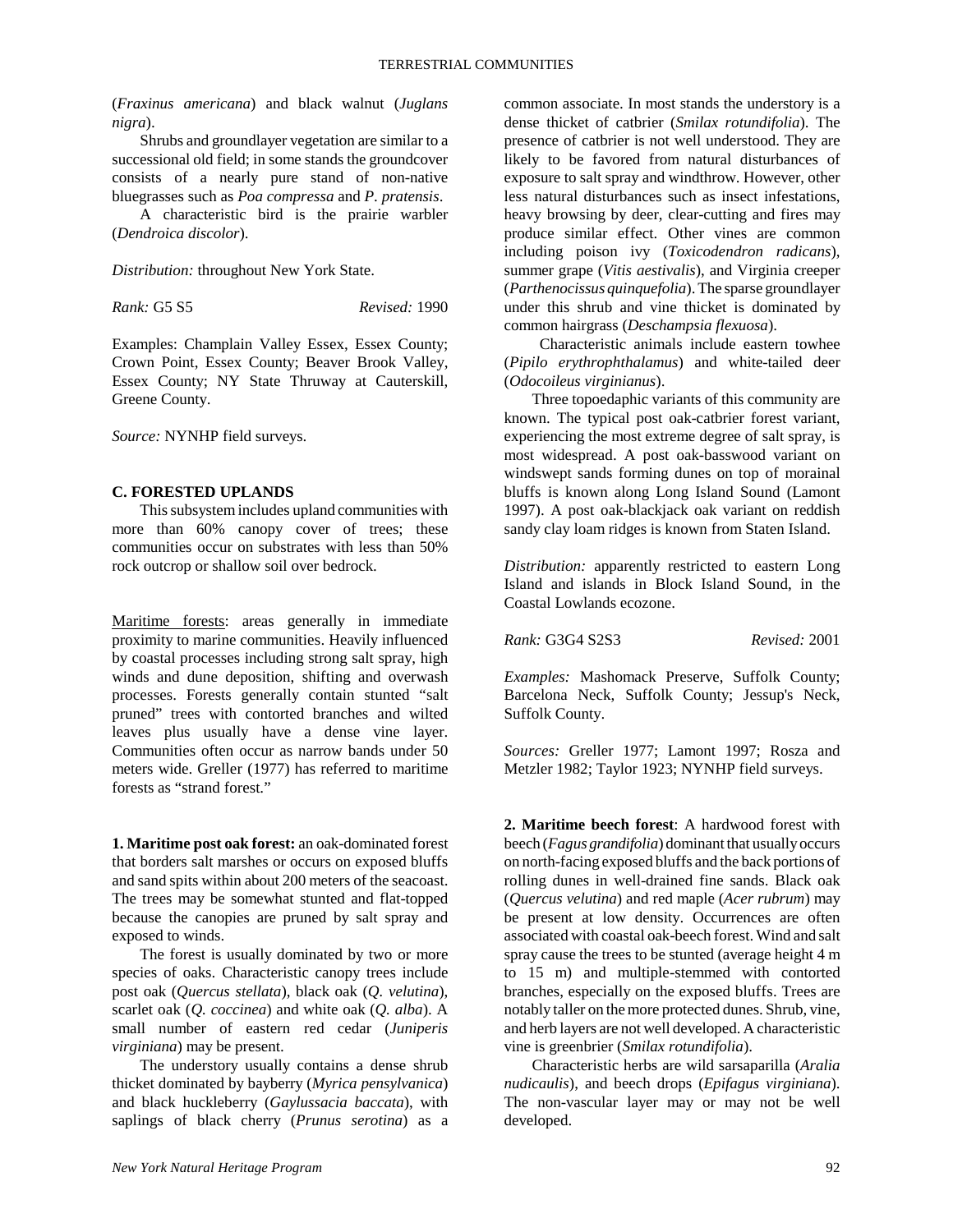*Distribution:* Currently known only from the town of Riverhead, Suffolk County. Historically, may have occurred along the north-facing coastal bluffs of Long Island, in the Coastal Lowland Ecozone of Suffolk County.

*Rank:* G2 S1 *Revised:* 2001

*Examples:* Friars Head Forest, Suffolk County, Roanoke Point, Suffolk County.

*Sources:* Good and Good 1970; Greller 1977; Grossman et al. 1994; Lamont 1998; NYNHP field surveys.

**3. Maritime holly forest:** a broadleaf evergreen maritime strand forest that occurs in low areas on the back portions of maritime dunes. The dunes protect these areas from overwash and salt spray enough to allow forest formation. In New York State this forest is best developed and probably restricted to the barrier islands off the south shore of Long Island. The trees are usually stunted and flat-topped because the canopies are pruned by salt spray and exposed to winds; the canopy of a mature stand may be only 16 to 23 ft (5 to 7 m) tall.

The dominant tree is holly (*Ilex opaca*). Other characteristic trees at lower abundance include sassafras (*Sassafras albidum*), shadbush (*Amelanchier canadensis*), postoak (*Quercus stellata*) and black oak (*Quercus velutina*). Vines such as Virginia creeper (*Parthenocissus quinquefolia*), poison ivy (*Toxicodendron radicans*), greenbrier (*Smilax rotundifolia*), sawbrier (*S. glauca*), and grape (*Vitis* spp.) are common in the understory, and they often grow up into the canopy. Shrubs such as highbush blueberry (*Vaccinium corymbosum*), bayberry (*Myrica pensylvanica*) and black huckleberry (*Gaylussacia baccata*) are common in the understory, especially at the margins of the forest.

Characteristic groundlayer herbs include wild sarsaparilla (*Aralia nudicaulis*), starflower (*Smilacina stellata*), and Canada mayflower (*Maianthemum canadense*). There may be small, damp depressions that are somewhat boggy; species found in these depressions include black gum (*Nyssa sylvatica*), shadbush, highbush blueberry, and chokeberry (*Aronia melanocarpa*). More data on characteristic animals are needed.

*Distribution:* Restricted to southern fringe of Coastal Lowlands Ecozone, concentrated on maritime dunes of barrier islands. Known and suspected examples limited to Fire Island. Very unlikely to be found elsewhere.

*Rank:* G1G2 S1 *Revised:* 2001

*Examples:* Sunken Forest, Suffolk County.

*Sources:* Art 1976; Greller 1977; Sneddon et al. 1998; NYNHP field surveys.

**4. Maritime red cedar forest:** a conifer forest that occurs on dry sites near the ocean. Eastern red cedar (*Juniperus virginiana*) is the dominant tree, often forming nearly pure stands. Red cedar is usually present all tree and shrub layers. Other characteristic trees include post oak (*Quercus stellata*) and black cherry (*Prunus serotina*).

Characteristic shrubs and vines include bayberry (*Myrica pensylvanica*), groundsel-tree (*Baccharis halimifolia*), poison ivy (*Toxicodendron radicans*), and Virginia creeper (*Parthenocissus quinquefolia*).

Characteristic herbs include eastern prickly pear (*Opuntia humifusa*), common hairgrass (*Deschampsia flexuosa*), little bluestem (*Schizachyrium scoparium*), switch grass (*Panicum virgatum*), and seaside goldenrod (*Solidago sempervirens*). More data on this community are needed.

*Distribution:* only known from the Coastal Lowlands ecozone.

*Rank:* G3G4 S1 *Revised:* 1990

*Example:* Orient Point, Suffolk County.

*Sources:* Conard 1935; Greller 1977; Latham 1935; Robichaud and Buell 1983; NYNHP field surveys.

Coastal forests: intended to mean non-maritime areas within the Coastal Plain. Areas on the Coastal Plain generally not in immediate proximity to marine communities. At most lightly influenced by coastal processes including minor salt spray associated with severe storms (e.g., hurricanes), and lacking dune deposition, shifting and overwash processes. Forests generally contain trees of normal stature with uncontorted branches and unwilted leaves plus usually have at most a sparse vine layer.

**5. Coastal oak-heath forest:** a large patch to matrix low diversity hardwood forest that typically occurs on dry, well-drained, sandy soils of glacial outwash plains or moraines of the Atlantic Coastal Plain.

The forest is usually codominated by two or more species of oaks: scarlet oak (*Quercus coccinea*), white oak (*Q. alba*) and black oak (*Q. velutina*). Chestnut oak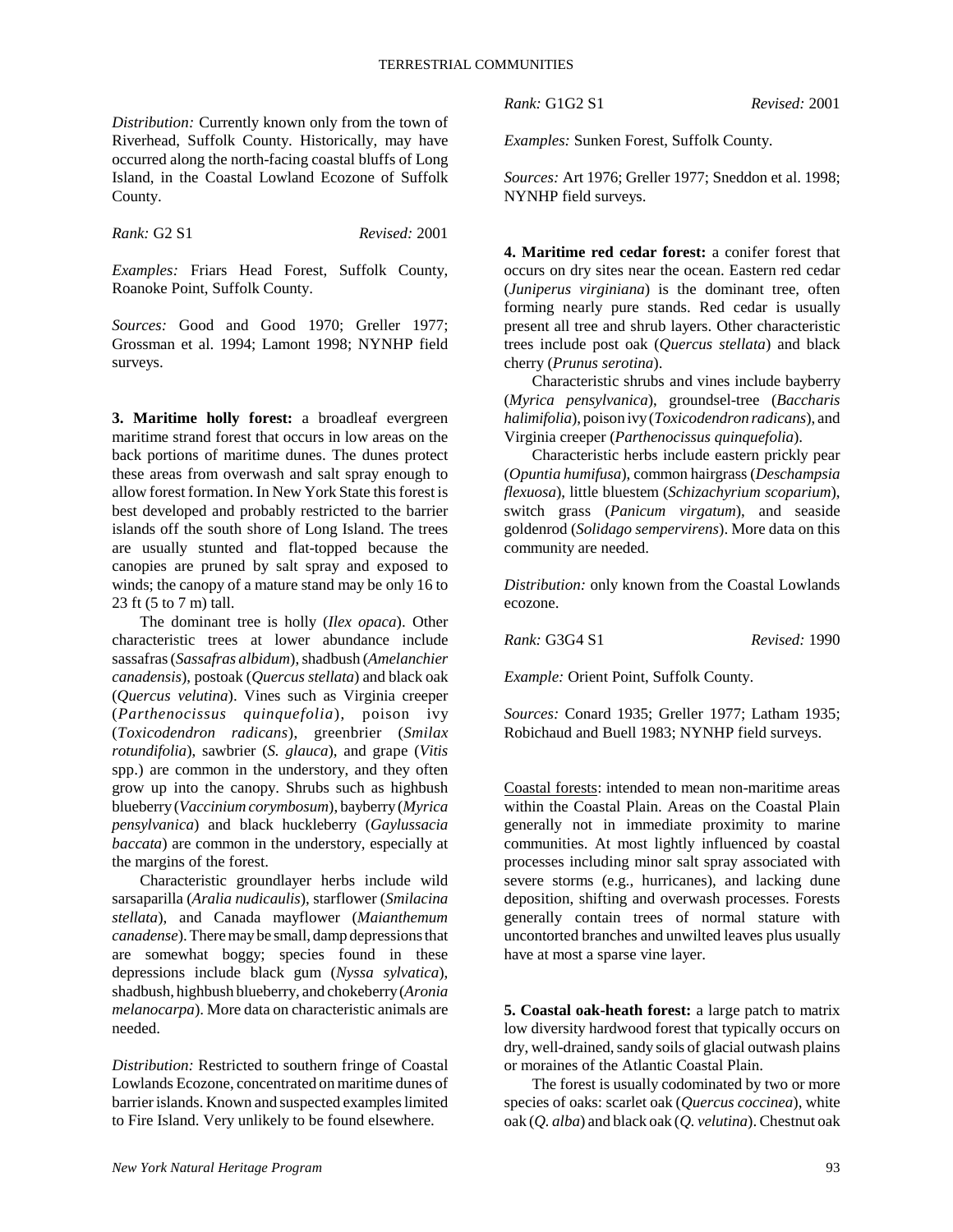(*Quercus montana*) is also a common associate. Pitch pine (*Pinus rigida*) and trees of other genera, if present, typically occur at less than 1% cover each in the canopy. American chestnut (*Castanea dentata*) may have been a common associate in these forests prior to the chestnut blight; chestnut sprouts are still found in some stands. The shrublayer is well-developed typically with a low nearly continuous cover of dwarf heaths such as blueberries (*Vaccinium pallidum, V. angustifolium*) and black huckleberry (*Gaylussacia baccata*).

The herbaceous layer is very sparse; characteristic species are bracken fern (*Pteridium aquilinum*), wintergreen (Gaultheria procumbens), and Pennsylvania sedge (*Carex pensylvanica*). Herb diversity is greatest in natural and artificial openings with species such as frostweed (*Helianthemum canadense*), false-foxlglove (*Aureolaria* spp.), bearberry (*Arctostaphylos uva-ursi*), goat's-rue (*Tephrosia virginiana*), bush-clovers (*Lespedeza* spp.), and pinweeds (*Lechea* spp.).

Characteristic animals include eastern towhee (*Pipilo erythrophthalamus*) and white-tailed deer (*Odocoileus virginianus*). This community can occur with several types of barrens and woodland communities as part of the broadly defined ecosystem known as the Pine Barrens.

*Distribution:* Restricted to the interior portions of Coastal Lowlands Ecozone, concentrated on outwash plains and possibly knolls and mid to upper slopes of moraines. Known examples range from Hither Hills and Montauk Mountain west probably to the morainal hills of northwestern Suffolk County. Numerous examples occur in the central portion of this range (the periphery of the Long Island Pine Barrens) south of the Ronkonkoma Moraine (Greller 1977). Occurrences are more sparse in the eastern and western portions of the range. The community range possibly extends westward into eastern Nassau County on the end moraine of western Long Island and has been reported from a narrow strip of outwash on the north shore of Long Island.

| <i>Rank: G</i> 4 S3 | Revised: 2001 |  |
|---------------------|---------------|--|
|                     |               |  |

*Examples:* Long Pond Greenbelt, Hither Woods, Suffolk County.

*Sources:* Brodo 1968; Greller 1977; Sneddon et al. 1998; NYNHP field surveys.

**6. Coastal oak-hickory forest:** a hardwood forest with oaks (*Quercus* spp.) and hickories(*Carya* spp.) codominant that occurs in dry well-drained, loamy sand

of knolls, upper slopes, or south-facing slopes of glacial moraines of the Atlantic Coastal Plain. The forest is usually codominated by two or more species of oaks, usually white oak (*Q. alba*), black oak (*Quercus velutina*) and chestnut oak (*Q. montana*). Scarlet oak (*Quercus coccinea*) is also a common associate. Mixed with the oaks, usually at moderate densities, are one or more of the following hickories: pignut (*Carya glabra*), mockernut (*C. tomentosa*), and sweet pignut (*C. ovalis*). These hickories can range from nearly pure stands to as little as about 25% cover. There is typically a subcanopy stratum of small trees and tall shrubs including flowering dogwood (*Cornus florida*) and highbush blueberry (*Vaccinium corymbosum*). The shrublayer and groundlayer flora may be diverse. Common low shrubs include maple-leaf viburnum (*Viburnum acerifolium*), blueberries (*Vaccinium angustifolium, V. pallidum*) and huckleberry (*Gaylussacia baccata*).

Characteristic groundlayer herbs are Swan's sedge (*Carex swanii*), panic grass (Panicum dichotomum), poverty grass (*Danthonia spicata*), cow-wheat (*Melampyrum lineare*), spotted wintergreen (*Chimaphila maculata*), rattlesnake weed (*Hieracium venosum*), white wood aster (*Aster divaricatus*), false Solomon's seal (*Smilacina racemosa*), Pennsylvania sedge (*Carex pensylvanica*), and white goldenrod (*Solidago bicolor*).

Characteristic animals include eastern towhee (*Pipilo erythrophthalamus*), vireos (*Vireo* spp.), woodpeckers, and white-tailed deer (*Odocoileus virginianus*). Two or more topoedaphic variants are possible.

*Distribution:* Restricted to the interior portions of Coastal Lowlands Ecozone, concentrated on knolls and mid to upper slopes of the moraines. Known examples range from Mashomack west to the morainal hills of northwestern Suffolk County. Numerous examples occur in the western portion of this range while occurrences are sparse in the eastern portion. The community range possibly extends westward into northeastern Nassau County and on the end moraine of western Long Island (Greller 1977).

*Rank:* G4 S3 *Revised:* 2001

*Examples:* Mashomack, Wildwood State Park, Caleb Smith State Park, Suffolk County.

*Sources:* Greller 1977; Rosza and Metzer 1982; Sneddon et al. 1998, NYNHP field surveys.

**7. Coastal oak-beech forest:** a hardwood forest with oaks (*Quercus* spp.) and beech (*Fagus grandifolia*)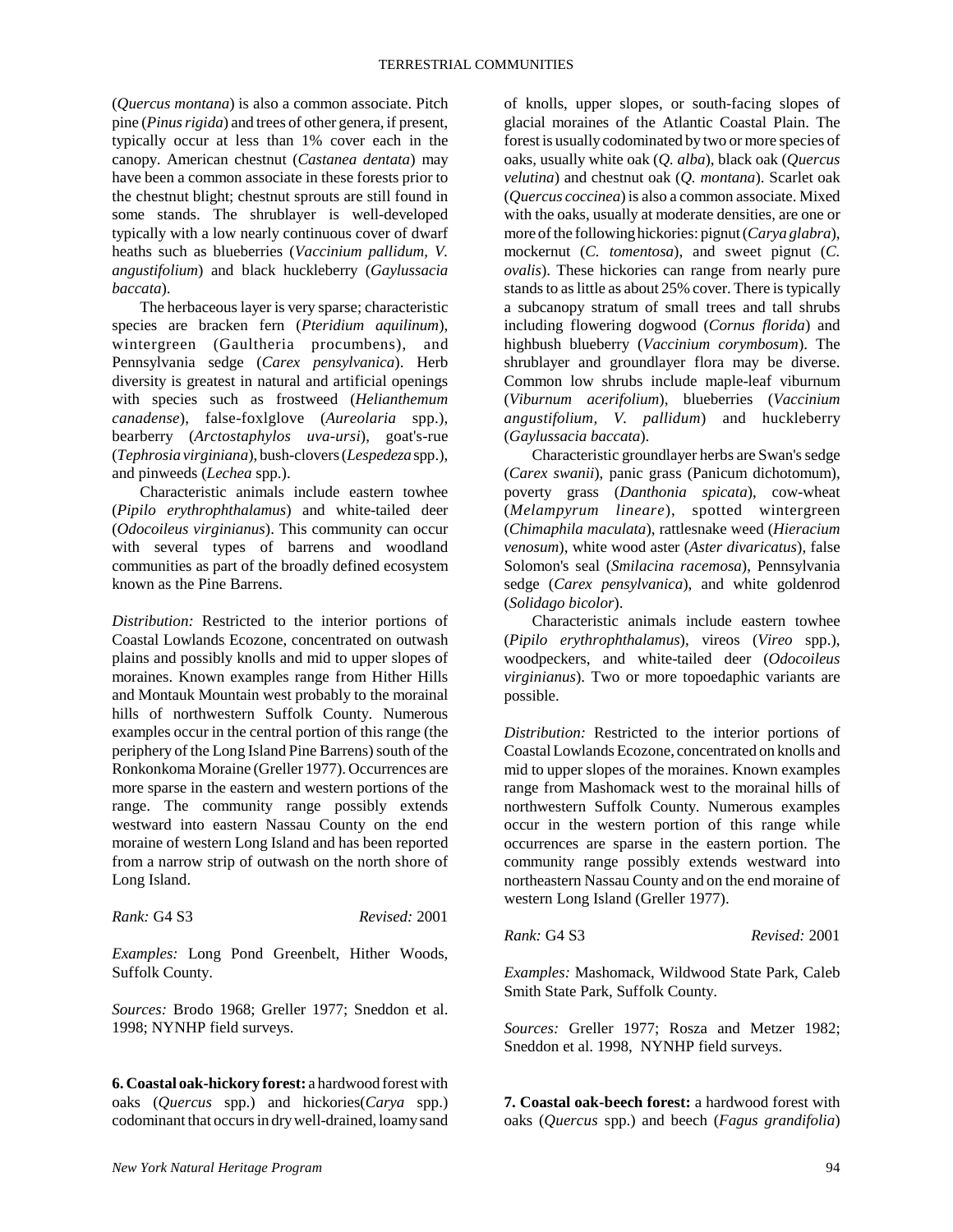codominant that occurs in dry well-drained, loamy sand of morainal coves of the Atlantic Coastal Plain. Some occurrences are associated with maritime beech forest. Beech can range from nearly pure stands to as little as about 25% cover. The forest is usually codominated by two or more species of oaks usually black oak (*Quercus velutina*) and white oak (*Q. alba*). Scarlet oak (*Quercus coccinea*) and chestnut oak (*Q. montana*) are common associates. Red oak (*Quercus rubra*) may be present at low density and is a key indicator species along with sugar maple (*Acer saccharum*) and paper birch (*Betula papyrifera*).

There are relatively few shrubs and herbs. Characteristic groundlayer species are Swan's sedge (*Carex swanii*), Canada mayflower (*Maianthemum canadense*), white wood aster (*Aster divaricatus*), beech-drops (*Epifagus virginiana*), and false Solomon's seal (*Smilacina racemosa*). Typically there is also an abundance of tree seedlings, especially of beech; beech and oak saplings are often the most abundant 'shrubs' and small trees.

Characteristic fauna include white-tailed deer (*Odocoileus virginianus*).

*Distribution:* restricted to interior portions of Coastal Lowlands Ecozone, concentrated on north-facing slopes on the moraines. Known examples range from Montauk Point (Brodo 1968) west to the Big Woods along the south shore of Long Island and from Route 48 Southold to Camp Baiting Hollow along the north shore of Long Island. Numerous examples occur in the Riverhead portion of the north shore. The community is also reported from necks of Long Island Sound (Greller 1977). It may occur in small patches farther west on Long Island to western Suffolk, Nassau and eastern Queens Counties (cf. Greller 1977). The community was also apparently reported from New York City by Harper (1917) (cf Brodo 1968).

*Rank:* G4 S3 *Revised:* 2001

*Examples:* Mashomack, Friars Head, Wildwood State Park, Suffolk County.

*Sources:* Brodo 1968; Greller 1977; Rosza and Metzler 1982; Sneddon et al. 1998; Taylor 1923; NYNHP field surveys.

**8. Coastal oak-laurel forest:** a large patch low diversity hardwood forest with broadleaf canopy and evergreen subcanopy that typically occurs on dry welldrained, sandy and gravelly soils of morainal hills of the Atlantic Coastal Plain. This forest is similar to the chestnut oak forest of the Appalachian Mountains; it is distinguished by lower abundance of chestnut oak (*Quercus montana*) and absence of red oak (*Quercus rubra*), probably correlated with the difference between the sand and gravel of glacial moraines versus the bedrock of mountains.

The dominant tree is typically scarlet oak (*Quercus coccinea*). Common associates are white oak (*Q. alba*), black oak (*Q. velutina*), and chestnut oak.

The shrub layer is well-developed typically with a tall, often nearly continuous cover of the evergreen heath, mountain laurel (*Kalmia latifolia*). Other characteristic shrubs include black huckleberry (*Gaylussacia baccata*) and blueberry (*Vaccinium pallidum*).

The herbaceous layer is very sparse; characteristic species are bracken fern (*Pteridium aquilinum*), wintergreen (*Gaultheria procumbens*), and Pennsylvania sedge (*Carex pensylvanica*).

Characteristic animals include white-tailed deer (*Odocoileus virginianus*). This forest is often associated with coastal oak-heath forest forming a forest complex on morainal hills.

*Distribution:* Restricted to interior portions of Coastal Lowlands Ecozone, concentrated on knolls and mid to upper slopes of moraines. Known examples range from Hither Hills west possibly to the morainal hill of northwestern Suffolk County. Several examples occur along the eastern half of the Ronkonkoma Moraine. The community range possibly extends westward into eastern Nassau County on the end moraine of western Long Island.

*Rank:* G3G4 S3 *Revised:* 2001

*Examples:* Hither Woods, Suffolk County.

*Sources:* Greller 1977; Sneddon et al. 1998; Thompson 1997; NYNHP field surveys.

**9. Coastal oak-holly forest:** a semi-deciduous to mixed deciduous-evergreen broadleaf forest that occurs on somewhat moist and moderately well drained silt and sandy loams in low areas on morainal plateaus. The elevation afforded by the raised plateau protects these areas from overwash and salt spray. In New York State this forest is best developed on the narrow peninsulas of eastern Long Island. The trees are usually not stunted, and are far enough removed from the pruning effects of severe salt spray. The canopy of a mature stand is usually up to about 65 ft (20 m) tall.

The dominant canopy trees are black oak (*Quercus velutina*), black gum (*Nyssa sylvatica*), red maple (*Acer rubrum*) and beech (*Fagus grandifolia*). Holly (*Ilex opaca*) is abundant in the subcanopy and tall shrub layers. Other characteristic trees at lower density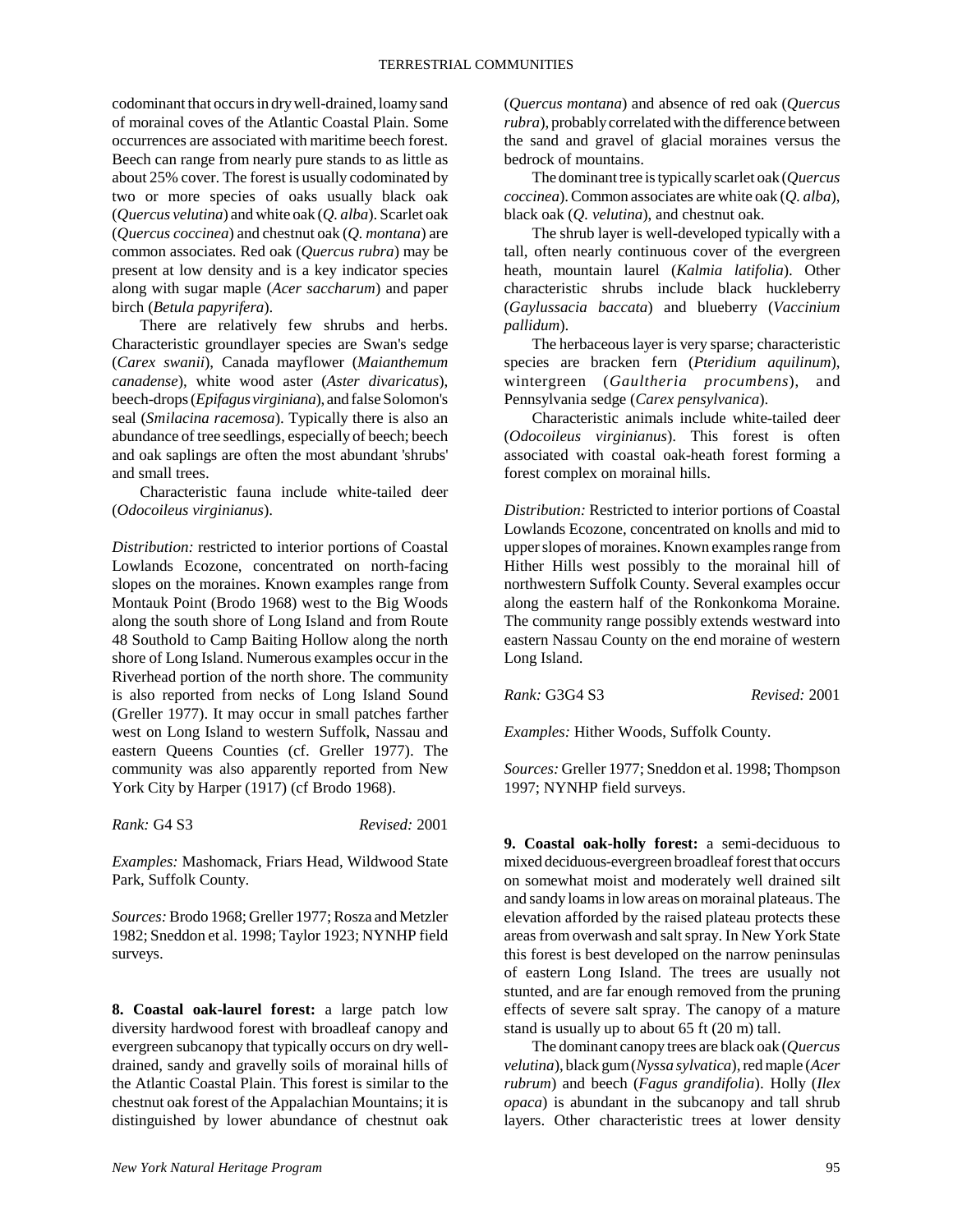include sassafras (*Sassafras albidum*), shadbush (*Amelanchier canadensis*), and white oak (*Quercus alba*).

Shrubs such as highbush blueberry (*Vaccinium corymbosum*), witch hazel (*Hamamelis virginiana*), mountain laurel (*Kalmia latifolia*) and arrowwood (*Viburnum recognitum*) are common in the understory. Vines such as Virginia creeper (*Parthenocissus quinquefolia*), poison ivy (*Toxicodendron radicans*), and greenbrier (*Smilax rotundifolia*), sawbrier (*S. glauca*), and grape (*Vitis* spp.) are at very low abundance in the understory, and usually do not grow up into the canopy.

Characteristic groundlayer herbs include New York fern (*Thelypteris noveboracensis*), star flower (*Trientalis borealis*) and Swan's sedge (*Carex swanii*). There may be small, damp depressions that are somewhat boggy; species found in these depressions include black gum (*Nyssa sylvatica*), shadbush, highbush blueberry, and chokeberry (*Aronia melanocarpa*).

Characteristic fauna include white-tailed deer (*Odocoileus virginianus*) and red-eyed vireo (*Vireo olivaceus*).

*Distribution:* Restricted to eastern extreme of Coastal Lowlands Ecozone, concentrated on Montauk Peninsula, a morainal plateau. Known and suspected examples limited to this peninsula. Very unlikely to be found elsewhere.

*Rank:* G2 S1 *Revised:* 2001

*Examples:* Montauk Point, Suffolk County.

*Sources:* Greller 1977; Sneddon et al. 1998; Taylor 1923; NYNHP field surveys.

**10. Pitch pine-oak forest:** a mixed forest that typically occurs on well-drained, sandy soils of glacial outwash plains or moraines; it also occurs on thin, rocky soils of ridgetops.

The dominant trees are pitch pine (*Pinus rigida*) mixed with one or more of the following oaks: scarlet oak (*Quercus coccinea*), white oak (*Q. alba*), red oak (*Q. rubra*), or black oak (*Q. velutina*). The relative proportions of pines and oaks are quite variable within this community type. At one extreme are stands in which the pines are widely spaced amidst the oaks, in which case the pines are often emergent above the canopy of oak trees. At the other extreme are stands in which the pines form a nearly pure stand with only a few widely spaced oak trees.

The shrublayer is well-developed with scattered clumps of scrub oak (*Quercus ilicifolia*) and a nearly continuous cover of low heath shrubs such as blueberries (*Vaccinium pallidum, V. angustifolium*) and black huckleberry (*Gaylussacia baccata*).

The herbaceous layer is relatively sparse; characteristic species are bracken fern (*Pteridium aquilinum*), wintergreen (*Gaultheria procumbens*), and Pennsylvania sedge (*Carex pensylvanica*).

Characteristic birds include rufous-sided towhee (*Pipilo erythrophthalmus*), common yellowthroat (*Geothlypis trichas*), field sparrow (*Spizella pusilla*), prairie warbler (*Dendroica discolor*), pine warbler (*Dendroica pinus*), blue jay (*Cyanocitta cristata*), and whip-poor-will (*Caprimulgus vociferus*).

At least two potential regional variants are known or suspected. The typical coastal variant on Long Island and the inland variant of upstate New York. More data on these regional variants are needed. This community combined with several types of barrens and woodland communities make up the broadly defined ecosystem known as the Pine Barrens.

*Distribution:* known from the Coastal Lowlands and Hudson Valley ecozones.

*Rank:* G4G5 S4 *Revised:* 2001

*Example:* Long Island Pine Barrens, Suffolk County.

*Sources:* Bernard and Seischab 1995; Greller 1977; Kerlinger and Doremus 1981; Olsvig 1979; Reiners 1967; Seischab and Bernard 1996; NYNHP field surveys.

**11. Appalachian oak-hickory forest:** a hardwood forest that occurs on well-drained sites, usually on ridgetops, upper slopes, or south- and west-facing slopes. The soils are usually loams or sandy loams. This is a broadly defined forest community with several regional and edaphic variants.

The dominant trees include one or more of the following oaks: red oak (*Quercus rubra*), white oak (*Q. alba*), and black oak (*Q. velutina*). Mixed with the oaks, usually at lower densities, are one or more of the following hickories: pignut (*Carya glabra*), shagbark (*C. ovata*), and sweet pignut (*C. ovalis*). Common associates are white ash (*Fraxinus americana*), red maple (*Acer rubrum*), and Eastern hop hornbeam (*Ostrya virginiana*).

There is typically a subcanopy stratum of small trees and tall shrubs including flowering dogwood (*Cornus florida*), witch hazel (*Hamamelis virginiana*), shadbush (*Amelanchier arborea*), and choke cherry (*Prunus virginiana*). Common low shrubs include maple-leaf viburnum (*Viburnum acerifolium*), blueberries (*Vaccinium angustifolium, V. pallidum*),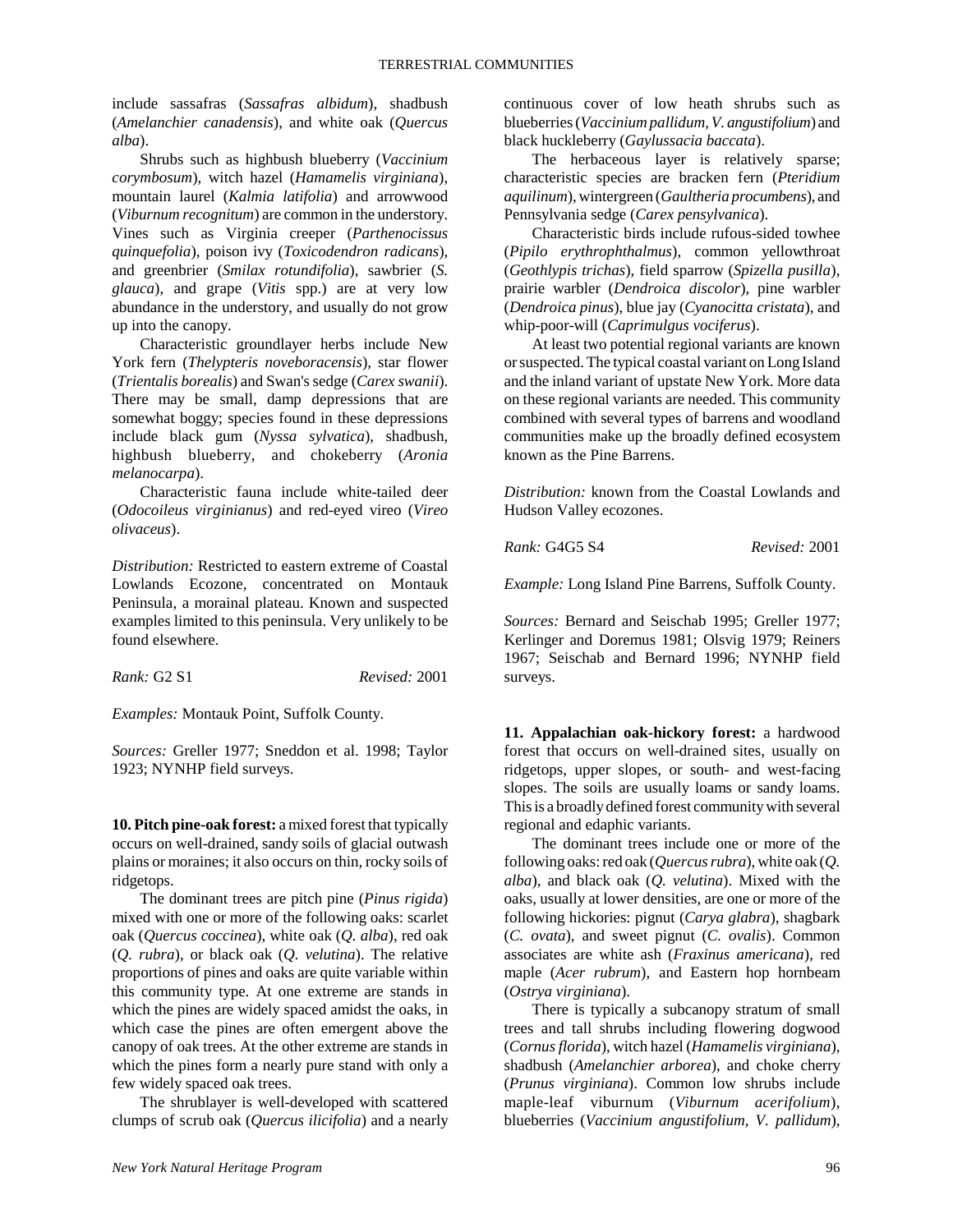red raspberry (*Rubus idaeus*), gray dogwood (*Cornus foemina* ssp. *racemosa*), and beaked hazelnut (*Corylus cornuta*). The shrublayer and groundlayer flora may be diverse.

Characteristic groundlayer herbs are wild sarsaparilla (*Aralia nudicaulis*), false Solomon's seal (*Smilacina racemosa*), Pennsylvania sedge (*Carex pensylvanica*), tick-trefoil (*Desmodium glutinosum, D. paniculatum*), black cohosh (*Cimicifuga racemosa*), rattlesnake root (*Prenanthes alba*), white goldenrod (*Solidago bicolor*), and hepatica (*Hepatica americana*).

Characteristic animals include red-bellied woodpecker (*Melanerpes carolinus*), whip-poor-will (*Caprimulgus vociferus*), and wild turkey (*Meleagris gallopavo*).

*Distribution:* throughout upstate New York north of the Coastal Lowlands ecozone; most common south of the Adirondacks ecozone.

*Rank:* G4G5 S4 *Revised:* 1990

*Examples:* Bristol Hills, Ontario County; Finger Lakes National Forest, Schuyler County; Storm King Mountain, Orange County; Long Eddy, Delaware County.

*Sources:* McIntosh 1972; Ross 1958; NYNHP field surveys.

**12. Allegheny oak forest:** a hardwood forest that occurs on well-drained sites in the unglaciated portion of southwestern New York. This is a narrowly defined community distinguished by a more diverse canopy and a richer ground flora than other mid to high elevation oak communities in the state. These mixed oak forests are characteristic of the rounded ridgetops and upper south-facing slopes of the unglaciated Allegheny Plateau. In New York, they occur from 1345 to 2313 feet above sea level and grade into rich mesophytic forests that occur directly below them on west-facing, east-facing slopes and sometimes north-facing aspects.

Codominant trees are white oak (*Q. alba*), red oak (*Q. rubra*), chestnut oak (*Q. montana*), black oak (*Q. velutina*) and red maple (*Acer rubrum*). American chestnut (*Castanea dentata*) was a significant canopy codominant prior to the chestnut blight; chestnut sprouts are still very common in the understory. Other common canopy trees are pignut hickory (*Carya glabra*), black birch (*Betula lenta*), black cherry (*Prunus serotina*), and big-tooth aspen (*Populus grandidentata*).

The shrub-layer is a mixed heath with blueberries (*Vaccinium angustifolium, V. pallidum*), black huckleberry (*Gaylussacia baccata*), maple-leaved viburnum (*Viburnum acerifolium*), and occasionally pinkster (*Rhododendron periclymenoides)* and mountain laurel (*Kalmia latifolia*).

Common groundlayer herbs are bracken fern (*Pteridium aquilinum*), Pennsylvania sedge (*Carex pensylvanica*), wintergreen (*Gaultheria procumbens*), wild sarsaparilla (*Aralia nudicaulis*), starflower (*Trientalis borealis*), barren strawberry (*Waldsteinia fragarioides*), flowering wintergreen (*Polygala paucifolia*), rough-leaved rice-grass (*Oryzopsis asperifolia)* and rattlesnake weed (*Hieracium venosum*). The rare, southern *Clintonia umbellulata* is restricted to Allegheny oak forest and rich mesophytic forest communities in New York State.

Allegheny oak forest can be distinguished from rich mesophytic forest by the presence of chestnut oak or the codominance of typically three to four oak species, and by the heath-dominated low shrub layer. It is distinguished from chestnut oak forest by codominance of four to five oak species, in contract to dominance of chestnut oak or codominance of chestnut oak and red maple typical of chestnut oak forests.

*Distribution:* only known from the Allegany Hills subzone of the Appalachian Plateau ecozone.

*Rank:* G3G4 S2 *Revised:* 1990

*Example:* Allegany State Park, Cattaraugus County; Robinson Run Hill, Cattaraugus County.

*Sources:* Eaton and Schrot 1987; Gordon 1940; NYNHP field surveys.

**13. Chestnut oak forest:** a hardwood forest that occurs on well-drained sites in glaciated portions of the Appalachians, and on the coastal plain. This forest is similar to the Allegheny oak forest; it is distinguished by fewer canopy dominants and a less diverse shrublayer and groundlayer flora.

Dominant trees are typically chestnut oak (*Quercus montana*) and red oak (*Q. rubra*). Common associates are white oak (*Q. alba*), black oak (*Q. velutina*), and red maple (*Acer rubrum*). American chestnut (*Castanea dentata*) was a common associate in these forests prior to the chestnut blight; chestnut sprouts are still found in some stands.

The shrublayer is predominantly ericaceous; characteristic shrubs are black huckleberry (*Gaylussacia baccata*), mountain laurel (*Kalmia latifolia*), and blueberry (*Vaccinium pallidum*). Common groundlayer plants are Pennsylvania sedge (*Carex pensylvanica*), wild sarsaparilla (*Aralia*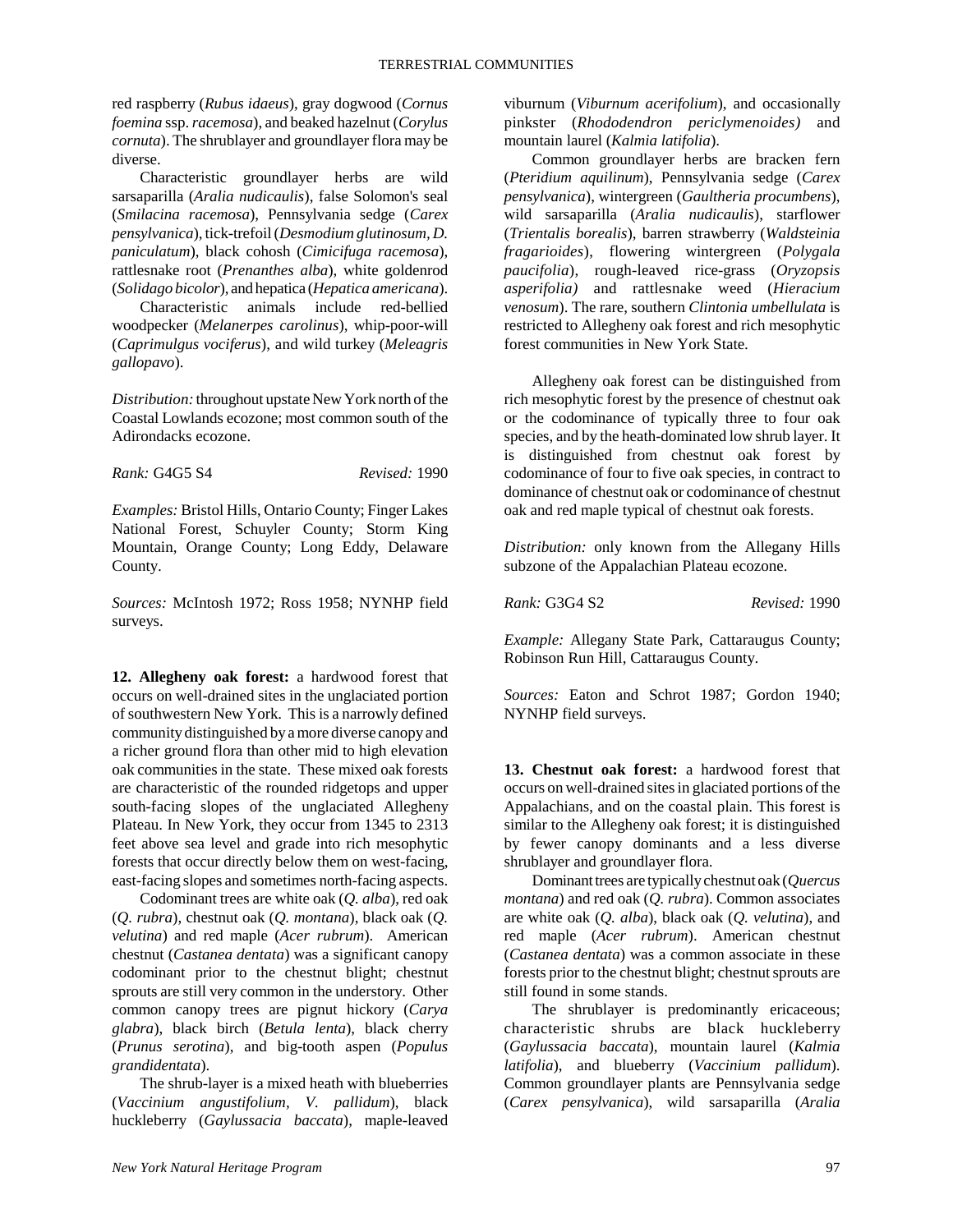*nudicaulis*), wintergreen (*Gaultheria procumbens*), and cushions of the moss *Leucobryum glaucum*.

At least three edaphic variants with different understory dominants are known: 1) a tall shrubdominated understory with 60-90% mountain laurel, 2) a short shrub-dominated understory with dense dwarf heaths, such as black huckleberry, and 3) a herbdominated understory with Pennsylvania sedge.

*Distribution:* most common on mid-elevation slopes of the Hudson Highlands ecozone, also occurs in the Manhattan Hills and Coastal Lowlands ecozones, and in the southeastern portion of the Appalachian Plateau ecozone.

*Rank:* G3G4 S4 *Revised:* 2001

*Example:* Hudson Highlands, Orange and Rockland Counties; Northern Shawangunk Mountains, Ulster County.

*Sources:* Cain 1936; Conard 1935; Eyre 1980; Greller 1977; McIntosh 1972; McVaugh 1958; Ross 1958; NYNHP field surveys.

**14. Oak-tulip tree forest:** a mesophytic hardwood forest that occurs on moist, well-drained sites in southeastern New York. The dominant trees include a mixture of five or more of the following: red oak (*Quercus rubra*), tulip tree (*Liriodendron tulipifera*), beech (*Fagus grandifolia*), black birch (*Betula lenta*), red maple (*Acer rubrum*), scarlet oak (*Quercus coccinea*), black oak (*Q. velutina*), and white oak (*Q. alba*).

There is typically a subcanopy stratum of small trees and tall shrubs dominated by flowering dogwood (*Cornus florida*); common associates include witchhazel (*Hamamelis virginiana*), sassafras (*Sassafras albidum*), red maple, and black cherry (*Prunus serotina*). Common low shrubs include maple-leaf viburnum (*Viburnum acerifolium*), northern blackberry (*Rubus allegheniensis*), and blueberries (*Vaccinium angustifolium, V. pallidum*). The shrublayer and groundlayer flora may be diverse.

Characteristic groundlayer herbs are white wood aster (*Aster divaricatus*), New York fern (*Thelypteris noveboracensis*), Virginia creeper (*Parthenocissus quinquefolia*), jack-in-the-pulpit (*Arisaema triphyllum*), wild geranium (*Geranium maculatum*), Solomon's-seal (*Polygonatum biflorum*), and false Solomon's-seal (*Smilacina racemosa*).

*Distribution:* most common on the northern half of Long Island in the Coastal Lowlands ecozone, probably

also occurs in the Manhattan Hills, Hudson Highlands, and Triassic Lowlands ecozones.

*Rank:* G4 S2S3 *Revised:* 1990

*Examples:* Black Rock Forest, Orange County; Breakneck-Scofield-Fishkill Ridge, Dutchess and Putnam Counties; Staten Island Greenbelt, Richmond County.

*Source:* Greller 1977; Rosza and Metzler 1982; NYNHP field surveys.

**15. Appalachian oak-pine forest:** a mixed forest that occurs on sandy soils, sandy ravines in pine barrens, or on slopes with rocky soils that are well-drained.

The canopy is dominated by a mixture of oaks and pines. The oaks include one or more of the following: black oak (*Quercus velutina*), chestnut oak (*Q. montana*), red oak (*Q. rubra*), white oak (*Q. alba*), and scarlet oak (*Q. coccinea*). The pines are either white pine (*Pinus strobus*) or pitch pine (*P. rigida*); in some stands both pines are present. Red maple (*Acer rubrum*), hemlock (*Tsuga canadensis*), beech (*Fagus grandifolia*), and black cherry (*Prunus serotina*) are common associates occurring at low densities.

The shrublayer is predominantly ericaceous, usually with blueberries (*Vaccinium angustifolium, V. pallidum*) and black huckleberry (*Gaylussacia baccata*). The groundlayer is relatively sparse, and species diversity is low.

Although Appalachian oak-pine forest currently includes white pine forests of the Coastal Lowlands, the latter may be distinctive enough to be designated as "coastal white pine-oak forest." Appalachian oak-pine forest would be distinguished from a "coastal white pine-oak forest" by the presence of bedrock and large rocks (instead of sand and gravel), and by the presence and dominance of red oak instead of dominance by scarlet oak (*Quercus coccinea*) with red oak lacking. More data on the coastal variant and characteristic animals are needed.

*Distribution:* occurs in the Appalachian Plateau, Hudson Valley, and Taconic Highlands ecozones.

*Rank:* G4G5 S4 *Revised:* 2001

*Example:* Tongue Mountain, Warren County; Steege Hill, Chemung County; Catskill Escarpment, Greene County; Rome Sand Plains, Oneida County.

*Sources:* McVaugh 1958; NYNHP field surveys.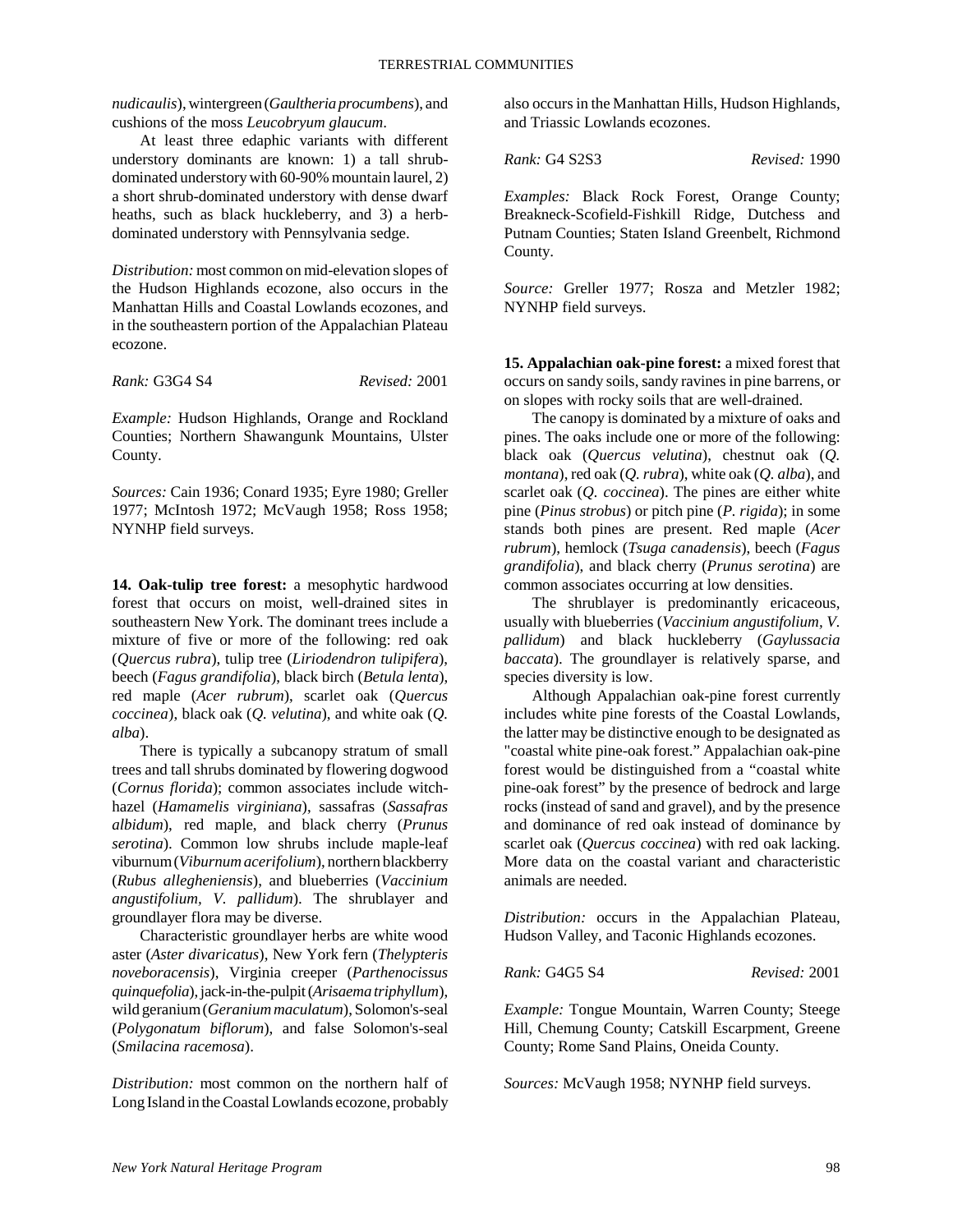**16. Rich mesophytic forest:** A hardwood or mixed forest that resembles the mixed mesophytic forests of the Allegheny Plateau south of New York but is less diverse. It occurs on rich, fine-textured, well-drained soils that are favorable for the dominance of a wide variety of tree species. A canopy with a relatively large number of codominant trees characterizes this forest.

Canopy codominants include five or more of the following species: red oak (*Quercus rubra*), red maple (*Acer rubrum*), white ash (*Fraxinus americana),* American beech (*Fagus grandifolia*), sugar maple (*Acer saccharum),* black cherry (*Prunus serotina*), cucumber tree (*Magnolia acuminata*), and black birch (*Betula lenta)*. American chestnut (*Castanea dentata*) was a characteristic tree before it was eliminated by chestnut blight. Less common in the canopy and subcanopy are tulip tree), (*Liriodendron tulipifera*), white oak (*Quercus alba),* white pine (*Pinus strobus*), basswood (*Tilia americana*), bitternut hickory (*Carya cordiformis*), Black oak (*Quercus velutina*), Eastern hop hornbeam (*Ostrya virginiana*), and striped maple (*Acer pensylvanicum*).

This forest has a well-developed shrublayer with a variety of characteristic species including musclewood (*Carpinus caroliniana*), arrow-wood (*Viburnum acerifolium*), witch hazel (*Hamamelis virginiana*), pinkster (*Rhododendron periclymenoides*), red-berried elderberry (*Sambucus pubens*), American flyhoneysuckle (*Lonicera canadensis*), round-leaved dogwood (*Cornus rugosa*), alternate-leaved dogwood (*C. alternifolia*), smooth service-berry (*Amelanchier laevis*), and blueberry (*Vaccinium pallidum*).

The groundlayer is fairly rich in species. Characteristic herbs are interrupted fern (*Osmunda claytoniana*), yellow mandarin (*Disporum lanuginosum*), white baneberry (*Actaea pachypoda*), jack-in-the-pulpit (*Arisaema triphyllum*), early meadow rue (*Thalictrum dioicum*), princess pine (*Lycopodium obscurum* var. *obscurum*), partridge berry (*Mitchella repens*), round-leaf violet (*Viola rotundifolia*), black cohosh (*Cimicifuga racemosa*), stoneroot (*Collinsonia canadensis*), black snakeroot (*Sanicula marilandica*), large-leaf aster (*Aster macrophyllus*), blue-stem goldenrod (*Solidago caesia*), and tall rattlesnake root (*Prenanthes trifoliolata*), and the grass *Brachyelytrum erectum*. The rare, southern *Clintonia umbellulata* is restricted to rich mesophytic forest and Allegheny oak forest communities in New York State.

In New York, rich mesophytic forests are best developed in the unglaciated portions of the Allegheny Plateau. In Cattaraugus County, this forest typically occurs at mid- to upper elevations between Allegheny oak forest on upper slopes and hemlock-northern hardwood forest on lower slopes and in ravines. The rich mesophytic forest can be distinguished from Allegheny oak forest by the lack of chestnut oak and

lack of, or only very rarely present, black oak. The short shrub layer of Allegheny oak forest is typically dominated by heaths such as blueberry (*Vaccinium pallidum*), whereas the shrub layer of rich mesophytic forest is a mix of tree seedlings and saplings and tall shrub species such as red-berried elder (*Sambucus pubens*) and maple-leaved viburnum (*Viburnum acerifolium*). Rich mesophytic forest can be distinguished from maple-basswood rich mesic forest by the presence of rich herbs that include *Hydrophyllum canadense*, *Euonymus obovatus*, *Disporum lanuginosum* and *Cimicifuga racemosa*. It can be distinguished from beech-maple mesic forest by the predominance of rich herbs such as those listed above, and a soil pH range of about 4.5 to 5.0, in contrast to the generally more acidic soils of beechmaple mesic forest. Rich mesophytic forest soil typically contains more clay than other hardwood types, such as clay loam and silty clay loam.

*Distribution:* only known from the western part of the Appalachian Plateau ecozone, primarily in the Allegany Hills and Finger Lakes Highlands subzones.

*Rank:* G4 S2S3 *Revised:* 2001

*Example:* Allegany State Park, Cattaraugus County.

*Sources:* Braun 1950; Gordon 1940; Shanks 1966; NYNHP field surveys.

**17. Beech-maple mesic forest:** a hardwood forest with sugar maple (*Acer saccharum*) and beech (*Fagus grandifolia*) codominant. This is a broadly defined community type with several regional and edaphic variants. These forests occur on moist, well-drained, usually acid soils. Common associates are yellow birch (*Betula alleghaniensis*), white ash (*Fraxinus americana*), eastern hop hornbeam (*Ostrya virginiana*), and red maple (*Acer rubrum*). There are relatively few shrubs and herbs.

Characteristic small trees or tall shrubs are hobblebush (*Viburnum lantanoides*), American hornbeam (*Carpinus caroliniana*), striped maple (*Acer pensylvanicum*), witch hazel (*Hamamelis virginiana*), and alternate-leaved dogwood (*Cornus alternifolia*).

Dominant groundlayer species are star flower (*Trientalis borealis*), common wood-sorrel (*Oxalis montana*), Canada mayflower (*Maianthemum canadense*), painted trillium (*Trillium undulatum*), purple trillium (*T. erectum*), shining clubmoss (*Lycopodium lucidulum*) and intermediate wood fern (*Dryopteris intermedia*). Associated herbs include Christmas fern (*Polystichum acrostichoides*), jack-in-the-pulpit (*Arisaema triphyllum*) and false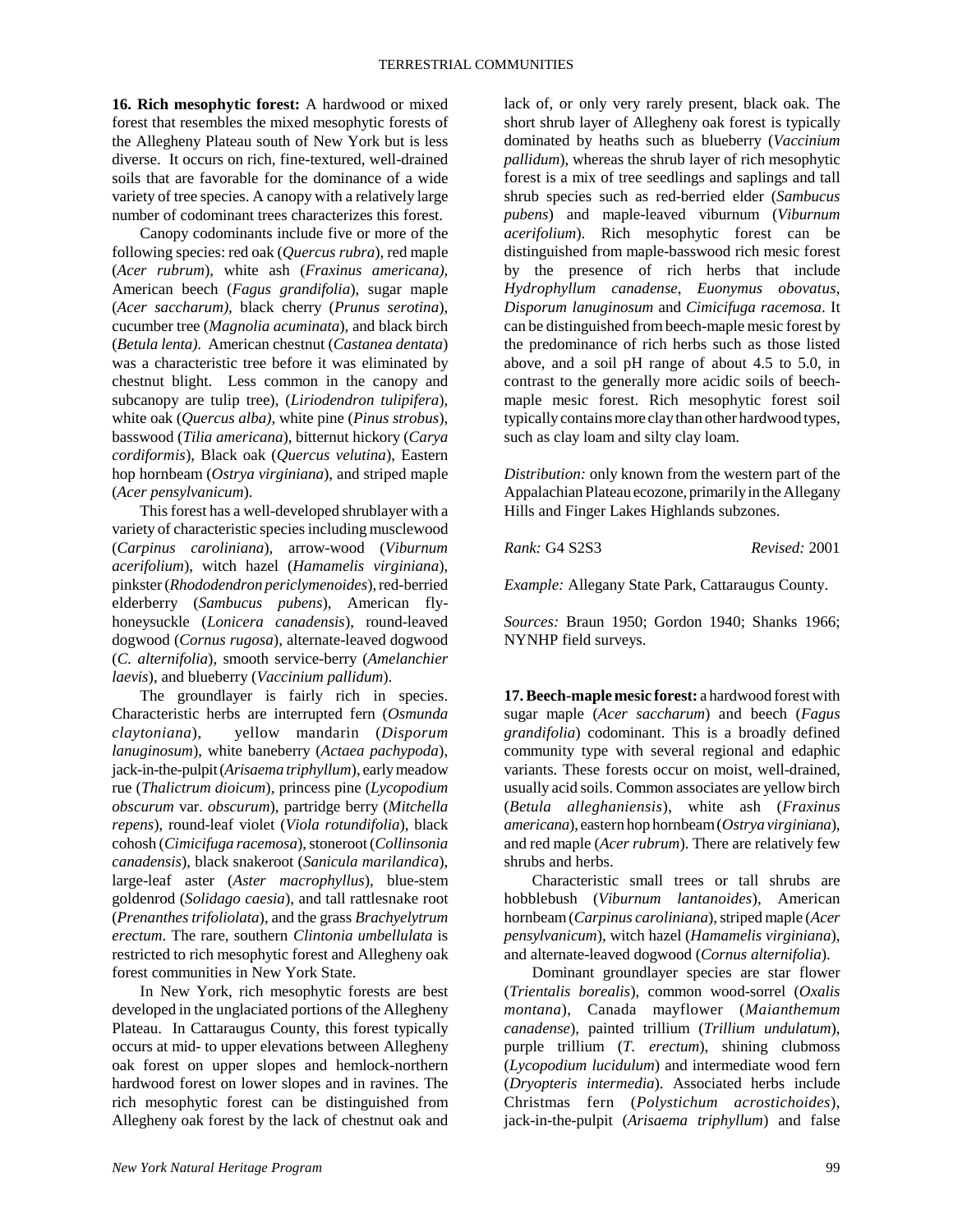Solomon's seal (*Smilacina racemosa*). There are many spring ephemerals which bloom before the canopy trees leaf out. Typically there is also an abundance of tree seedlings, especially of sugar maple; beech and sugar maple saplings are often the most abundant "shrubs" and small trees. Hemlock (*Tsuga canadensis*) may be present at a low density. In the Adirondacks a few red spruce (*Picea rubens*) may also be present.

Characteristic birds include American redstart (*Setophaga ruticilla*), red-eyed vireo (*Vireo olivaceus*), ovenbird (*Seiurus aurocapillus*), black-throated blue warbler (*Dendroica caerulescens*), least flycatcher (*Empidonax minimus*), Acadian flycatcher (*Empidonax virescens*), and red-bellied woodpecker (*Melanerpes carolinus*).

Within extensive areas of beech-maple mesic forest, there are often associated small patches of hemlock-northern hardwood forest in steep ravines and gullies where hemlock is locally dominant.

*Distribution:* throughout New York State.

*Rank:* G4 S4 *Revised:* 2001

*Examples:* Five Ponds Wilderness Area, Herkimer and Hamilton Counties; West Canada Lakes Wilderness Area, Herkimer and Hamilton Counties; Central Tug Hill Forest, Lewis and Oswego Counties; Slide Mountain, Sullivan and Ulster Counties.

*Sources:* Eyre 1980; Gordon 1940; Heimburger 1934; Holmes et al. 1986; Leopold et al. 1988; McIntosh 1972; Shanks 1966; NYNHP field surveys.

**18. Maple-basswood rich mesic forest:** a species rich hardwood forest that typically occurs on well-drained, moist soils of circumneutral pH. Rich herbs are predominant in the ground layer and are usually correlated with calcareous bedrock, although bedrock does not have to be exposed. Where bedrock outcrops are lacking, surficial features such as seeps are often present.

The dominant trees are sugar maple (*Acer saccharum*), basswood (*Tilia americana*), and white ash (*Fraxinus americana*). Associate tree species can include ironwood (*Ostrya virginiana*), yellow birch (*Betula alleghaniensis*), red oak (*Quercus rubra*), American beech (*Fagus grandifolia*), bitternut hickory (*Carya cordiformis*), shagbark hickory (*Carya ovata*), tulip tree (*Liriodendron tulipifera*), butternut (*Juglans cinerea*), and American hornbeam (*Carpinus caroliniana*).

Characteristic tall shrubs are alternate-leaved dogwood (*Cornus alternifolia*), mountain maple (*Acer spicatum*), and witch hazel (*Hamamelis virginiana*); the shrub layer is typically patchy and can be quite sparse in herb rich areas.

Spring ephemerals are usually abundant in the groundlayer. Characteristic species are *wild leek (Allium tricoccum),* troutlily (*Erythronium americanum*), dutchman's breeches (*Dicentra cucullaria*), squirrel-corn (*Dicentra canadensis*), purple trillium (*Trillium erectum),* nodding trillium *(Trillium cernuum),* spring beauty (*Claytonia virginica),* maidenhair fern *(Adiantum pedatum),* bulbet fern (*Cystopteris bulbifera*), Goldie's fern (*Dryopteris goldiana*), lady fern (*Athyrium filix-femina*), silvery glade fern (*Athyrium thelypteroides*), glade fern (*Athyrium pyncnocarpon*), blue cohosh *(Caulophyllum thalicteroides*), Herb Robert (*Geranium robertianum*), wild ginger (*Asarum canadense*), early meadow-rue (*Thalictrum dioicum*), false Solomon's seal (*Maianthemum racemsoum*), white baneberry (*Actaea pachypoda*),), eastern waterleaf (*Hydrophyllum virginianum*), toothwort (*Dentaria diphylla*), bloodroot (*Sanguinaria canadensis*), foam flower (*Tiarella cordifolia*), and the sedges *Carex plantaginea*, *Carex platyphylla* and *Carex albursina*.

Maple-basswood rich mesic forest can be distinguished from beech-maple mesic forest by the predominance of rich herbs in the herbaceous layer and the high species diversity of this layer, which often supports a variety of fern species and a strong component of spring ephemerals.

*Distribution:* primarily known from the Great Lakes Plain ecozone.

*Rank:* G4 S3 *Revised:* 2001

*Example:* Allegany State Park, Cattaraugus County; Pitcarin Forest, St. Lawrence and Lewis Counties; Great Gully, Cayuga County.

*Sources:* Braun 1950; Eyre 1980; NYNHP field surveys.

**19. Hemlock-northern hardwood forest:** a mixed forest that typically occurs on middle to lower slopes of ravines, on cool, mid-elevation slopes, and on moist, well-drained sites at the margins of swamps.

In any one stand, hemlock (*Tsuga canadensis*) is codominant with any one to three of the following: beech (*Fagus grandifolia*), sugar maple (*Acer saccharum*), red maple (*A. rubrum*), black cherry (*Prunus serotina*), white pine (*Pinus strobus*), yellow birch (*Betula alleghaniensis*), black birch (*B. lenta*), red oak (*Quercus rubra*), and basswood (*Tilia americana*). The relative cover of hemlock is quite variable, ranging from nearly pure stands in some steep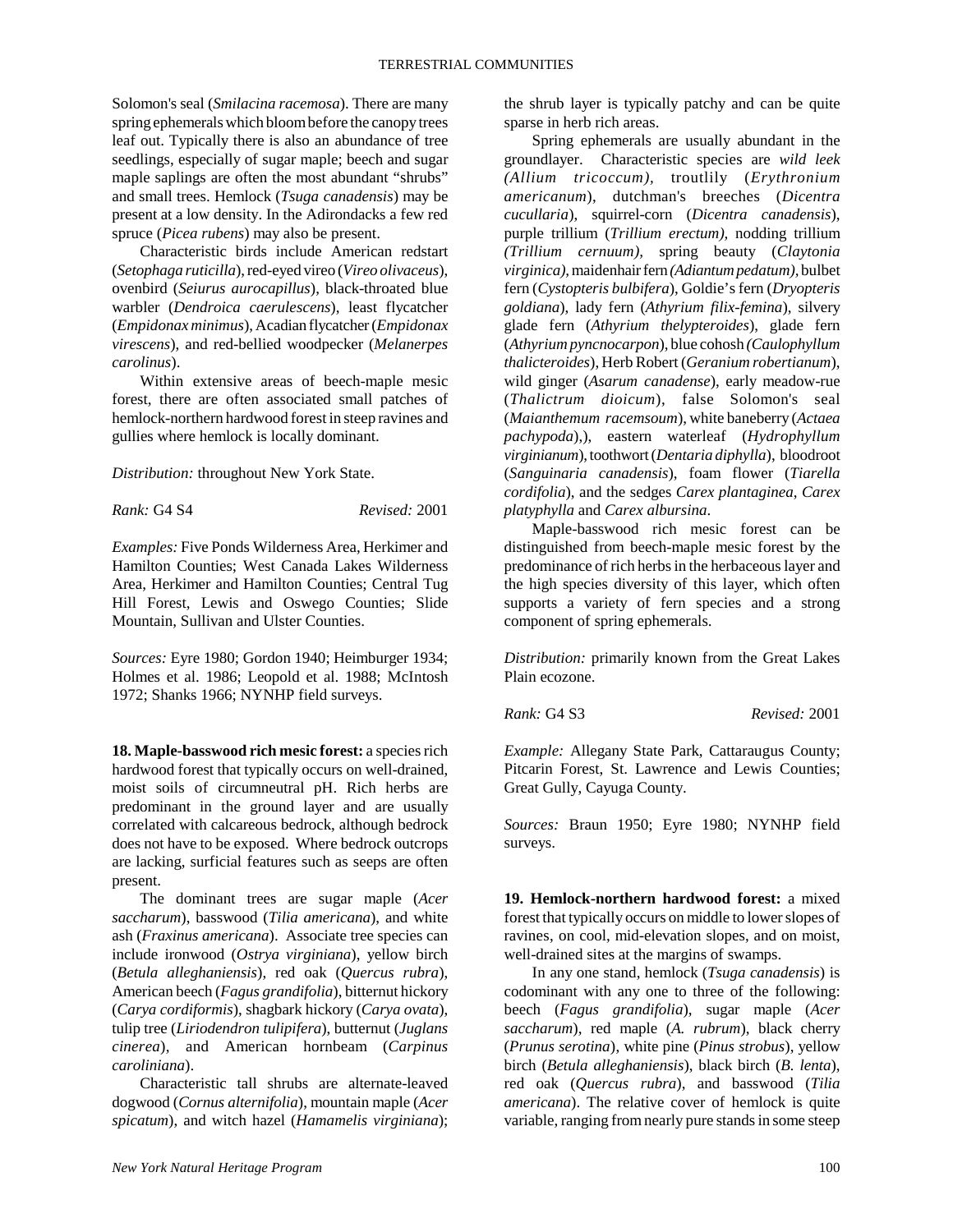ravines to as little as 20% of the canopy cover. Striped maple (*Acer pensylvanicum*) is often prominent as a mid-story tree.

The shrublayer may be sparse; characteristic shrubs are hobblebush (*Viburnum lantanoides*), mapleleaf viburnum (*Viburnum acerifolium*), and raspberries (*Rubus* spp.). In some ravines, especially in the southern part of the state, rosebay (*Rhododendron maximum*) forms a dense subcanopy or tall shrublayer. Canopy cover can be quite dense, resulting in low light intensities on the forest floor and hence a relatively sparse groundlayer.

Characteristic groundlayer plants are Indian cucumber-root (*Medeola virginiana*), Canada mayflower (*Maianthemum canadense*), shining clubmoss (*Lycopodium lucidulum*), common wood fern (*Dryopteris intermedia*), mountain wood fern (*Dryopteris campyloptera*), christmas fern (*Polystichum acrostichoides*), star flower (*Trientalis borealis*), bellwort (*Uvularia sessilifolia*), common wood-sorrel (*Oxalis acetosella*), partridge berry (*Mitchella repens*), foamflower (*Tiarella cordifolia*), round-leaf violet (*Viola rotundifolia*), twisted stalk (*Streptopus roseus*), purple trillium (*Trillium erectum*), and the moss *Leucobryum glaucum*. In forests that have beech as a codominant, beech-drops (*Epifagus virginiana*) is a common herb.

Characteristic birds include wild turkey (*Meleagris gallopavo*), pileated woodpecker (*Dryocopus pileatus*), golden-crowned kinglet (*Regulus satrapa*), blackthroated green warbler (*Dendroica virens*), and Acadian flycatcher (*Empidonax virescens*).

This is a broadly defined and very widespread community, with many regional and edaphic variants. For example, in the Hudson Valley, hemlock is sometimes codominant with red oak; in the Adirondacks, yellow birch and sugar maple are sometimes codominant, with a relatively small number of hemlocks as well as a few red spruce (*Picea rubens*). More data on the shrublayer and groundlayer composition are needed before these regional variants can be distinguished as separate types.

*Distribution:* throughout New York State.

*Rank:* G4G5 S4 *Revised:* 1990

*Examples:* Ampersand Mountain, Franklin County; Five Ponds Wilderness Area, Herkimer and Hamilton Counties; Slide Mountain, Sullivan and Ulster Counties; Big Basin in Allegany State Park, Cattaraugus County;

*Sources:* Eyre 1980; Heimburger 1934; Leopold et al. 1988; McIntosh 1972; McVaugh 1958; Ross 1958; Shanks 1966; NYNHP field surveys.

**20. Pine-northern hardwood forest:** a mixed forest that occurs on gravelly outwash plains, delta sands, eskers, and dry lake sands in the Adirondacks. The dominant trees are white pine (*Pinus strobus*) and red pine (*P. resinosa*); these are mixed with scattered paper birch (*Betula papyrifera*) and quaking aspen (*Populus tremuloides*). In some stands there is an admixture of other northern hardwoods and conifers such as yellow birch (*Betula alleghaniensis*), red maple (*Acer rubrum*), balsam fir (*Abies balsamea*), and red spruce (*Picea rubens*); these are never common in a pinenorthern hardwood forest.

Characteristic shrubs are blueberries (*Vaccinium angustifolium, V. myrtilloides*), sheep laurel (*Kalmia angustifolia*), wild raisin (*Viburnum cassinoides*), and shadbush (*Amelanchier canadensis*).

Characteristic herbs are bracken fern (*Pteridium aquilinum*), wintergreen (*Gaultheria procumbens*), trailing arbutus (*Epigaea repens*), cow-wheat (*Melampyrum lineare*), Canada mayflower (*Maianthemum canadense*), bunchberry (*Cornus canadensis*), star flower (*Trientalis borealis*), bluebeads (*Clintonia borealis*), painted trillium (*Trillium undulatum*), spreading ricegrass (*Oryzopsis asperifolia*), and Pennsylvania sedge (*Carex pensylvanica*). Mosses and lichens may be common to abundant, especially the mosses *Pleurozium schreberi, Brachythecium* spp., and *Dicranum polysetum*.

Characteristic animals include pine warbler (*Dendroica pinus*) in mature, well-spaced pines, pileated woodpecker (*Drycopus pileatus*). More data are needed on characteristic animals.

*Distribution:* throughout upstate New York, north of the Coastal Lowlands ecozone, more common to the north.

*Rank:* G4 S4 *Revised:* 1990

*Examples:* Five Ponds Wilderness Area, Herkimer and Hamilton Counties; Black Brook Forest, Clinton and Essex Counties; Pine Orchard, Hamilton County.

*Sources:* Eyre 1980; Heimburger 1934; Roman 1980; NYNHP field surveys.

**21. Spruce flats:** a mixed forest that occurs on moist sites along the borders of swamps and in low flats along lakes and streams in the Adirondacks. Soils are strongly podzolized, loamy to sandy, and seasonally moist, but not saturated and not peaty.

Typically, the dominant trees are red spruce (*Picea rubens*) and red maple (*Acer rubrum*) mixed with smaller numbers of yellow birch (*Betula*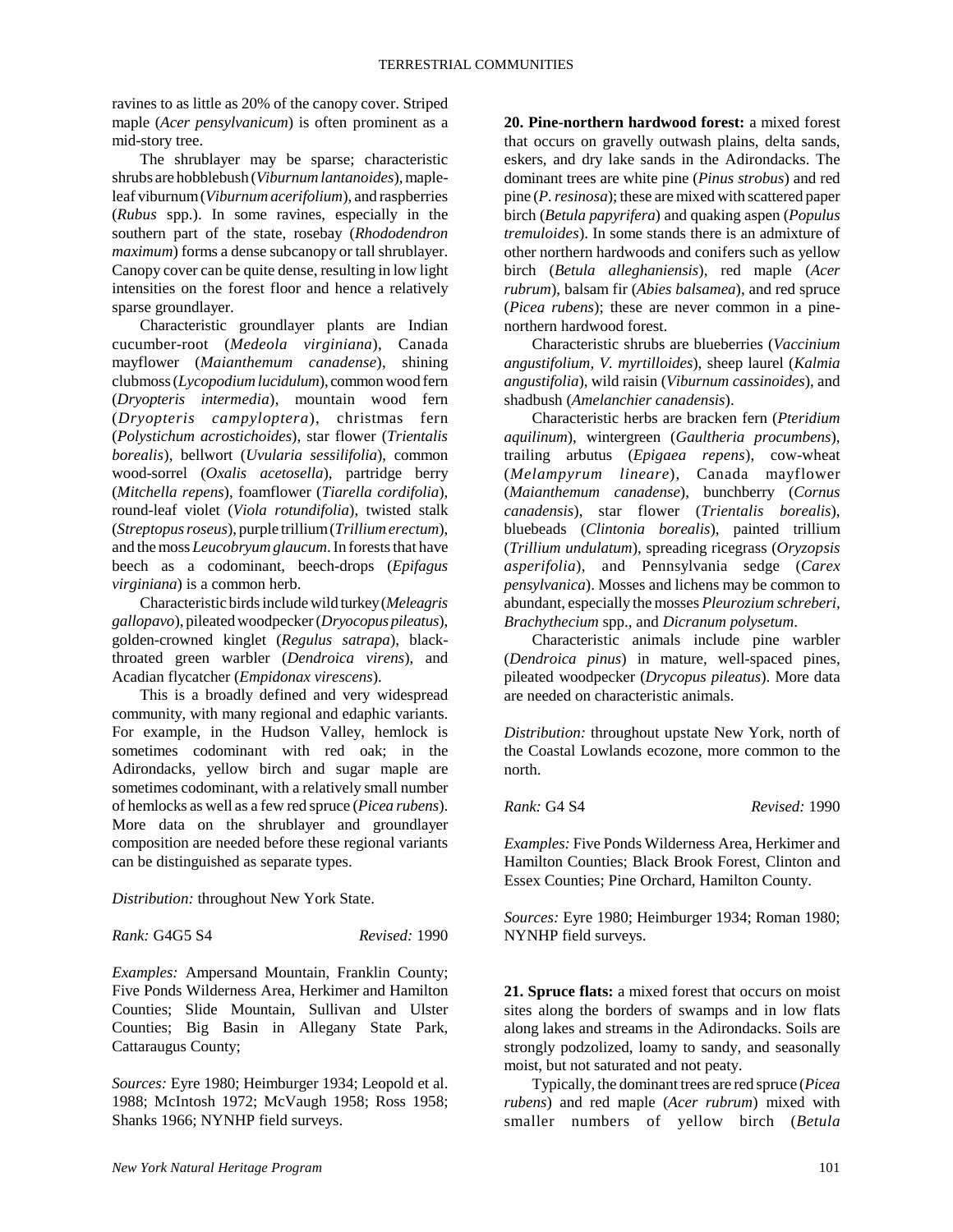*alleghaniensis*), black cherry (*Prunus serotina*), and hemlock (*Tsuga canadensis*). Spruce and yellow birch, or sometimes these and hemlock, make up about 75% of the canopy cover. Smaller numbers of other northern hardwoods, such as beech (*Fagus grandifolia*) may also be present. The shrublayer is sparse or patchy.

Characteristic shrubs are sheep laurel (*Kalmia angustifolia*), and blueberries (*Vaccinium angustifolium, V. myrtilloides*).

Typically the groundcover consists of a luxuriant carpet of mosses and herbs, with an abundance of feather mosses. Some common bryophytes are *Pleurozium schreberi, Hylocomium splendens, Ptilium crista-castrensis, Dicranum* spp., and *Bazzania trilobata.* 

Characteristic herbs are creeping snowberry (*Gaultheria hispidula*), goldthread (*Coptis trifolia*), dewdrop (*Dalibarda repens*), bunchberry (*Cornus canadensis*), and Canada mayflower (*Maianthemum canadense*).

A characteristic bird is golden-crowned kinglet (*Regulus satrapa*).

A more restricted variant codominated by black spruce (*Picea mariana*) and tamarack (*Larix laricina*) and with only low abundance of red spruce is known from dry to moist, well-drained sandy outwash plains of the Adirondacks. White spruce (*P. glauca*) and Labrador tea (*Ledum groenlandicum*) may be characteristic of this variant. This variant apparently develops in association with boreal heath barrens in areas which experience fire or cold air accumulation.

*Distribution:* primarily known from the Adirondacks ecozone.

*Rank:* G4? S3S4 *Revised:* 2001

*Examples:* Five Ponds Wilderness Area, Herkimer and Hamilton Counties; West Canada Lakes Wilderness Area, Herkimer and Hamilton Counties; Moose River Plains, Hamilton County.

*Sources:* Braun 1950; Eyre 1980; Heimburger 1934; NYNHP field surveys.

**22. Balsam flats:** a conifer forest that occurs on moist, well-drained soils of low flats adjoining swamps, gentle low ridges, and knolls within swamps.

The dominant tree is balsam fir (*Abies balsamea*), which occurs either in pure stands or in mixed stands with red spruce (*Picea rubens*) or black spruce (*P. mariana*), and possibly a few yellow birch (*Betula allegheniensis*), red maple (*Acer rubrum*), and black cherry (*Prunus serotina*).

The shrublayer is patchy and sparse; characteristic tall shrubs include hobblebush (*Viburnum lantanoides*), wild raisin (*V. cassinoides*), and mountain ash (*Sorbus americana*). The groundlayer is typically a dense carpet of feather mosses, especially *Hylocomium splendens*.

Characteristic herbs include wood sorrel (*Oxalis acetosella*), bunchberry (*Cornus canadensis*), creeping snowberry (*Gaultheria hispidula*), bluebeads (*Clintonia borealis*), wild sarsaparilla (*Aralia nudicaulis*), dewdrop (*Dalibarda repens*), spinulose wood fern (*Dryopteris carthusiana*), and lady fern (*Athyrium asplenioides*). More data on this community are needed.

*Distribution:* only known from the Adirondacks ecozone.

*Rank:* G4 S2S3 *Revised:* 1990

*Examples:* Blue Ridge Wilderness, Hamilton County; Deer Pond Marsh, Franklin County; Cold Brook Plains, Essex County.

*Sources:* Eyre 1980; Zon 1914; NYNHP field surveys.

**23. Spruce-northern hardwood forest:** a mixed forest that occurs on lower mountain slopes and upper margins of flats on glacial till, primarily in the Adirondack and Catskill mountains, and in the Tug Hill plateau. This is a broadly defined community with several regional and edaphic variants; it is one of the most common forest types in the Adirondacks.

Codominant trees are red spruce (*Picea rubens*), sugar maple (*Acer saccharum*), beech (*Fagus grandifolia*), yellow birch (*Betula alleghaniensis*), and red maple (*Acer rubrum*), with scattered balsam fir (*Abies balsamea*). Striped maple (*Acer pensylvanicum*) and mountain maple (*A. spicatum*) are common subcanopy trees.

Characteristic shrubs are hobblebush (*Viburnum lantanoides*), American fly honeysuckle (*Lonicera canadensis*), and Canada yew (*Taxus canadensis*).

Characteristic groundlayer plants are common wood-sorrel (*Oxalis acetosella*), common wood fern (*Dryopteris intermedia*), shining clubmoss (*Lycopodium lucidulum*), wild sarsaparilla (*Aralia nudicaulis*), bluebeads (*Clintonia borealis*), goldthread (*Coptis trifolia*), bunchberry (*Cornus canadensis*), Canada mayflower (*Maianthemum canadense*), Indian cucumber-root (*Medeola virginiana*), and twisted stalk (*Streptopus roseus*).

Characteristic birds include yellow-bellied flycatcher (*Empidonax flaviventris*), white-throated sparrow (*Zonotrichia albicollis*), golden-crowned kinglet (*Regulus satrapa*), pileated woodpecker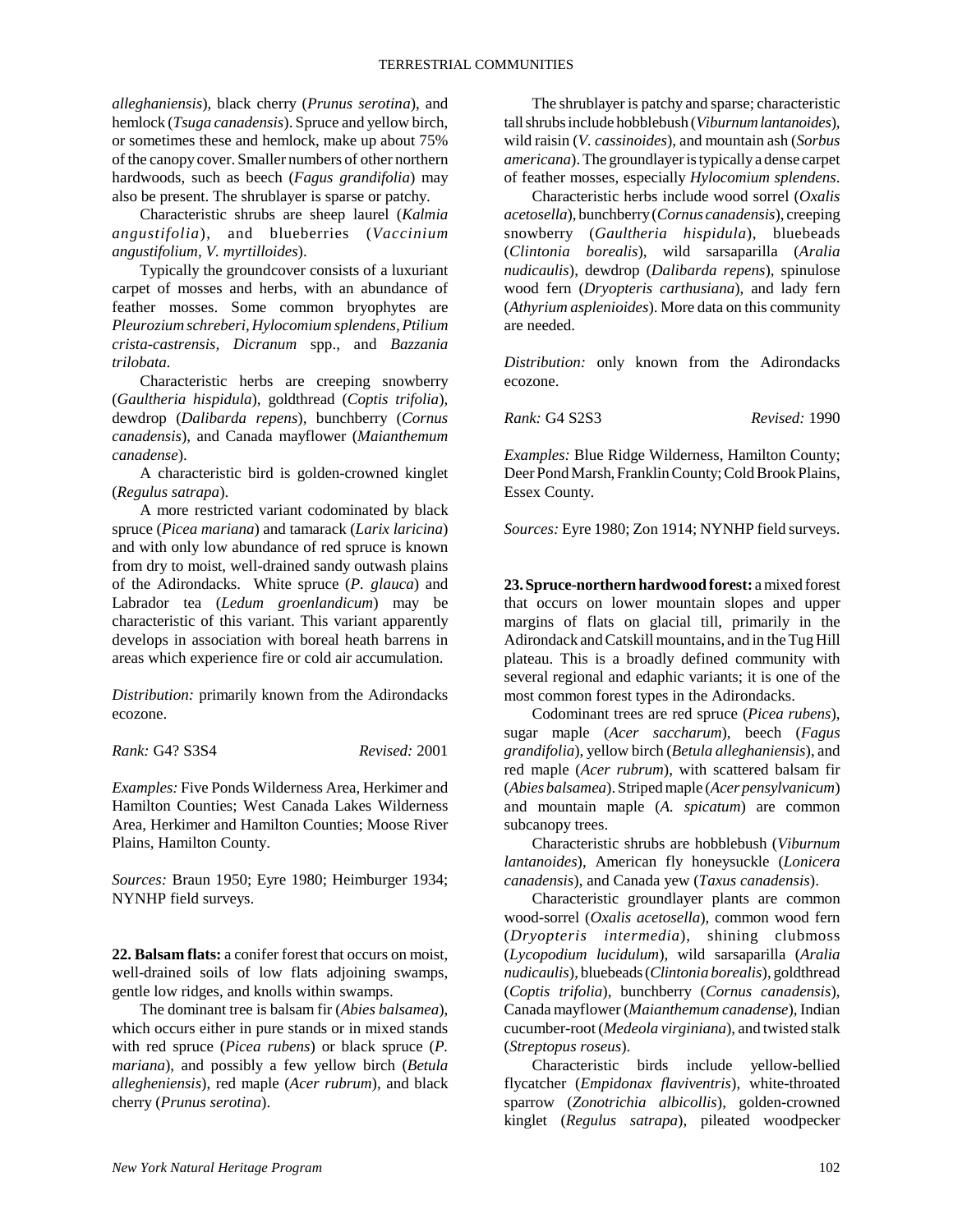(*Dryocopus pileatus*), and gray jay (*Perisoreus canadensis*).

*Distribution:* primarily known from the Adirondacks ecozone and the Tug Hill Plateau; small examples may also occur in the Catskill Peaks.

*Rank:* G3G4 S4 *Revised:* 1990

*Examples:* Five Ponds Wilderness Area, Herkimer and Hamilton Counties; Slide Mountain, Ulter County; Kildare Forest, St. Lawrence County.

*Sources:* Eyre 1980; Heimburger 1934; Irland, L.C. 1993; Leopold et al. 1988; Roman 1980; Zon 1914; NYNHP field surveys.

**24. Mountain spruce-fir forest:** a conifer forest that occurs at high elevations in the Catskill and Adirondack mountains, usually at elevations ranging from 3000 to 4000 ft (about 900 to 1200 m). This forest occurs on upper slopes that are somewhat protected from the prevailing westerly winds, usually at elevations above spruce-northern hardwood forests, and below mountain fir forests. Soils are strongly podzolized, and they tend to be highly organic.

The dominant trees are red spruce (*Picea rubens*) and balsam fir (*Abies balsamea*). Common associates are mountain paper birch (*Betula cordifolia*) and yellow birch (*B. alleghaniensis*). Subcanopy trees that are usually present at a low density include mountain ash (*Sorbus americana*), mountain maple (*Acer spicatum*), pin cherry (*Prunus pensylvanica*) and striped maple (*Acer pensylvanicum*). The shrublayer may consist primarily of seedlings and saplings of canopy trees; other shrubs that are present in some stands include red elderberry (*Sambucus racemosa*), mountain holly (*Nemopanthus mucronatus*), American fly honeysuckle (*Lonicera canadensis*), and dwarf raspberry (*Rubus pubescens*). In the Catskills, hobblebush (*Viburnum lantanoides*) and mountain azalea (*Rhododendron prinophyllum*) are also common. Typically there is a dense layer of feather mosses and other bryophytes carpeting the forest floor; common bryophytes include *Pleurozium schreberi, Ptilium crista-castrensis, Bazzania trilobata, Brotherella recurvans, Dicranum scoparium, Hypnum pallescens, Hylocomium splendens,* and *Drepanocladus uncinatus*.

Characteristic herbs are common wood-sorrel (*Oxalis acetosella*), mountain wood fern (*Dryopteris campyloptera*), bluebeads (*Clintonia borealis*), Canada mayflower (*Maianthemum canadense*), bunchberry (*Cornus canadensis*), large-leaf goldenrod (*Solidago macrophylla*), mountain aster (*Aster acuminatus*), goldthread (*Coptis trifolia*), and shining clubmoss (*Lycopodium lucidulum*).

Characteristic birds include white-throated sparrow (*Zonotrichia albicollis*), winter wren (*Troglodytes troglodytes*), golden-crowned kinglet (*Regulus satrapa*), yellow-rumped warbler (*Dendroica coronata*), blackpoll warbler (*Dendroica striata*), Swainson's thrush (*Catharus ustulatus*), boreal chickadee (*Parus hudsonicus*), and yellow-bellied flycatcher (*Empidonax flaviventris*). A rare bird of some mountain spruce-fir forests is Bicknell's Thrush (*Catharus bicknelli*) (Rimmer et al. 2001).

A significant disturbance that is currently affecting mountain spruce-fir forests in the eastern U.S. is spruce decline, a phenomenon that retards the growth of red spruce and eventually kills many trees. The causes of spruce decline have not been substantiated, but atmospheric deposition of pollutants (acid rain) is likely a contributing factor.

*Distribution:* on high-elevation slopes of the Adirondack High Peaks and the Catskill Peaks.

*Rank:* G2G3 S2S3 *Revised:* 1990

*Examples:* Street Mountain, Essex County; Whiteface Mountain, Essex County; Phelps Brook, Essex County; Hunter Mountain, Greene County; Slide Mountain, Ulster County.

*Sources:* Eyre 1980; Holway and Scott 1969; Leopold et al. 1988; McIntosh and Hurley 1964; McLaughlin et al. 1987; Nicholson 1965; Rimmer et al. 2001; Sabo 1980; Slack 1977; NYNHP field surveys.

**25. Mountain fir forest:** a conifer forest that occurs at high elevations in the Catskill and Adirondack mountains, usually at elevations ranging from 3500 to 4500 ft (about 1100 to 1400 m). This forest typically occurs on cool upper slopes that are exposed to wind, at elevations above spruce-northern hardwood forests, usually above mountain spruce-fir forest, and below alpine krummholz. Soils are typically thin (less than 20 in or 50 cm), and they tend to be highly organic and strongly acidic. The vegetation typically has a low species diversity; the tree layer is almost entirely balsam fir (*Abies balsamea*), with a small amount of mountain paper birch (*Betula cordifolia*) and occasional individuals of red spruce (*Picea rubens*) and mountain ash (*Sorbus americana*).

The shrublayer is predominantly seedlings and saplings of balsam fir, with occasional individuals of green alder (*Alnus viridis* ssp. *crispa)* and Labrador tea (*Ledum groenlandicum*). Red raspberry (*Rubus idaeus*)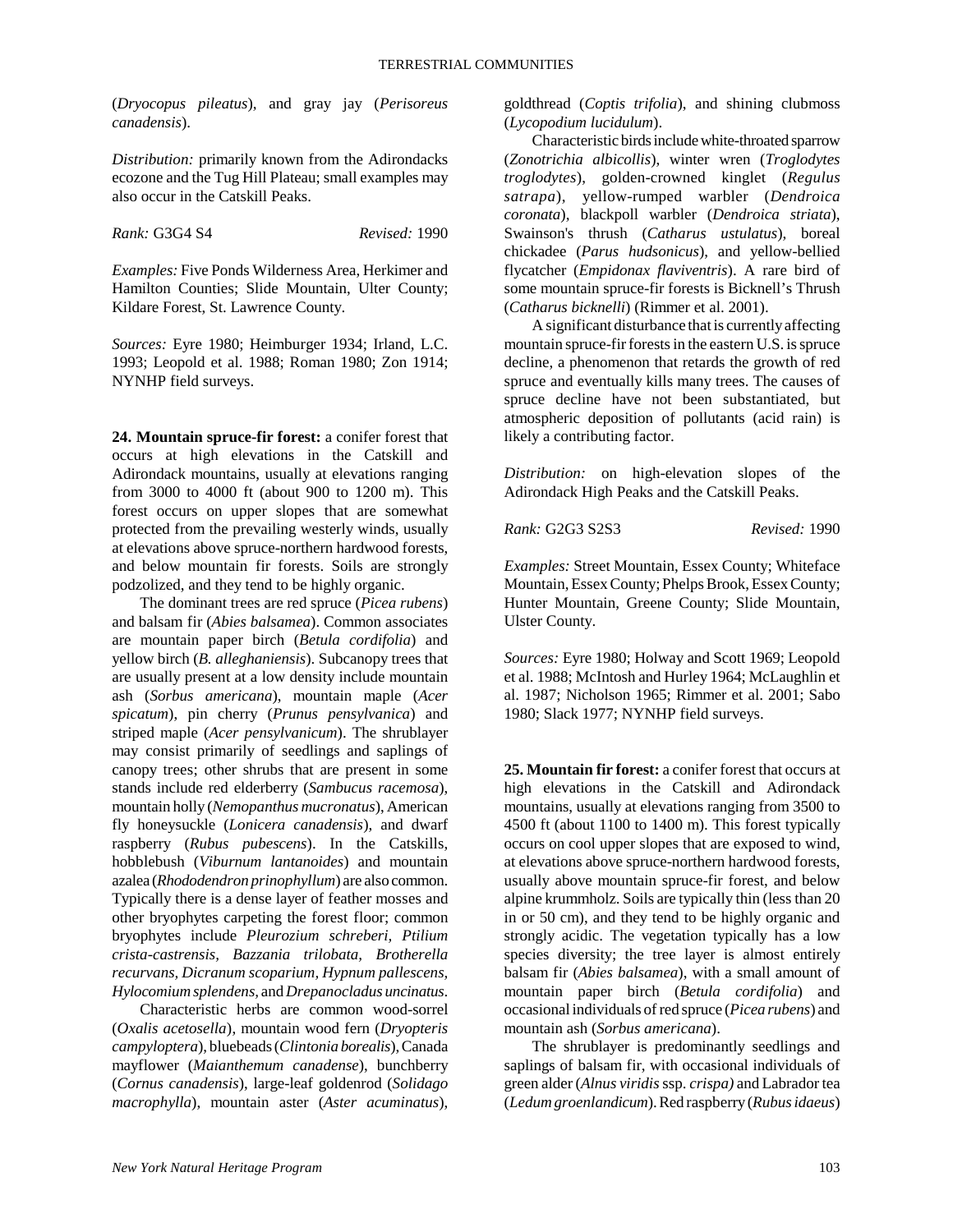and skunk currant (*Ribes glandulosum*) occur in recently disturbed areas.

Characteristic herbs are common wood-sorrel (*Oxalis acetosella*), bluebeads (*Clintonia borealis*), Canada mayflower (*Maianthemum canadense*), mountain wood fern (*Dryopteris campyloptera*), bunchberry (*Cornus canadensis*), large-leaf goldenrod (*Solidago macrophylla*), mountain aster (*Aster acuminatus*), goldthread (*Coptis trifolia*), and bristly clubmoss (*Lycopodium annotinum*). The forest floor is typically carpeted with mosses, including *Pleurozium schreberi, Dicranum fuscescens, Drepanocladus uncinatus, Polytrichum ohioense, Dicranum scoparium,* and *Plagiothecium laetum.*

Characteristic birds include white-throated sparrow (*Zonotrichia albicollis*), winter wren (*Troglodytes troglodytes*), blackpoll warbler (*Dendroica striata*), yellow-rumped warbler (*Dendroica coronata*), gray-cheeked thrush (*Catharus minimus*), yellow-bellied flycatcher (*Empidonax flaviventris*), magnolia warbler (*Dendroica magnolia*), purple finch (*Carpodacus purpureus*), and Nashville warbler (*Vermivora ruficapilla*). A rare bird of some mountain fir forests is Bicknell's Thrush (*Catharus bicknelli*) (Rimmer et al. 2001).

In certain areas mountain fir forests exhibit a distinctive pattern of disturbance and regrowth that is called "wave- regeneration." From a distance the forest appears to be very patchy, with large areas of green canopy interspersed with roughly crescent-shaped bands of dead trees. The "waves" consist of "troughs" of dead and windthrown trees, grading downhill first into a zone of vigorous fir seedlings, then into a dense stand of fir saplings, and then to a "crest" of mature fir trees that border another band of standing dead and windthrown trees.

*Distribution:* on high-elevation slopes of the Adirondack High Peaks and Catskill Peaks.

*Rank:* G3G4 S2S3 *Revised:* 1990

*Examples:* High Peaks Wilderness Area, Essex County; Whiteface Mountain, Essex County; Slide Mountain,

*Sources:* McIntosh and Hurley 1964; Nicholson 1965; Rimmer et al. 200; Slack 1977; Sprugel 1976; NYNHP field surveys..

Ulster County; Blackhead Mountains, Greene County.

Successional forests: includes forests that develop on sites that have been cleared (for farming, logging, etc.) or otherwise disturbed (by fire, ice scour, wind throw, flooding, etc.). Successional forests generally have the following characteristics: 1) dominated by lightrequiring, wind-dispersed species that are well-adapted to establishment following disturbance, 2) lack of reproduction of the canopy species, 3) have tree seedlings and saplings that are more shade-tolerant than the canopy species, 4) shrublayer and groundlayer dominants may include many species characteristic of successional old fields, or they may include species that occurred on or near the site prior to disturbance, 5) have canopy trees with small diameter (generally less than 10 to 15 cm dbh), 6) have canopy trees of young age (generally less than about 25 to 50 years old), 7) have evidence of recent logging (e.g., presence of stumps and brush), and 8) have relatively low canopy height with poor tree diversity and poor development of multiple strata.

**26. Successional northern hardwoods:** a hardwood or mixed forest that occurs on sites that have been cleared or otherwise disturbed.

Characteristic trees and shrubs include any of the following: quaking aspen (*Populus tremuloides*), bigtooth aspen (*P. grandidentata*), balsam poplar (*P. balsamifera*), paper birch (*Betula papyrifera*), or gray birch (*B. populifolia*), pin cherry (*Prunus pensylvanica*), black cherry (*P. serotina*), red maple (*Acer rubrum*), white pine (*Pinus strobus*), with lesser amounts of white ash (*Fraxinus americana*), green ash (*F. pensylvanica*), and American elm (*Ulmus americana*). Northern indicators include aspens, birches, and pin cherry. This is a broadly defined community and several seral and regional variants are known.

Characteristic birds include chestnut-sided warbler (*Dendroica pensylvanica*), Nashville warbler (*Vermivora ruficapilla*) in young forests with aspen and birch seedlings, and yellow-bellied sapsucker (*Sphyrapicus varius*) in mature aspen forests.

*Distribution:* throughout upstate New York north of the Coastal Lowlands ecozone.

*Rank:* G5 S5 *Revised:* 2001

*Example:* Chase Lake Sandplain, Lewis County.

*Source:* Mellinger and McNaughton 1975; NYNHP field surveys..

**27. Successional southern hardwoods:** a hardwood or mixed forest that occurs on sites that have been cleared or otherwise disturbed.

Characteristic trees and shrubs include any of the following: American elm (*Ulmus americana*), slippery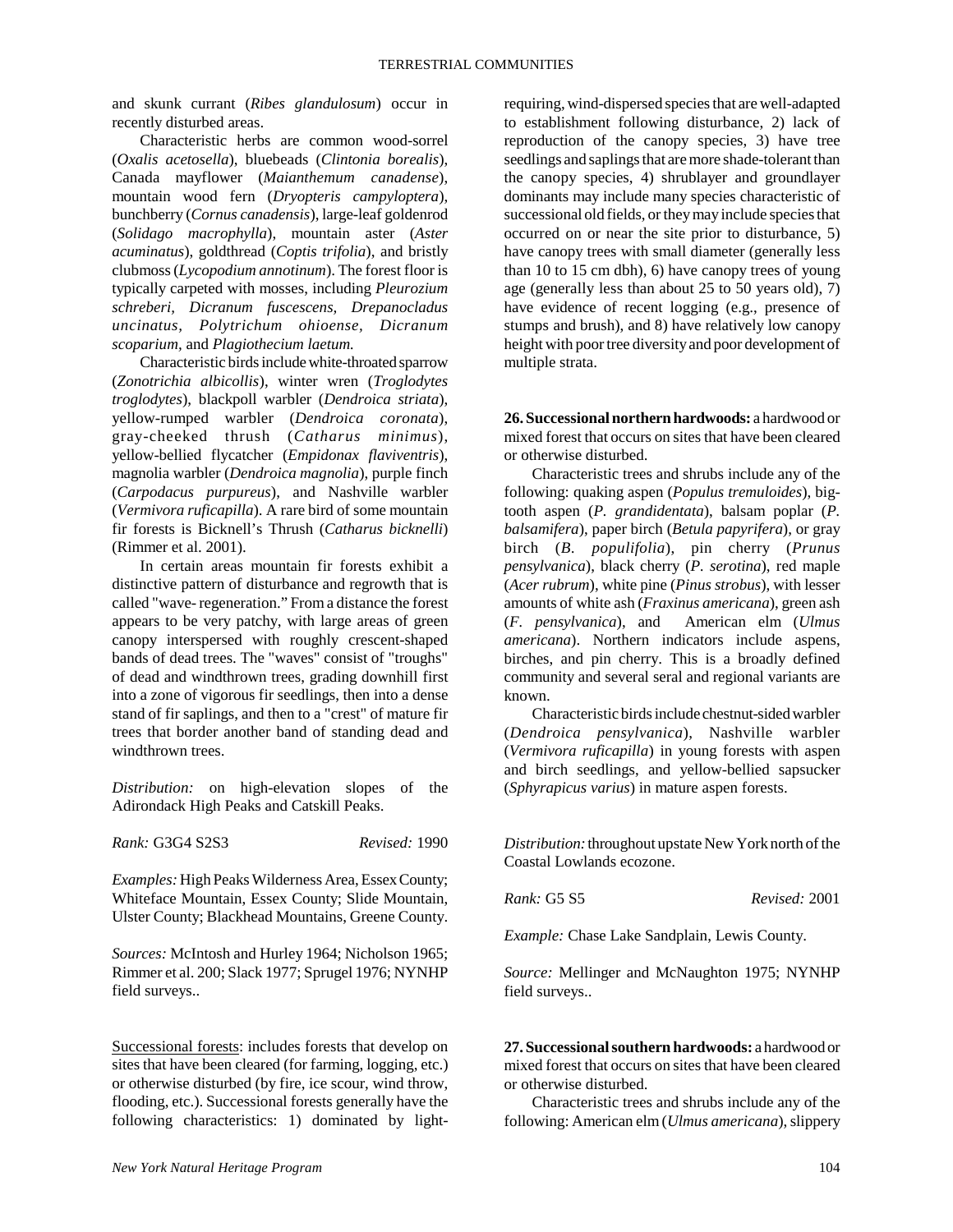elm (*U. rubra*), white ash (*Fraxinus americana*), red maple (*Acer rubrum*), box elder (*Acer negundo*), silver maple (*A. saccharinum*), sassafras (*Sassafras albidum*), gray birch (*Betula populifolia*), hawthorns (*Crataegus* spp.), eastern red cedar (*Juniperus virginiana*), and choke-cherry (*Prunus virginiana*). Certain introduced species are commonly found in successional forests, including black locust (*Robinia pseudo-acacia*), treeof-heaven (*Ailanthus altissima*), and buckthorn (*Rhamnus cathartica*). Any of these may be dominant or codominant in a successional southern hardwood forest. Southern indicators include American elm, white ash, red maple, box elder, choke-cherry, and sassafras. This is a broadly defined community and several seral and regional variants are known.

A characteristic bird is chestnut-sided warbler (*Dendroica pensylvanica*).

*Distribution:* primarily in the southern half of New York, south of the Adirondacks.

*Rank:* G5 S5 *Revised:* 2001

*Example:* Chippewa Creek Plains, St. Lawrence County.

*Sources:* Eyre 1980; NYNHP field surveys.

**28. Successional maritime forest:** a successional hardwood forest that occurs in low areas near the seacoast. This forest is a variable type that develops after vegetation has burned or land cleared (such as pastureland or farm fields). The trees may be somewhat stunted and flat-topped because the canopies are pruned by salt spray. The forest may be dominated by a single species, or there may be two or three codominants.

Characteristic canopy trees include black oak (*Quercus velutina*), post oak (*Quercus stellata*), shadbush (*Amelanchier canadensis*), white oak (*Quercus alba*), black cherry (*Prunus serotina*), black gum (*Nyssa sylvatica*), sassafras (*Sassafras albidum*), and red maple (*Acer rubrum*). A small number of eastern red cedar (*Juniperus virginiana*) may be present.

Vines that are common in the understory and subcanopy include riverbank grape (*Vitis riparia*), poison ivy (*Toxicodendron radicans*), Virginia creeper (*Parthenocissus quinquefolia*), and greenbrier (*Smilax* spp.).

Shrublayer and groundlayer dominants are variable. Bayberry (*Myrica pensylvanica*) is a common shrub. Certain introduced species are commonly found in this forest, including black locust (*Robinia pseudoacacia*), privet (*Ligustrum* spp.), Asiatic

bittersweet (*Celastrus orbiculatus*), Japanese honey suckle (*Lonicera japonica*), multiflora rose (*Rosa multiflora*), and wineberry (*Rubus phoenicolasius*). Any of these may be dominant or codominant in a successional maritime forest.

Characteristic animals include gray gatbird (*Dumetella carolinensis*), eastern towhee (*Pipilo erythrophthalamus*) and white-tailed deer (*Odocoileus virginianus*). This forest represents an earlier seral stage of other maritime forests, such as maritime post oak forest, maritime holly forest, maritime red cedar forest, and probably others. Soil and moisture regime will usually determine which forest type succeeds from this community. A few disturbance-climax examples occur, maintained by severe and constant salt spray.

*Distribution:* in the Coastal Lowlands ecozone, in low areas near the coast of Long Island.

*Rank:* G4 S3S4 *Revised:* 2001

*Example:* Montauk Point, Suffolk County; William Floyd Estate (Fire Island National Seashore), Suffolk County.

*Sources:* Clark 1986b; Greller 1977; NYNHP field surveys.

#### **D. TERRESTRIAL CULTURAL**

 This subsystem includes communities that are either created and maintained by human activities, or are modified by human influence to such a degree that the physical conformation of the substrate, or the biological composition of the resident community is substantially different from the character of the substrate or community as it existed prior to human influence.

**1. Cropland/row crops:** an agricultural field planted in row crops such as corn, potatoes, and soybeans. This community includes vegetable gardens in residential areas.

*Distribution:* throughout New York State.

*Rank:* G5 S5 *Revised:* 1990

**2. Cropland/field crops:** an agricultural field planted in field crops such as alfalfa, wheat, timothy, and oats. This community includes hayfields that are rotated to pasture. Characteristic birds include grasshopper sparrow (*Ammodramus savannarum*), vesper sparrow (*Pooecetes gramineus*), bobolink (*Dolichonys*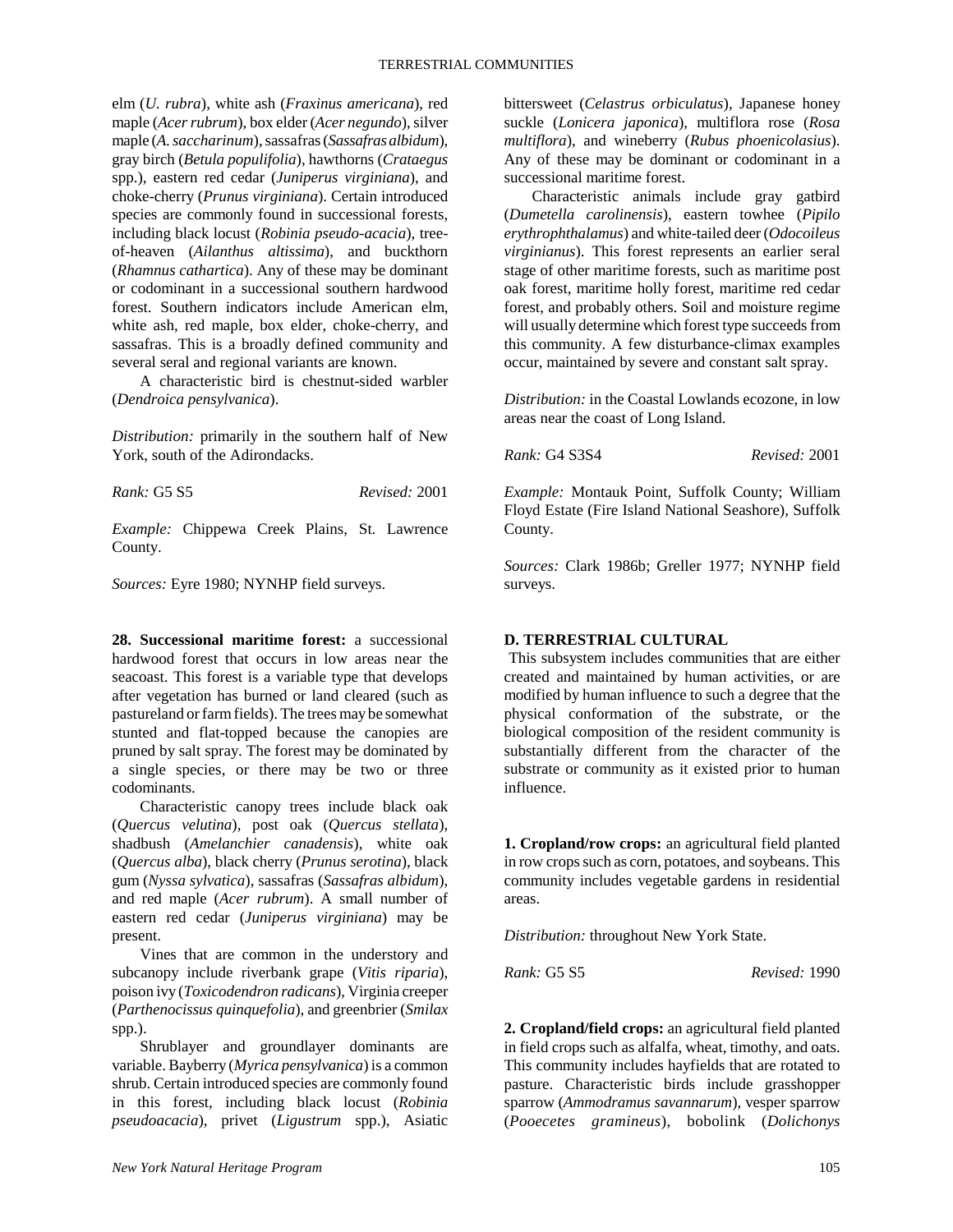*oryzivorous*), mourning dove (*Zenaida macroura*), and upland sandpiper (*Bartramia longicauda*).

*Distribution:* throughout New York State.

| Rank: G5 S5 | Revised: 1990 |
|-------------|---------------|
|-------------|---------------|

**3. Pastureland:** agricultural land permanently maintained (or recently abandoned) as a pasture area for livestock. Characteristic birds include grasshopper sparrow (*Ammodramus savannarum*), vesper sparrow (*Pooecetes gramineus*), horned lark (*Eremophila alpestris*), killdeer (*Charadrius vociferus*), and upland sandpiper (*Bartramia longicauda*).

*Distribution:* throughout New York State.

| <i>Rank:</i> G5 S5 | Revised: 1990 |
|--------------------|---------------|
|--------------------|---------------|

**4. Flower/herb garden:** residential, commercial, or horticultural land cultivated for the production of ornamental herbs and shrubs. This community includes gardens cultivated for the production of culinary herbs. Characteristic birds include American robin (*Turdus migratorius*) and mourning dove (*Zenaida macroura*).

*Distribution:* throughout New York State.

*Rank:* G5 S5 *Revised:* 1990

**5. Orchard:** a stand of cultivated fruit trees (such as apples, cherries, peaches, pears, etc.), often with grasses as a groundcover. An orchard may be currently under cultivation or recently abandoned. Staghorn sumac (*Rhus typhina*), goldenrods (*Solidago* spp.), and poison ivy (*Toxicodendron radicans*) may be common in abandoned orchards.

Characteristic birds include American robin (*Turdus migratorius*), eastern kingbird (*Tyrannus tyrannus*), mourning dove (*Zenaida macroura*), and in mature orchards with a minimum dbh of 10 in (about 25 cm), yellow-bellied sapsucker (*Sphyrapicus varius*).

*Distribution:* throughout New York State at low elevations.

*Rank:* G5 S5 *Revised:* 1990

**6. Vineyard:** a stand of cultivated vines (such as grapes, or raspberries), often with grasses as a groundcover.

*Distribution:* throughout New York State at low elevations.

*Rank:* G5 S5 *Revised:* 1990

**7. Hardwood plantation:** a stand of commercial hardwood species planted for the cultivation and harvest of timber products. These plantations are usually monocultures: more than 90% of the canopy cover consists of one species. Species typically planted in New York are: black cherry (*Prunus serotina*), red oak (*Quercus rubra*), white oak (*Q. alba*), black walnut (*Juglans nigra*), hybrid poplars (*Populus* spp.), and black locust (*Robinia pseudo-acacia*).

*Distribution:* throughout New York State.

*Rank:* G5 S3 *Revised:* 1990

**8. Pine plantation:** a stand of pines planted for the cultivation and harvest of timber products, or to provide wildlife habitat, soil erosion control, windbreaks, or landscaping. These plantations may be monocultures with more than 90% of the canopy cover consisting of one species, or they may be mixed stands with two or more codominant species (in which case more than 50% of the cover consists of one or more species of pine).

Pines that are typically planted in New York include white pine (*Pinus strobus*), red pine (*P. resinosa*), Scotch pine (*P. sylvestris*), pitch pine (*P. rigida*), and jack pine (*P. banksiana*). Groundlayer vegetation is usually sparse, apparently because of the dense accumulation of leaf litter. Speedwell (*Veronica officinalis*) is a characteristic groundlayer plant. More data on this community are needed.

*Distribution:* throughout New York State.

*Rank:* G5 S5 *Revised:* 1990

**9. Spruce/fir plantation:** a stand of softwoods planted for the cultivation and harvest of timber products, or to provide wildlife habitat, soil erosion control, windbreaks, or landscaping. These plantations may be monocultures with more than 90% of the canopy cover consisting of one species, or they may be mixed stands with two or more codominant species (in which case more than 50% of the cover consists of one or more species of spruce or fir).

Softwoods that are typically planted in New York include Norway spruce (*Picea abies*), white spruce (*P. glauca*), balsam fir (*Abies balsamea*), and Douglas fir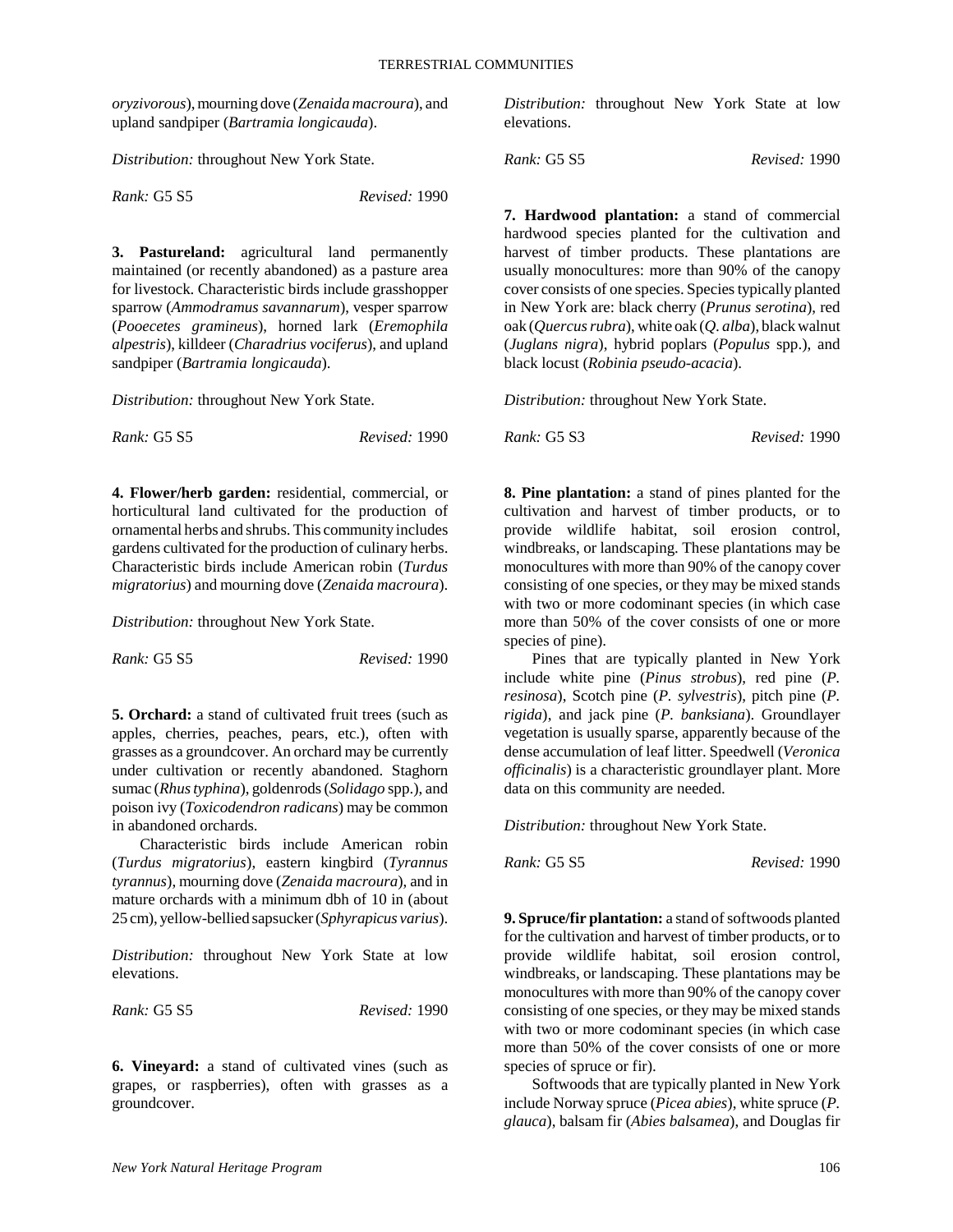(*Pseudotsuga menziesii*). Groundlayer vegetation is usually sparse, apparently because of the dense accumulation of leaf litter. Speedwell (*Veronica officinalis*) is a characteristic groundlayer plant.

A characteristic bird is golden-crowned kinglet (*Regulus satrapa*). More data on this community are needed.

*Distribution:* throughout New York State.

*Rank:* G5 S5 *Revised:* 1990

**10. Conifer plantation:** a stand of softwoods planted for the cultivation and harvest of timber products, or to provide wildlife habitat, soil erosion control, windbreaks, or landscaping. This is a broadly defined community that excludes stands in which pine, spruce, or fir are dominant, although they may be present at low densities. These plantations may be monocultures, or they may be mixed stands with two or more codominant species.

Softwoods that are typically planted in these plantations include European larch (*Larix decidua*), Japanese larch (*Larix kaempferi*), and northern white cedar (*Thuja occidentalis*). Groundlayer vegetation is usually sparse, apparently because of the dense accumulation of leaf litter. Speedwell (*Veronica officinalis*) is a characteristic groundlayer plant. More data on this community are needed.

*Distribution:* throughout New York State.

*Rank:* G5 S5 *Revised:* 1990

**11. Mowed lawn with trees:** residential, recreational, or commercial land in which the groundcover is dominated by clipped grasses and forbs, and it is shaded by at least 30% cover of trees. Ornamental and/or native shrubs may be present, usually with less than 50% cover. The groundcover is maintained by mowing.

Characteristic animals include gray squirrel (*Sciurus carolinensis*), American robin (*Turdus migratorius*), mourning dove (*Zenaida macroura*), and mockingbird (*Mimus polyglottos*).

*Distribution:* throughout New York State.

*Rank:* G5 S5 *Revised:* 1990

**12. Mowed lawn:** residential, recreational, or commercial land, or unpaved airport runways in which the groundcover is dominated by clipped grasses and there is less than 30% cover of trees. Ornamental and/or native shrubs may be present, usually with less than 50% cover. The groundcover is maintained by mowing.

Characteristic birds include American robin (*Turdus migratorius*), upland sandpiper (*Bartramia longicauda*), and killdeer (*Charadrius vociferus*).

*Distribution:* throughout New York State.

*Rank:* G5 S5 *Revised:* 1990

**13. Mowed roadside/pathway:** a narrow strip of mowed vegetation along the side of a road, or a mowed pathway through taller vegetation (e.g., meadows, old fields, woodlands, forests), or along utility right-of-way corridors (e.g., power lines, telephone lines, gas pipelines). The vegetation in these mowed strips and paths may be dominated by grasses, sedges, and rushes; or it may be dominated by forbs, vines, and low shrubs that can tolerate infrequent mowing.

*Distribution:* throughout New York State.

*Rank:* G5 S5 *Revised:* 1990

**14. Herbicide-sprayed roadside/pathway:** a narrow strip of low-growing vegetation along the side of a road, or along utility right-of-way corridors (e.g., power lines, telephone lines, gas pipelines) that is maintained by spraying herbicides.

*Distribution:* throughout New York State.

*Rank:* G5 S5 *Revised:* 1990

**15. Unpaved road/path:** a sparsely vegetated road or pathway of gravel, bare soil, or bedrock outcrop. These roads or pathways are maintained by regular trampling or scraping of the land surface. The substrate consists of the soil or parent material at the site, which may be modified by the addition of local organic material (woodchips, logs, etc.) or sand and gravel.

One characteristic plant is path rush (*Juncus tenuis*). A characteristic bird is killdeer (*Charadrius vociferus*).

*Distribution:* throughout New York State.

*Rank:* G5 S5 *Revised:* 1990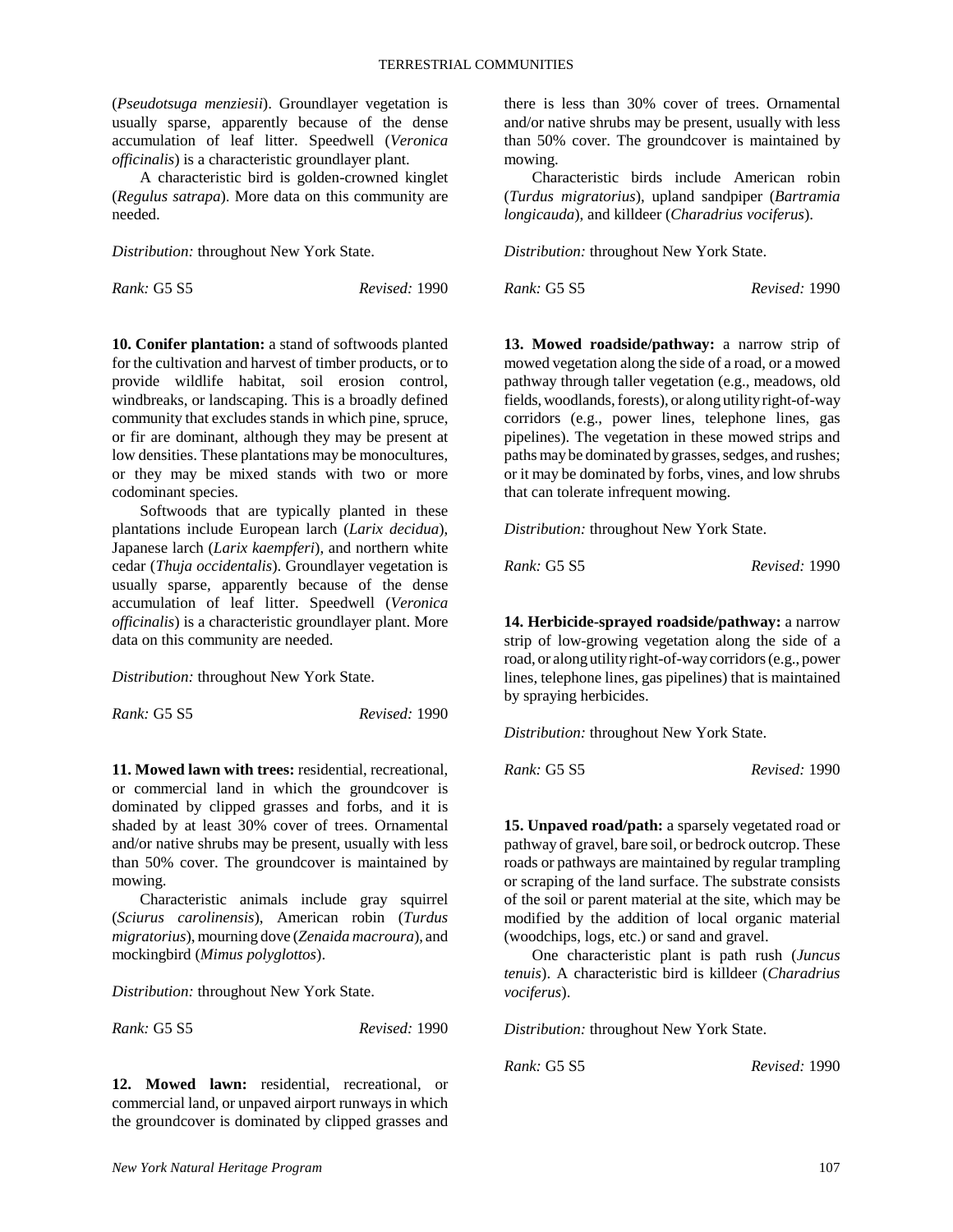**16. Railroad:** a permanent road having a line of steel rails fixed to wood ties and laid on a gravel roadbed that provides a track for cars or equipment drawn by locomotives or propelled by self-contained motors. There may be sparse vegetation rooted in the gravel substrate. The railroad right of way may be maintained by mowing or herbicide spraying.

*Distribution:* throughout New York State.

*Rank:* G5 S5 *Revised:* 2001

**17. Paved road/path:** a road or pathway that is paved with asphalt, concrete, brick, stone, etc. There may be sparse vegetation rooted in cracks in the paved surface.

*Distribution:* throughout New York State.

| <i>Rank:</i> G5 S5 | Revised: 1990 |
|--------------------|---------------|
|--------------------|---------------|

**18. Roadcut cliff/slope:** a sparsely vegetated cliff or steep slope, along a road, that was created by blasting or digging during road construction.

*Distribution:* throughout New York State.

| <i>Rank: G5 S5</i> | Revised: 1990 |
|--------------------|---------------|
|--------------------|---------------|

**19. Riprap/erosion control roadside:** a sparsely vegetated slope along a road that is covered with coarse stones, cobbles, or gabions placed for erosion control.

*Distribution:* throughout New York State.

| Rank: G5 S5 | Revised: 1990 |
|-------------|---------------|
|-------------|---------------|

**20. Rock quarry:** an excavation in bedrock from which building stone (e.g., limestone, sandstone, slate) has been removed. Vegetation may be sparse; plants may be rooted in crevices in the rock surface.

*Distribution:* throughout upstate New York, north of the Coastal Lowlands ecozone.

*Rank:* G5 S5 *Revised:* 1990

**21. Gravel mine:** an excavation in a gravel deposit from which gravel has been removed. Often these are dug into glacial deposits such as eskers or kames. Vegetation may be sparse if the mine is active; there may be substantial vegetative cover if the mine has been inactive for several years. Near-vertical slopes are used by bank swallows (*Riparia riparia*) for nesting sites.

*Distribution:* throughout New York State.

*Rank:* G5 S5 *Revised:* 1990

**22. Sand mine:** an excavation in a sand deposit or sand dune from which sand has been removed. Vegetation is usually sparse.

A characteristic bird is bank swallow (*Riparia riparia*).

*Distribution:* throughout New York State.

*Rank:* G5 S5 *Revised:* 1990

**23. Brushy cleared land:** land that has been clearcut or cleared by brush-hog. There may be a lot of woody debris such as branches and slashings from trees that were logged. Vegetation is patchy, with scattered herbs, shrubs, and tree saplings. The amount of vegetative cover probably depends on soil fertility and the length of time since the land was cleared.

*Distribution:* throughout New York State.

| Rank: G5 S5 | Revised: 1990 |  |
|-------------|---------------|--|
|             |               |  |

**24. Artificial beach:** a sand beach constructed on a lake or river shore by depositing sand from outside the site onto the natural substrate; a sandy beach neither created nor maintained by natural lake shore or river processes. These beaches often provide nesting habitat for turtles.

*Distribution:* throughout New York State.

*Rank:* G5 S5 *Revised:* 1990

**25. Riprap/artificial lake shore:** a lake shore or pond shore that is covered with coarse stones, cobbles, concrete slabs, etc. placed for erosion control. The vegetation is usually sparse.

*Distribution:* throughout New York State.

*Rank:* G5 S5 *Revised:* 1990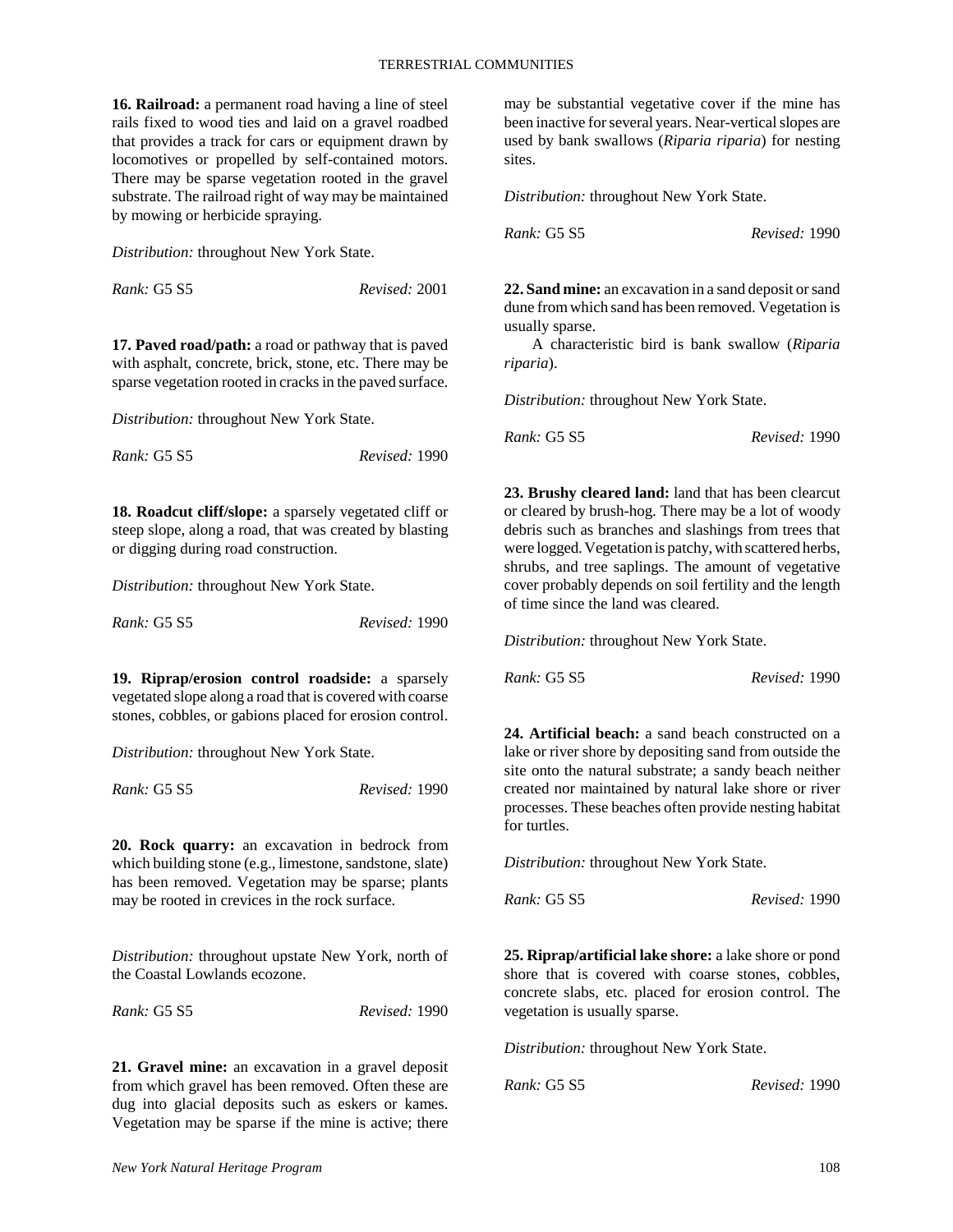**26. Dredge spoil lake shore:** a lake shore or pond shore that is composed of dredge spoils. The vegetation may be sparse.

*Distribution:* throughout New York State.

*Rank:* G5 S5 *Revised:* 1990

**27. Construction/road maintenance spoils:** a site where soil from construction work and/or road maintenance materials have been recently deposited. There is little, if any, vegetation.

*Distribution:* throughout New York State.

| Rank: G5 S5 | Revised: 1990 |
|-------------|---------------|
|-------------|---------------|

**28. Dredge spoils:** an upland site where dredge spoils have been recently deposited. On sandy dredge spoils along the Hudson River, characteristic species of early successional deposits include winged pigweed (*Cycloloma atriplicifolium*), lovegrass (*Eragrostis pectinacea*), purple sandgrass (*Triplasis purpurea*), tall crabgrass (*Digitaria sanguinalis*), and field sandbur (*Cenchrus longispinus*); cottonwood (*Populus deltoides*) is common on late successional deposits. Maritime dredge spoil islands along the seacoast of Long Island provide nesting habitat for herring gull (*Larus argentatus*), least tern (*Sterna antillarum*), and piping plover (*Charadrius melodus*).

*Distribution:* throughout New York State, especially near large rivers, lakes, or the ocean.

*Rank:* G5 S5 *Revised:* 1990

**29. Mine spoils:** a site where mine spoils have been deposited. These sites may be extensive. Mine spoils may include tailings, crushed rock, and overburden deposits.

*Distribution:* throughout upstate New York, north of the Coastal Lowlands ecozone.

*Rank:* G5 S5 *Revised:* 1990

**30. Landfill/dump:** a site that has been cleared or excavated, where garbage is disposed. The bulk of the material in the landfill or dump is organic and biodegradable; although some inorganic material (plastic, glass, metal, etc.) is usually present.

*Distribution:* throughout New York State.

**31. Junkyard:** a site that has been cleared for disposal or storage of primarily inorganic refuse, including discarded automobiles, large appliances, mechanical parts, etc.

*Distribution:* throughout New York State.

*Rank:* G5 S5 *Revised:* 1990

**32. Urban vacant lot:** an open site in a developed, urban area, that has been cleared either for construction or following the demolition of a building. Vegetation may be sparse, with large areas of exposed soil, and often with rubble or other debris.

Characteristic trees are often naturalized exotic species such as Norway maple (*Acer platanoides*), white mulberry (*Morus alba*), and tree of heaven (*Ailanthus altissima*), a species native to northern China and introduced as an ornamental. Tree of heaven is fast growing and tolerant of the harsh urban environment; it can dominate a vacant lot and form dense stands.

*Distribution:* throughout New York State.

*Rank:* G5 S5 *Revised:* 1990

**33. Urban structure exterior:** the exterior surfaces of metal, wood, or concrete structures (such as commercial buildings, apartment buildings, houses, bridges) or any structural surface composed of inorganic materials (glass, plastics, etc.) in an urban or densely populated suburban area. These sites may be sparsely vegetated with lichens, mosses, and terrestrial algae; occasionally vascular plants may grow in cracks. Nooks and crannies may provide nesting habitat for birds and insects, and roosting sites for bats.

Characteristic birds include common nighthawk (*Chordeiles minor*) on rooftops, American robin (*Turdus migratorius*) on porches or under shelter, and exotic birds such as rock dove (*Columba livia*) and house sparrow (*Passer domesticus*).

*Distribution:* throughout New York State.

*Rank:* G5 S5 *Revised:* 1990

**34. Rural structure exterior:** the exterior surfaces of metal, wood, or concrete structures (such as commercial buildings, barns, houses, bridges) or any structural surface composed of inorganic materials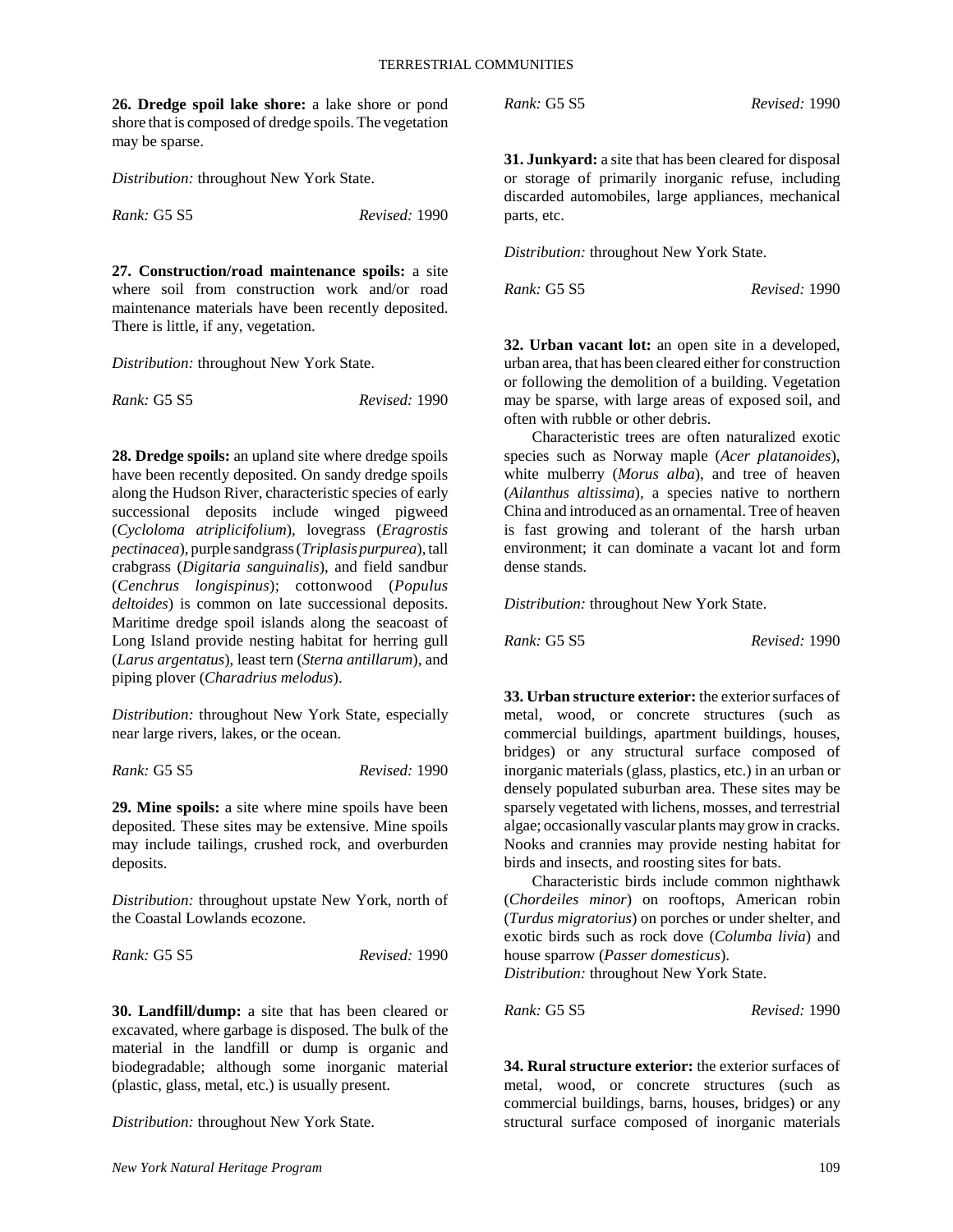(glass, plastics, etc.) in a rural or sparsely populated suburban area. These sites may be sparsely vegetated with lichens, mosses, and terrestrial algae; occasionally vascular plants may grow in cracks. Nooks and crannies may provide nesting habitat for birds and insects, and roosting sites for bats.

Characteristic birds include American robin (*Turdus migratorius*) on porches or under shelter, barn swallow (*Hirundo rustica*) under shelter, and exotic birds such as rock dove (*Columba livia*), house sparrow (*Passer domesticus*), and European starling (*Sturnus vulgaris*).

*Distribution:* throughout New York State.

*Rank:* G5 S5 *Revised:* 1990

**35. Interior of barn/agricultural building:** the interior spaces of a barn or other agricultural building which provides shelter for livestock or storage space for agricultural products (hay, straw, silage, etc.).

Characteristic animals besides the livestock are small rodents, bats, cats, native and exotic birds such as barn swallow (*Hirundo rustica*) and rock dove (*Columba livia*).

*Distribution:* throughout New York State.

*Rank:* G5 S5 *Revised:* 1990

**36. Interior of non-agricultural building:** the interior spaces of a house, garage, commercial building, or industrial building that is used primarily by people for living space, work space, or storage space.

A characteristic bird is chimney swift (*Chaetura pelagica*) which nests in chimneys and inner walls of buildings.

*Distribution:* throughout New York State.

*Rank:* G5 S5 *Revised:* 1990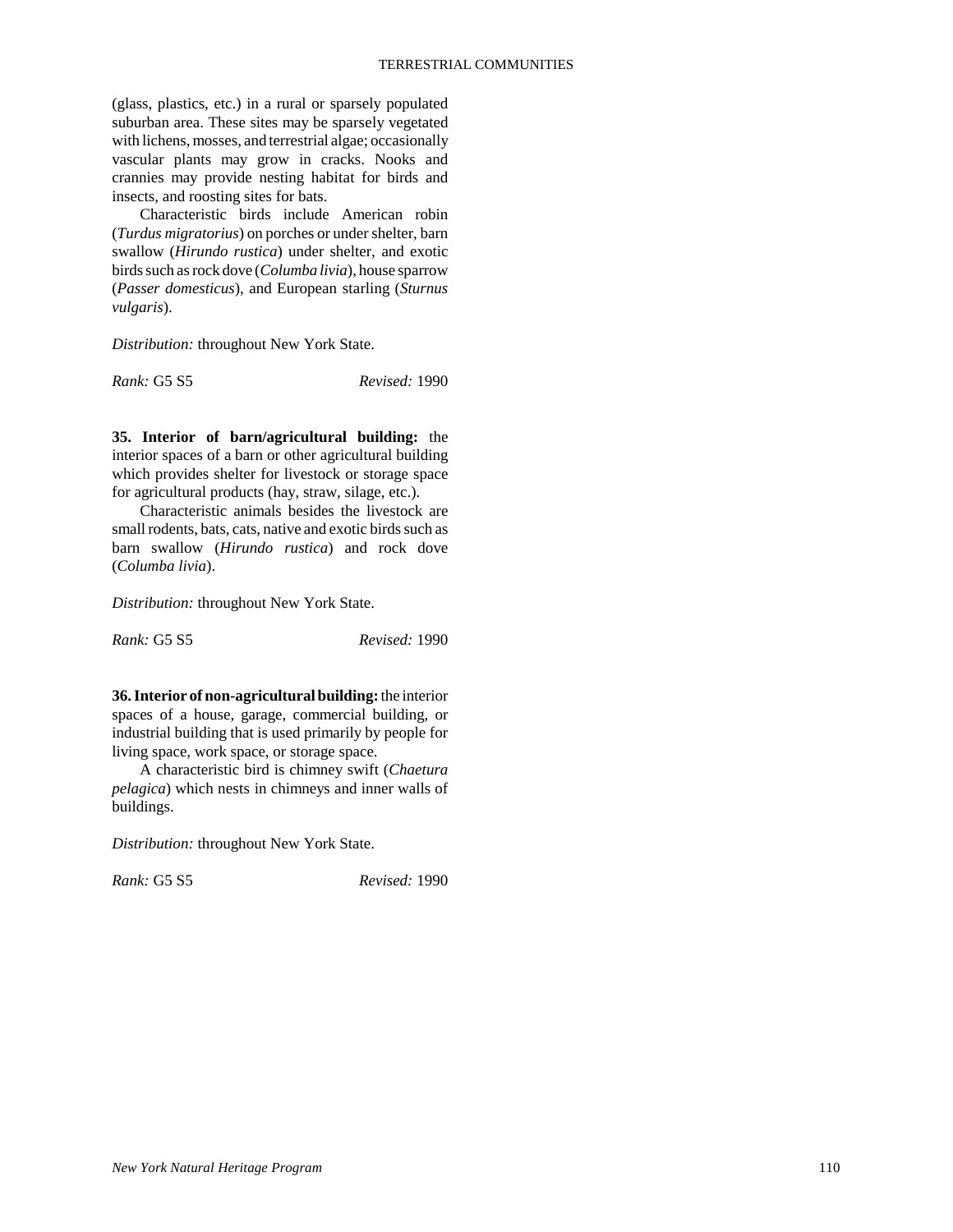#### **TERRESTRIAL REFERENCES**

Andrle, R. F. and J. R. Carroll, eds. 1988. The Atlas of Breeding Birds in New York State. Cornell Univ. Press, Ithaca.

Art, H. W. 1976. Ecological studies of the Sunken Forest, Fire Island National Seashore, New York. U.S. National Park Service, Scientific Monograph Series, No. 7.

Bernard, J.M. and F.K. Seischab. 1995. Pitch pine (Pinus rigida Mill.) communities in northeastern New York State. Am. Midl. Nat. 134:294-306.

Braun, L. 1950. Deciduous forests of Eastern North America. MacMillan Publ. Co. Inc., New York, N.Y.

Bonano, S. 1998. Vegetation of a freshwater dune barrier under high and low recreation uses. Journal of the Torrey Botanical Society 125(1):40-50.

Cain, S. A. 1936. The composition and structure of an oak woods, Cold Spring Harbor, Long Island, with special attention to sampling methods. Am. Midl. Nat. 19: 390-416.

Cain, S. A., M. Nelson, and W. McLean. 1937. Andropogonetum Hempsteadi: a Long Island grassland vegetation type. Am. Midl. Nat. 18: 334-350.

Catling, P. M., J. E. Cruise, K. L. McIntosh, and S. M. McKay. 1975. Alvar vegetation in southern Ontario. Ontario Field Biol. 29: 1-23.

Clark, J. S. 1986b. Coastal forest tree populations in a changing environment, southeastern Long Island, New York. Ecol. Monogr. 56(3): 259-277.

Conard, H. S. 1935. The plant associations of central Long Island. Am. Midl. Natur. 16: 433-515.

Core, E. L. 1968. The botany of ice mountain, West Virginia. Castanea 33: 345-348.

Cryan, J. F. and J. L. Turner. 1981. A landscape imperiled: the Long Island oak brush plains. The Heath Hen 1: 2-34.

DiNunzio, M. G. 1972. A vegetational survey of the alpine zone of the Adirondack Mountains, New York. M.S. thesis, State University College of Forestry, Syracuse, N.Y.

Drennen, S.R. 1981. Where to find birds in New York State: the top 500 sites. Syracuse University Press, Syracuse, N.Y.

Dunwiddie, P.W., R.E. Zaremba, and K.A. Harper. 1996. A classification of coastal heathlands and sandplain grasslands in Massachusetts. Rhodora 98:117-145.

Eaton, S. W. and E. F. Schrot. 1987. A flora of the vascular plants of Cattaraugus County, New York. Bull. Buffalo Soc. Nat. Sci. 31: 1- 235.

Eyre, F. H., ed. 1980. Forest cover types of the United States and Canada. Society of American Foresters, Washington, D.C.

Forman, R. T. T., ed. 1979. Pine Barrens: ecosystems and landscape. Academic Press, N.Y.

Gilman, B. 1998. Alvars of NewYork: a site summary. Finger Lakes Community College. Canadaigua, NY.

Gordon, R. B. 1937. The primeval forest types of southwestern New York. N.Y.S. Mus. Bull. No. 321, Albany, N.Y.

Greller, A. M. 1977. A classification of mature forests on Long Island, New York. Bull. Torrey Bot. Club 104: 376-382.

Grossmasn, D.H., K.L. Goodin, and C.L. Reuss, editors. 1994. Rare plant communities of the conterminousUnited States: an initial survey. The Nature Conservancy, Arlington, VA.

Hancock, T. E. 1995. Ecology of the threatened species seabeach amaranth (Amaranthus pumilus Rafinesque). Masters Thesis. Department of Biological Sciences, University of North Carolina, Wilmington, N.C.

Heimburger, C. C. 1934. Forest-type studies in the Adirondack Region. Cornell Univ. Exp. Sta. Memoir 165, Ithaca, N.Y.

Holway, J. G. and J. T. Scott, eds. 1969. Vegetation-environmental relations at Whiteface Mountain in the Adirondacks. Atmospheric Sciences Research Center, State Univ. of New York at Albany, Report 92.

Hotchkiss, N. 1932. A botanical survey of the Tug Hill plateau. N.Y.S. Mus. Bull. No. 287, Albany, N.Y.

Irland, L.C. 1993. A virgin red spruce and northern hardwoods stand, Maine 1902: its forest management implications. Maine Naturalist 1(4):181-192.

Johnson, A. F. 1985. A guide to the plant communities of the Napeague Dunes. Publ. by the author, Southampton, N.Y. 58 pp.

Jordan, M. 1998. Ecological effect of a large and sever summer wildfire in the Long Island dwarf pine barrens. Unpublished report. The Nature Conservancy, Long Island Chapter, Cold Spring Harbor, NY.

Kerlinger, P. and C. Doremus. 1981. The breeding birds of three pine barrens in New York State. Kingbird 31: 126-135.

Lamont, E. 1997. The maritime oak-basswood forest on Long Island's north fork. Long Island Botanical Society Newsletter. 7(5):27-28.

Lamont, E. 1998. The Grandifolia Sanshills: one of Long Island's great natural wonders. Long Island Botanical Society Newsletter.  $8(3):13-19.$ 

Latham, R. 1935. Flora of the State Park, Orient, Long Island, N.Y. Torreya 34:139-149.

LeBlanc, D. C. 1981. Ecological studies on the alpine vegetation of the Adirondack Mountains of New York. M.A. thesis, SUNY College of Arts and Science, Plattsburgh, N.Y.

Leopold, D. J., C. Reschke, and D. Smith. 1988. Old-growth forests of Adirondack Park, New York. Natural Areas Journal 8(3): 166-189.

McIntosh, R. P. 1972. Forests of the Catskill Mountains, New York. Ecol. Monogr.42: 143-161.

McLaughlin, S. B., D. J. Downing, T. J. Blasing, E. R. Cook, and H. S. Adams. 1987. An analysis of climate and competition as contributors to decline of red spruce in high elevation forests of the eastern United States. Oecologia 72: 487-501.

McVaugh, R. 1958. Flora of Columbia County area, New York. N.Y.S. Mus. and Sci. Service, Bull. No. 360, Albany, N.Y.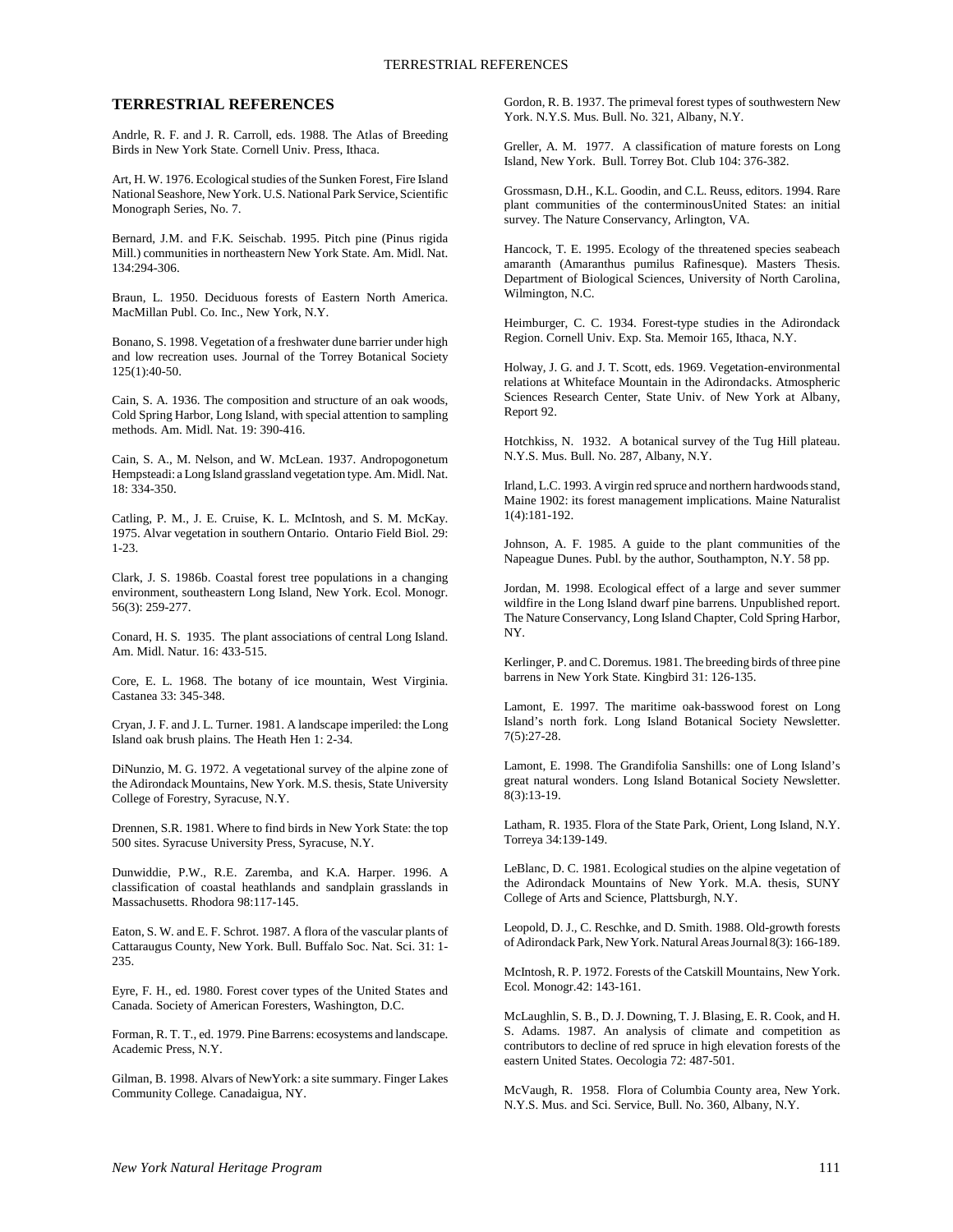Mellinger, M. V. and S. J. McNaughton. 1975. Structure and function of successional vascular plant communities in central New York. Ecol. Monogr. 45: 161-182.

Nicholson, S. 1965. Altitudinal and exposure variations of the spruce-fir forest on Whiteface Mountain. M.S. thesis, State Univ. of New York at Albany. 66 pp.

Office of Parks, Recreation and Historic Preservation. 1988. Park program analysis for Chimney Bluffs State Park. Unpublished report. Office of Parks, Recreation and Historic Preservation. Finger Lakes State Park Region. Trumansburg, N.Y.

Olsvig, L. S. 1979. Pattern and diversity analysis of the irradiated oak-pine forest, Brookhaven, New York. Vegetatio 40(2): 65-78.

Olsvig, L. S. 1980. A comparative study of northeastern pine barrens vegetation. PhD thesis, Cornell University, Ithaca, N.Y.

Reed, C. F. 1986. Floras of the serpentinite formations of Eastern North America, with descriptions of geomorphology and mineralogy of the formations. Contributions of the Reed Herbarium No. XXX, Baltimore, Maryland.

Reiners, W.A. 1967. Relationships between vegetational strata in the pine barrens of central Long Island, New York. Bulletin of the Torrey Botanical Club 94(2):87-99.

Reschke, C., R. Reid, J. Jones, T. Feeney, and H. Potter. 1999. Conserving Great Lakes Alvars: final technical report of the International Alvar Conservation Initiative. The Nature Conservancy, Great Lakes Program, Chicago, IL.

Reschke, C. and B. Gilman. 1988. Vegetation of the limestone pavements in Jefferson County, New York. Poster presented at the 15th Annual Natural Areas Conference, Syracuse, N.Y.

Rimmer, C. C., K. P. McFarland, W. P. Ellison, and J. E. Goetz. 2001. Bicknell's Thrush (*Catharus bicnelli*). *In* The Birds of North of America, No. 592 (A. Poole and F. Gill, eds.). The Birds of North America, Inc, Philadelphia, PA.

Robichaud, B. and M. F. Buell. 1983. Vegetation of New Jersey. Rutgers Univ. Press, New Brunswick, N.J.

Roman, J. R. 1980. Vegetation-environment relationships in virgin, middle elevation forests in the Adirondack Mountains, New York. PhD thesis, SUNY College of Environmental Science and Forestry, Syracuse, N.Y.

Ross, P. 1958. Microclimatic and vegetational studies in a cold-wet deciduous forest. Black Rock Forest Papers No. 24, Harvard Black Rock Forest, Cornwall-on-the-Hudson, N.Y.

Rosza, R. and K. Metzler. 1982. Plant communities of Mashomack. In: The Mashomack Preserve Study. Vol. 2: Biological Resources. S. Englebright, ed. The Nature Conservancy, East Hampton, N.Y.

Seischab, F.K, and J.M. Bernard. 1996. Pitch pine (Pinus rigida Mill.) communities in Hudson Valley region of New York. Am. Midl. Nat. 136:42-56.

Seyfert, W. G. 1973. A study of the Hempstead Plains, Long Island, New York, and its vascular flora. M.S. thesis, C.W. Post College, Long Island University, Greenvale, N.Y.

Shanks, R. E. 1966. An ecological survey of the vegetation of Monroe County, New York. Proc. Rochester Acad. Sci. 11: 108-252. Slack, N.G. and A.W. Bell. 1995. Field guide to the New England alpine summits. Appalachian Mountain Club, Boston, MA.

Slack, N.G. and A.W. Bell. 1993. 85 acres: a field guide to the Adirondack alpine summits. Adirondack Mountain Club, Lake George, NY.

Slack, N. G., C. Reschke, and B. Gilman. 1988. *Scorpidium turgescens* rediscovered in New York State. Bryologist 91: 217-218.

Sneddon, L., M. Anderson, and J. Lundgren, eds. 1998. International classification of ecological communities: terrestrial vegetation of the Northeastern United States (July 1998 working draft). Unpublished report. The Nature Conservancy, Eastern Conservation Science and Natural Heritage Programs of the northeastern U.S., Boston, MA.

Sperduto, D.D. and C.V. Cogbill. 1999. Alpine and subalpine vegetation of the White Mountains, New Hampshire. New Hampshire Natural Heritage Inventory, Concord, NH.

Sprugel, D. G. 1976. Dynamic structure of wave-regenerated *Abies balsamea* forests in the northeastern United States. J. Ecol. 64: 889- 911.

Taylor, N. 1923. The vegetation of Long Island. Part I. The vegetation of Montauk: a study of grassland and forest. Brooklyn Botanical Garden Memoirs 2: 1-107.

Thompson, J. 1996. Vegetation survey of the Northern Shawangunk Mountains, Ulster County, New York. Unpublished report. The Nature Conservancy, Eastern New York Chapter, Troy, NY.

Thompson, J.E. 1997. Ecological communities of the Montauk Peninsula, Suffolk County, New York. Unpublished report. The Nature Conservancy. Long Island Chapter, Cols Spring Harbor, NY.

Zenkert, C. A. 1934. Flora of the Niagara frontier region. Bull. Buffalo Soc. Nat. Sci., Vol. 16, Buffalo, N.Y.

Zon, R. 1914. Balsam fir. Bull U.S. Dept. Agriculture No. 55: 1-68.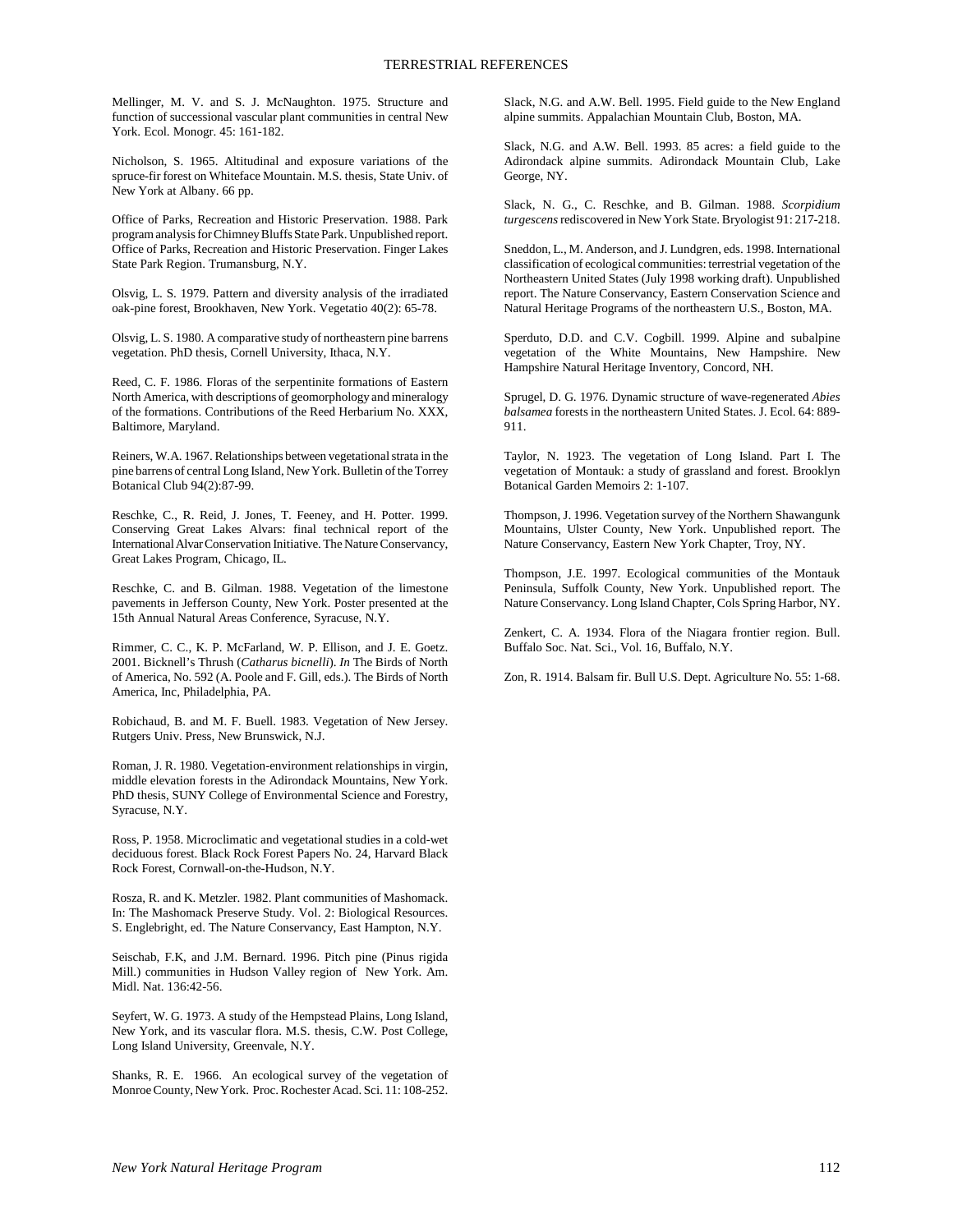# **VII. SUBTERRANEAN SYSTEM**

The subterranean system consists of both aquatic and non-aquatic habitats beneath the earth's surface, including air-filled cavities with openings to the surface (caves), water-filled cavities and aquifers, and interstitial habitats in small crevices within an inorganic matrix. Different subterranean communities are distinguished by hydrology and substrate characteristics. The communities are described in terms of three to four light intensity zones. The entrance zone has about 50 to 100% of the light intensity of the subterranean/terrestrial interface and is well lit by direct natural light. This zone often supports a characteristic suite of species including craneflies, microlepidoptera, geometrids, spiders, flies, mosquitoes and endogeans (soil organisms). Bryophytes and lichens may be common in this zone. The twilight zone (or threshold zone), a partially lit area of reflected light, may be divided into two parts: a moderately well-lit outer twilight zone, which has about 10 to 50% of the light intensity of the subterranean/terrestrial interface, and a dim inner twilight zone, which has up to about 10% of the light intensity of the subterranean/terrestrial interface. The dark zone (or deep zone) is an area of complete darkness. This zone contains organisms referred to as troglobites, trogloxes and troglophiles which often include spiders and beetles. Fungi (predominantly mushrooms, molds and mildews) may be common in this zone. There are apparently only few obligate cave species in New York, unlike the diversity found in caves of the Interior Lowlands of the Eastern U.S. and the caves of the Southwest U.S.

Characteristic species have been derived from a combination of comments from the staff of DEC's Endangered Species Unit, based upon their knowledge of bat hibernacula and caves in New York, other subterranean scientists, literature review, and NYNHP field surveys. To date the Heritage Program has conducted preliminary inventory work on caves including 4 plots. Although the Heritage Program has focused inventory work on caves since 1995; we do not currently have in our files sufficient field data for confidently undertaking any major restructuring of the 1990 subterranean classification. However, field work has suggested that this classification works well for representing the coarsest scale distinctions between both biotic and abiotic features of subterranean community types.

Further refinement of the classification, especially to distinguish potential regional variants, will likely be based on additional field surveys and analysis of data collected by various subterranean scientists and agencies statewide. Regional variation in some cave types is evident, but we do not currently have in our files enough information or have undertaken analyses

to confidently split these common and widespread types into specific regional variants. A finer scale classification that distinguishes types according to ecoregion is being evaluated. Preliminary conclusions suggest that mammal, reptile and insect assemblages may be strongly correlated with ecoregion boundaries.

# **A. NATURAL CAVES**

This subsystem includes caves and cavities in which the structure and hydrology have not been substantially modified by human activities, and the native biota are dominant.

**Aquatic cave community:** the aquatic community of a subterranean stream or pond. These caves vary in their water chemistry and substrate type. Welldeveloped examples contain all four light intensity zones. Habitat features may include riffles, runs and pools. These caves often occur in close association with non-aquatic cave types. Preliminary studies suggest that there are sufficient differences in the biota of subterranean streams and ponds, and a split of this community into riverine cave community (or subterranean stream) and lacustrine cave community (or subterranean pond) is being evaluated.

Characteristic fauna are poorly known; characteristic species may include individuals from adjacent connected above-ground aquatic communities such as crayfish (e.g., Cambarus robustus), mayflies (Ephemeroptera) and amphipods (Amphipoda) in subterranean streams and fish in subterranean lakes. Characteristic terrestrial species associated with subterranean streams may include ground beetles (Carabidae). Four ecoregional variants (Northern Appalachian, Great Lakes, Lower New England, and Alleghany Plateau types) are suspected to differ in biota, substrate type, water chemistry and water temperature. Major watershed may be a secondary factor in distinguishing caves based on biota. More data on this community are needed.

*Distribution:* throughout upstate New York, north of the Coastal Lowlands ecozone.

*Rank:* G4 S3S4 *Revised:* 2001

*Examples:* Burroughs Cave (in part), Essex County; Valcour Island, Clinton County; McFails Cave (in part), Schoharie County; Black River Bay, Jefferson County; Clarksville Cave, Albany County.

*Sources:* NYNHP surveys.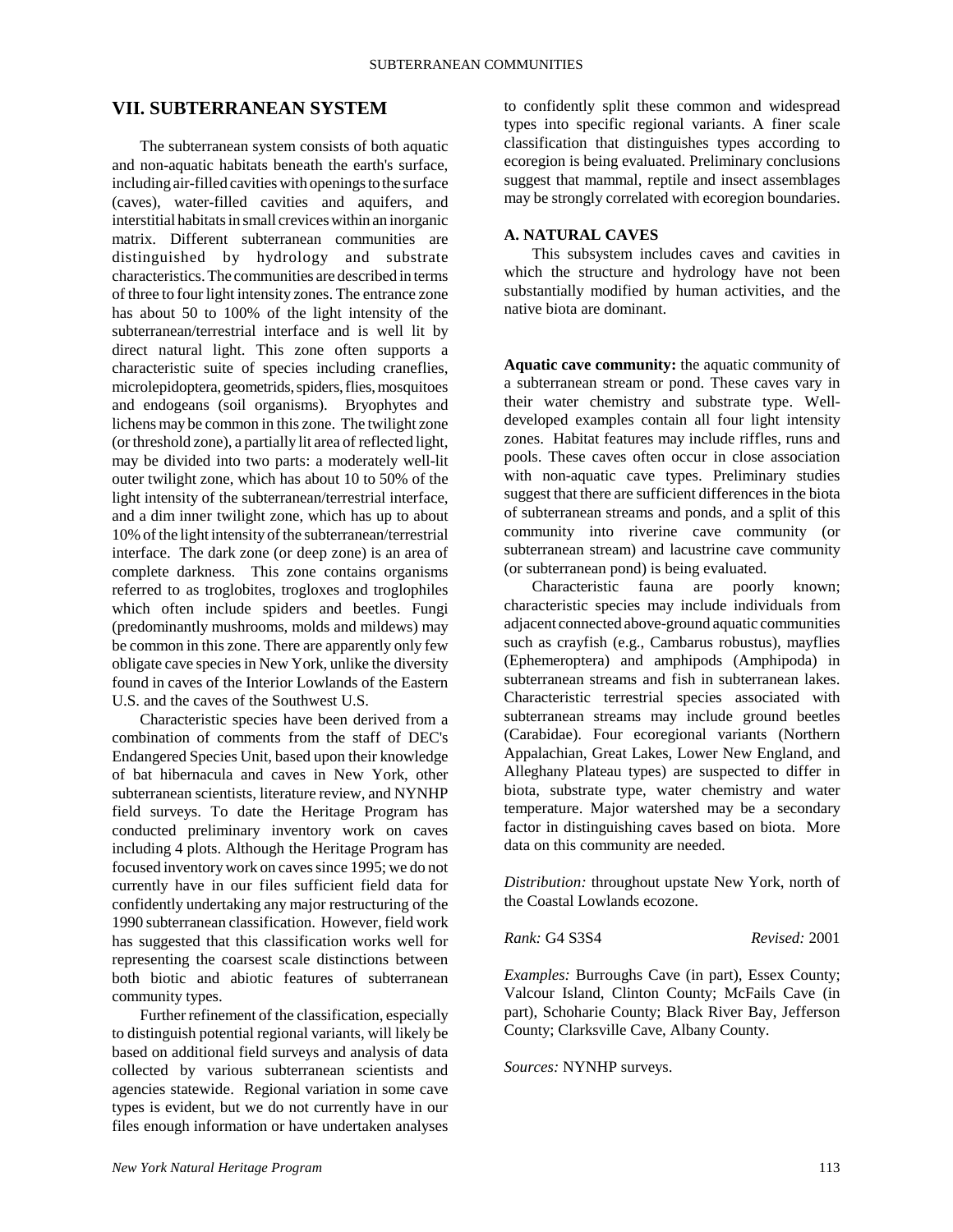**2. Terrestrial cave community:** the terrestrial community of a cave with bedrock walls, including the biota of both solution caves (in limestone) and tectonic caves. Typical examples contain all four light intensity zones. Temperatures are stable in deep caves. Small or shallow caves may have a temperature gradient ranging from cold (below freezing) to cool (up to  $50^{\circ}$  F). Although many caves have ice on the cave floor in winter, the ceiling is warm enough for a bat hibernaculum. Habitat features may include bare rock, floors of pebble, gravel or soil, piles of terrestrial plant debris, carpets of bat guano, and piles of mammal scat, the latter three substrates which often promote growth of fungal colonies.

Characteristic bats that hibernate in our caves include little brown bat (*Myotis lucifugus*), Keen's bat (*Myotis keenii*), big brown bat (*Eptesicus fuscus*), and Eastern pipistrelle (*Pipistrellus subflavus*). Additional characteristic hibernating bats may include northern Myotis (*Myotis septentrionalis*). Characteristic and dominant invertebrates may include ground beetles (Carabidae), microlepidoptera, crickets, and a diverse array of spiders. Four to five ecoregional variants (including Northern Appalachian, Great Lakes, Lower New England, and Alleghany Plateau types) are suspected. More data on regional variants are needed.

*Distribution:* throughout upstate New York, north of the Coastal Lowlands ecozone.

*Rank:* G4 S3S4 *Revised:* 2001

*Examples:* Norton Range Cave, Franklin County; Burroughs Cave (in part), Essex County; McFails Cave (in part), Schoharie County; Pompeys Cave, Ulster County; Mystery Cave, Sullivan County; Clarksville Cave, Albany County.

*Sources:* NYNHP surveys. *Revised:* 2001

**3. Talus cave community:** the community that occurs in small crevices and caves with walls of boulders or cobbles, typically in a talus slope at the base of a cliff. This includes talus slopes that are cool enough to allow winter ice to remain within the talus through all or part of the summer; these are known as ice caves. Most examples are shallow and predominated by twilight zone. They may have small areas of dark zone.

Characteristic animals which may use this community as denning habitat include timber rattlesnake (*Crotalus horridus*), bobcat (Lynx rufus), North American porcupine (Erethizon dorsatum) and small mammals such as rock vole (Microtus chrotorrhinus). Bats may be present in larger examples, but at low abundance. Characteristic and dominant

invertebrates may include craneflies (Tipulidae) and a diverse array of spiders. Bryophytes, lichens and fungi may be abundant in these caves. Three to five ecoregional variants (including Northern Appalachian, Lower New England, and Alleghany Plateau types) are suspected to differ in characteristic and dominant mammals, reptiles, insects, lichens, bryophytes and fungi. More data on invertebrates, bryophytes and fungi, as well as regional variants, are needed.

*Distribution:* throughout upstate New York, north of the Coastal Lowlands ecozone, usually at high elevations.

*Rank:* G4 S3S4 *Revised:* 2001

*Examples:* Indian Pass, Essex County; Wilmington Notch, Essex County; Moss Lake Mountain, Hamilton County; Slide Mountain, Rensselaer County; Shawangunk Mountains, Ulster County.

*Sources:* NYNHP surveys.

## **B. SUBTERRANEAN CULTURAL**

This subsystem includes communities that are either created and maintained by human activities, or are modified by human influence to such a degree that the physical conformation of the substrate, or the biological composition of the resident community is substantially different from the character of the substrate or community as it existed prior to human influence.

**1. Mine/artificial cave community:** the biota of an abandoned mine or artificial underground excavation. Abandoned mines that are deep enough to maintain stable winter temperatures are important bat hibernacula. Mines, like natural caves, may be terrestrial or aquatic. Wells are also included here.

Characteristic bats include little brown bat (*Myotis lucifugus*), Keen's bat (*Myotis keenii*), big brown bat (*Eptesicus fuscus*), and Eastern pipistrelle (*Pipistrellus subflavus*).

*Distribution:* throughout upstate New York, north of the Coastal Lowlands ecozone.

*Rank:* G4 S3S4 *Revised:* 2001

**2. Sewer:** the biota of a subterranean conduit constructed to carry off sewage and sometimes runoff from an urban or developed area. A characteristic rodent is the Norway rat (*Rattus norvegicus*).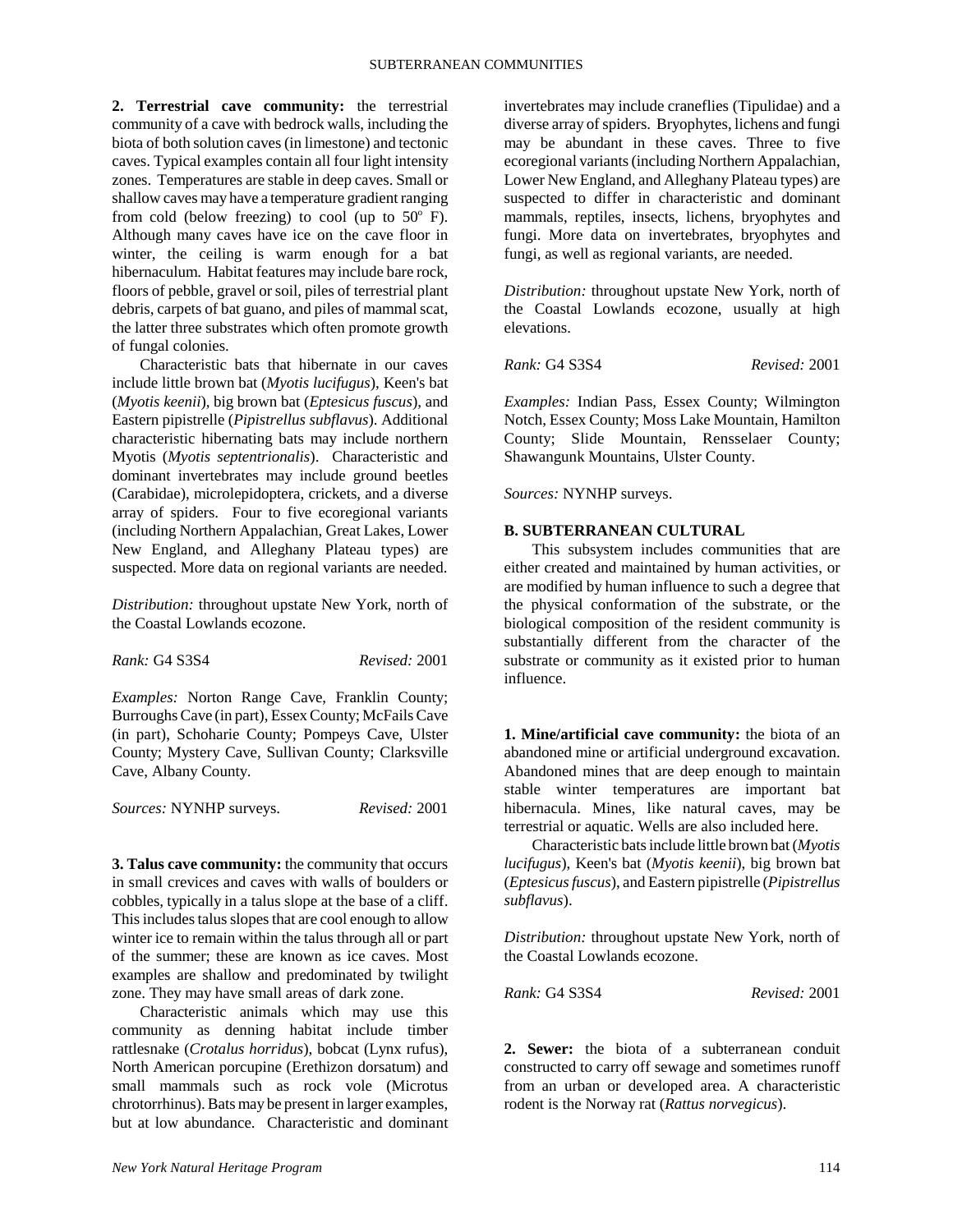*Distribution:* throughout New York State.

*Rank:* G5 S5 *Revised:* 1990

**3. Tunnel:** the biota of a subterranean passageway constructed to allow transportation routes to pass through rock or earth obstructions or underground, including tunnels for roads, footpaths, highways, railroads, and subways. Water-filled tunnels, such as aqueducts, and culverts are tentatively included here.

*Distribution:* throughout New York State.

*Rank:* G5 S5 *Revised:* 1990

**4. Basement/building foundation:** the biota of an underground structure that was built primarily as a support structure for a house, commercial building, or industrial building. This includes foundations of abandoned structures, as well as those that are actively used. Characteristic animals include a wide variety of insects and small vertebrates.

*Distribution:* throughout New York State.

*Rank:* G5 S5 *Revised:* 1990